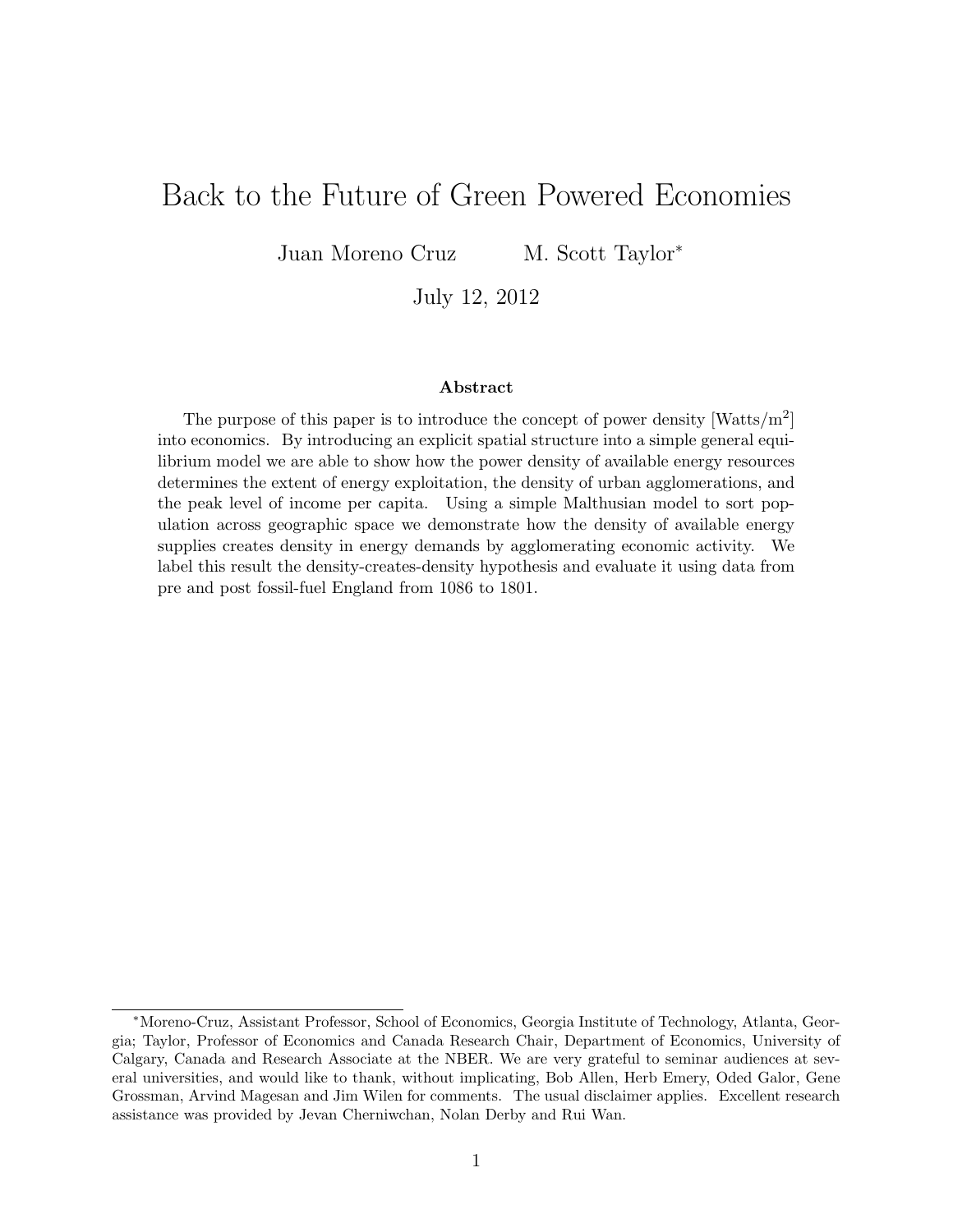## 1 Introduction

In the not so distant past - and perhaps not so distant future - economies will rely, once again, on renewable energy. In the not so distant past, solar power captured by wind flows and biomass production were the sole energy sources fueling human existence. The direct and indirect fruits of solar power provided wood for heating, crops for eating, and fodder for draft and game animals. Students of this era, particularly economic historians, debate the role these nature given limits played in determining the economic limits to land use (i.e. diminishing returns) identified by the giants of classical economics - Ricardo, Malthus and Adam Smith. Students of our current era, particularly energy economists, look to a not so distant future where post-industrial green powered economies may survive on the direct and indirect fruits of solar power captured by wind turbines, wave motion, and silicon panels. And similarly, many energy economists today debate the role green power can play in powering a modern developed economy in the future.

These two disciplines are separated by several hundred years in their respective periods of study but share a common interest in understanding how the characteristics of renewable energy sources determine the limits of an organic - or green powered - economy.<sup>1</sup> The purpose of this paper is to take a step back into the past to consider what our future may look like if all energy is supplied by renewables. We do so by developing a simple general equilibrium model that incorporates elements of an energy system thought to be important by both economic historians and energy economists, and then ask how the physical limits of renewable energy sources determine the economic limits of a green powered economy.

We develop a model with four key features. First, we allow energy sources to differ in their power density. Power density measures the flow of energy a source can provide per unit area needed for its exploitation and maintenance. In the case of renewables power density comes directly from the area requirement for a resource (say timber or biofuels or solar power), together with its ability to provide a flow of energy measured in Watts.

It is somewhat surprising that a key characteristic of renewable energy, ignored in most economic analyses, is the vast areas needed to provide power at anything approaching a commercial scale. This areal constraint is well known in the case of biofuels since the land tied up in their production is key to their cost, but area considerations are also important in hydro power which displaces millions of people around the globe, and important to both solar and wind power when they are asked to provide significant energy flows. The density of available energy resources has however received considerable attention in the analyses of

<sup>&</sup>lt;sup>1</sup>In a series of contributions Sir Tony Wrigley refers to economies based wholly on the direct and indirect flows of solar power as "organic economies". Although this usage is not universally accepted we will use it interchangeably with its, somewhat misleading, alternative "green powered economies".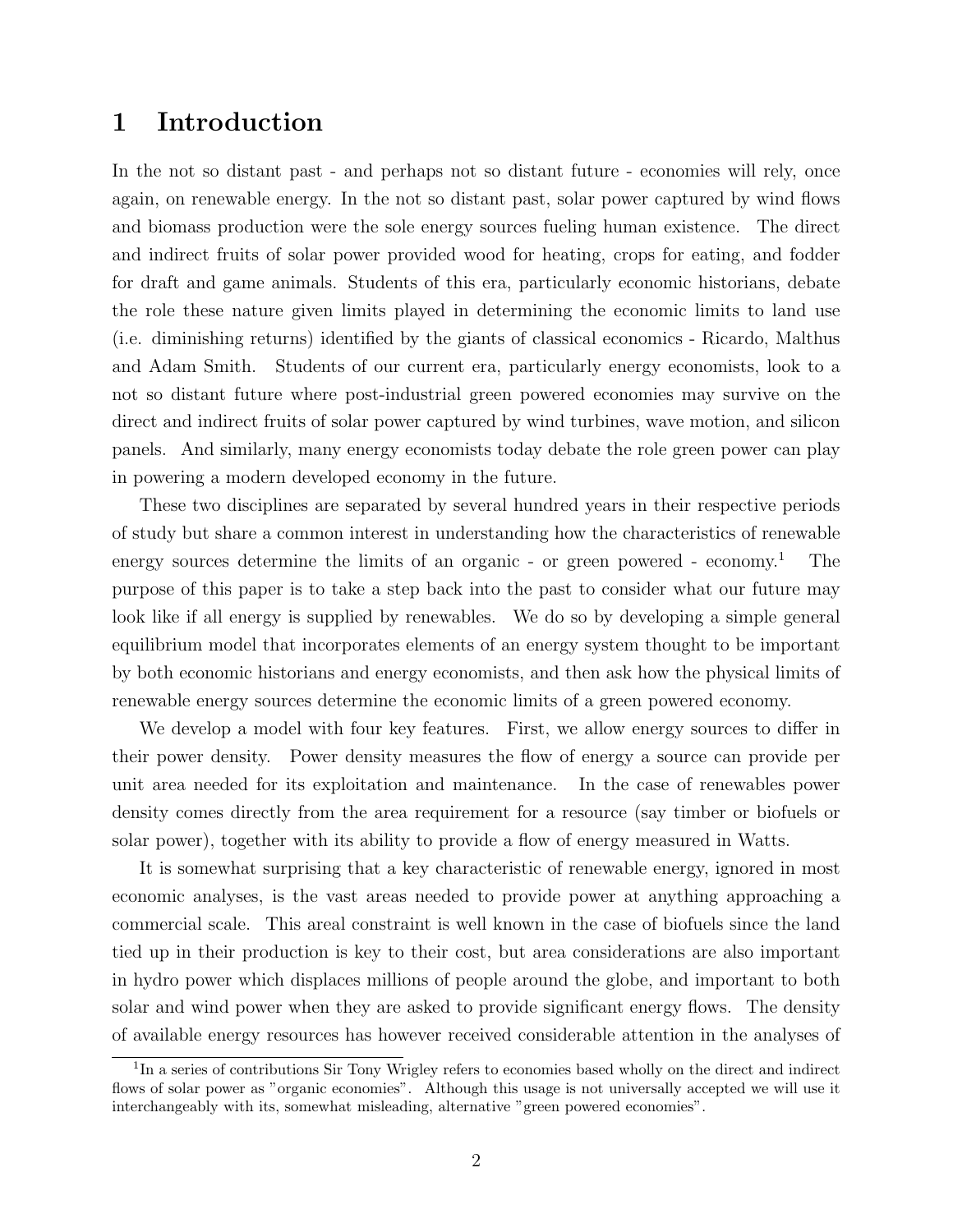economic historians, because the interplay of energy density and transport costs is commonly held to be responsible for the small city sizes in pre-industrial times.<sup>2</sup> To examine these arguments we develop a spatial model of energy exploitation, transportation and use that allows us to define and introduce the power density concept into economics.

Second, energy economists and economic historians alike agree that every fuel source has unique attributes that often requires - and always leads to - the introduction of a set of facilitating goods that aid in its collection, transport, and conversion. For example, scythes, carts, and horse collars were all important facilitating goods in organic economies just as today solar collectors, wind turbines, and DC converters are important for today's renewables. Since these goods are "intermediate" in the supply chain somewhere between the exploitation and collection, and the final use of energy, we will refer to them as intermediate goods. The role of these intermediate goods is to facilitate the conversion of raw energy inputs into final energy services at a lower cost than otherwise. Our model gives a key role to these energy converters since they are the backbone of any real world energy system.

Third, the combination of the density of an energy source, the set of facilitating intermediate goods, and the pattern of production and consumption in an economy defines, what we will call, an "energy system." While referring to a set of interrelated demands and supplies as a system is standard fare in economics, energy system experts and energy historians have a more inclusive definition in mind. Their energy system is one where complementarities between and across system components link consumption, transport and exploitation in a mutually reinforcing way creating elements of increasing returns and path dependence. To capture and hopefully understand the potential role played by these system wide complementarities thought to be important in past, present, and presumably future energy systems, we adopt a framework where increased specialization in the set of intermediate goods increases the efficacy of the energy system. By design the extent of these system wide complementarities is bounded and, by construction, easily manipulatable.

Fourth, our spatial setting allows us to model the costly exploitation and transport of energy explicitly. We assume transport is costly because it requires energy, and calculate the work needed to move real resources across space. Transport requires both energy and other inputs and we assume both inputs are essential. Since energy has to be collected, refined, transported, etc. it is difficult to imagine a world where energy could be delivered at zero energy cost to consumers; it is also impossible to think of energy being collected, moved or distributed without complementary inputs such as wheel barrows, wagons, pipelines or

<sup>2</sup>The link between city size and power density is very clearly made in many contributions of Vaclav Smil (see for example Smil (2006, 2008)); it is also a recurrent theme in the work of Wrigely (see Wrigley (2010) for one example) although Wrigley does not use the term power density. See also our discussion of Nunn and Qian (2011) in section 6.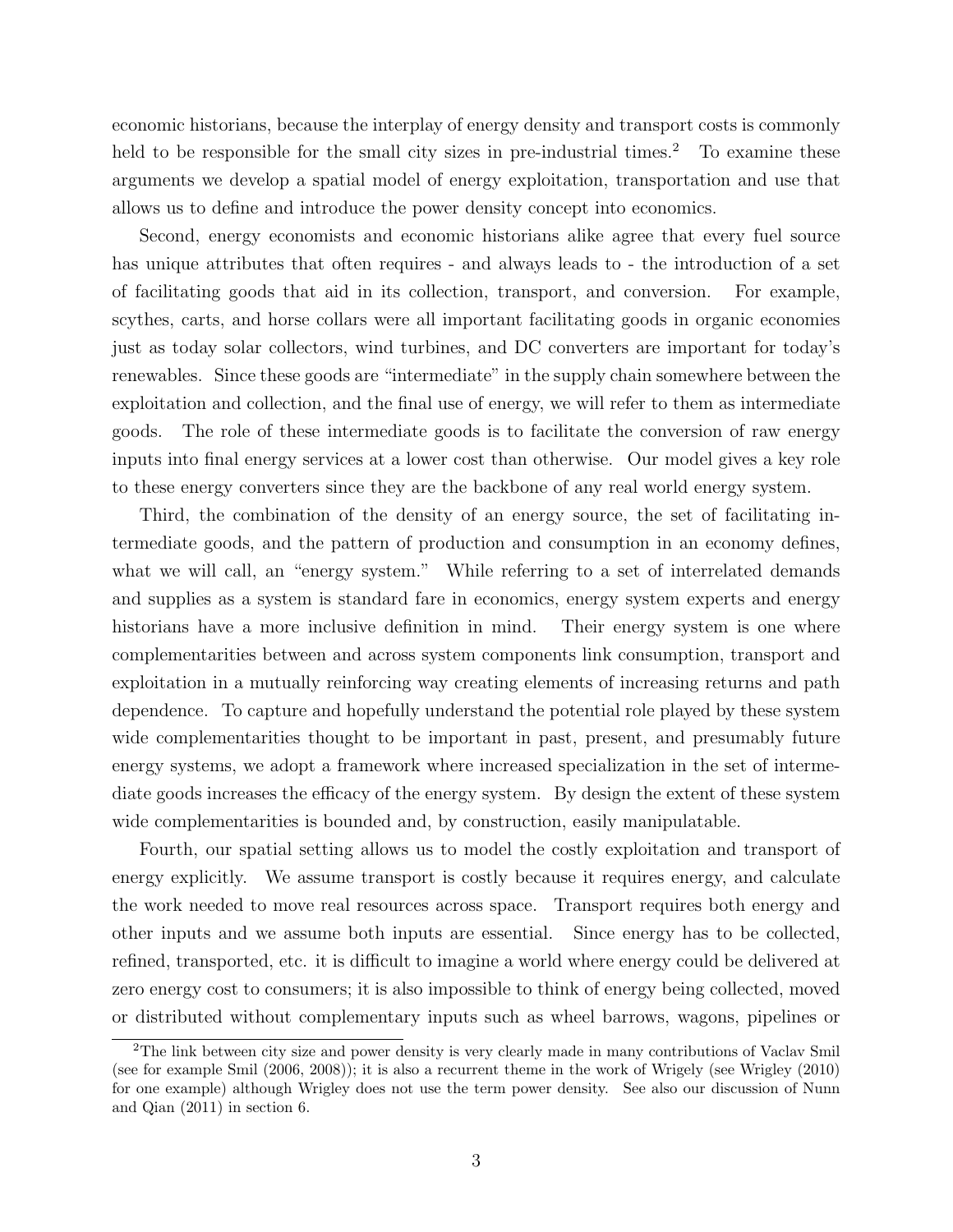transmission lines that comprise the energy system.

Within this context we develop several results. In our simplest model with only one energy source and a social planner who maximizes delivered power, we show how the concept of power density affects energy supply. We find energy supply is a cubic function of power density. This finding not surprisingly, has large implications. For example, doubling the density of an energy source implies eight times the energy supply. Alternatively in a world with two energy sources, an energy source twice as dense as its counterpart would be responsible for 8/9 of the energy supplied. These results reflect the power of the cubic, but the cubic arises from a scaling law once we take into account the costs of transporting energy in a world where geography matters. The critical role we find for power density continues throughout our analysis and corroborates the key role economic historians have given to energy constraints in an organic economy.

Once we move to a market economy demand considerations - such as market size - also play an important role. Larger markets support the entry of more specialized inputs and create a more efficient energy system. In some cases we find energy prices fall with market size. The reason is simple: while a larger demand for energy pushes up prices, it also leads to improvements in the energy transportation system which, at least for some period, can swamp the impact of sourcing energy from higher marginal cost sources. As a result both the price of a Watt of power and the price of energy services delivered to consumers can fall with market size before eventually rising.

It may then come as no surprise that utility and consumption per capita can at first rise and then fall with market size. Indeed we find that more dense energy sources provide greater peak consumption per capita and they do so at larger population levels. This feature of the consumption per person profile creates an obvious energy-density driven incentive for the agglomeration of activity. In this sense density in energy supply can create its own density in energy demand - a result we term the density-creates-density hypothesis.

Our model is highly abstract, largely static, and of very small dimension. It fits no real world economy past nor present, but does carry with it several potentially testable hypotheses. To move towards an empirical evaluation we develop three additional results. We first show how to measure power density by decomposing it into three common, observable, and fundamental features of energy resources: their renewability; their energy content; and their dispersal in the environment. This makes the measuring of power density straightforward in theory, although clearly still difficult in practice.

Second, since any real world landscape is cut by roads and rivers we extend our analysis to examine how these low transport cost options affect our results. Surprisingly we are able to show an interesting equivalence. A city on a river or road enjoys an energy supply identical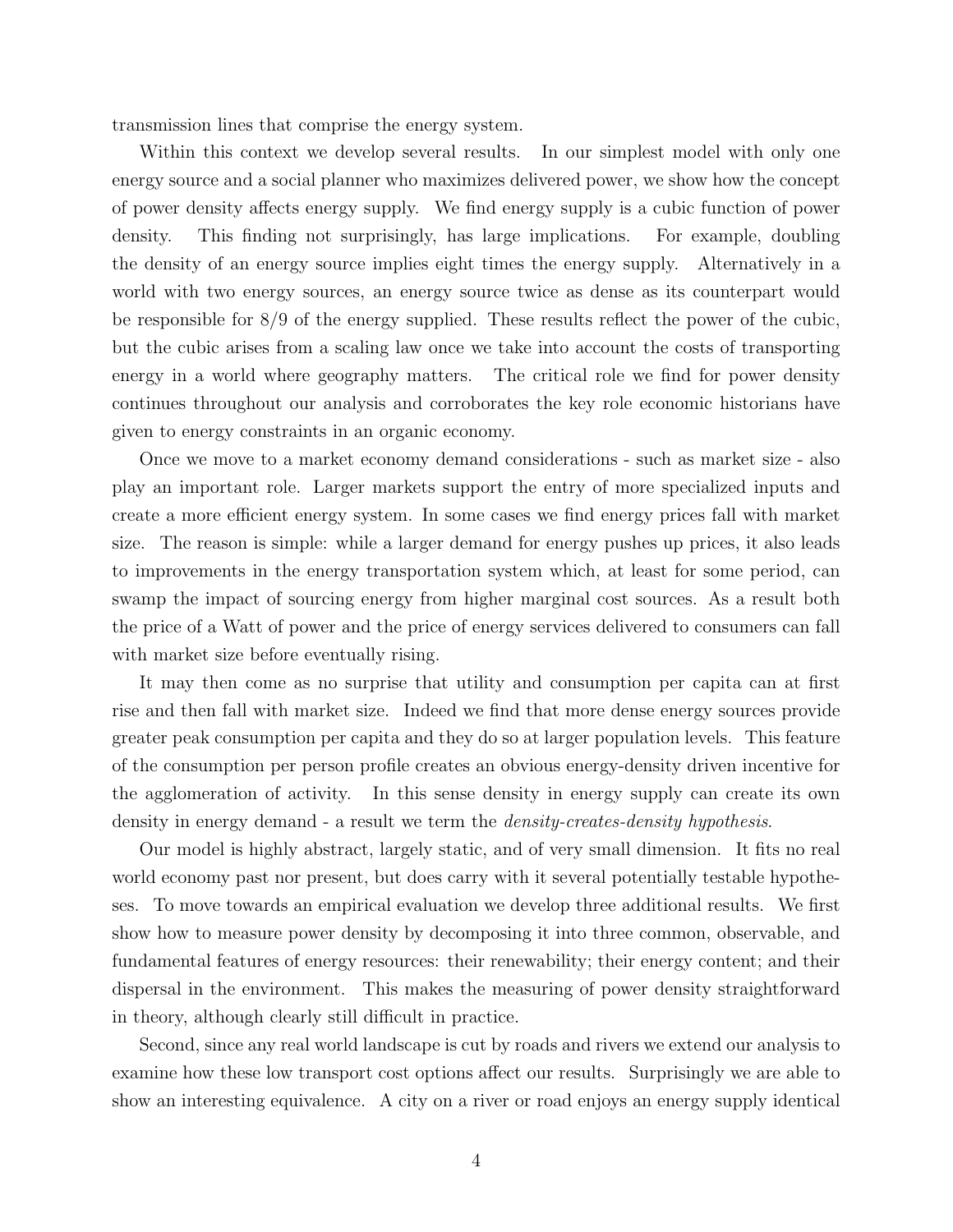to that of a land-locked and isolated city with more dense resources at hand. Higher power density of available resources is equivalent to having improved transportation options.

Finally, population centers are not isolated states and hence we must allow for the possibility that cities compete for both population and energy resources. To do so, we couple our market model with a simple model of Malthusian population dynamics where consumption per capita and population density jointly determine birth and death rates. The Malthusian application gives us a simple mechanism to sort population across space and investigate the density-creates-density hypothesis. We then evaluate its predictions by reviewing the population history of England from 1100 to 1800 through the lens of our theory.

Our work is related to contributions coming from three large and largely disjoint literatures: economic history; energy economics; and economic geography. Our simplest model with transport costs for energy collection generates results much like those in Von Thunen's Isolated State (1826). We likewise solve for a circular area of exploitation whose margins are determined by a zero rent condition, but our work differs since we generate transport costs by taking explicit account of the density of the energy resources, the frictions in transport, and the physical forces required to transport objects. As a result we derive a primitive per meter transport cost - similar to that assumed by Von Thunen and popularized by Samuelson as iceberg transportation costs - but now explicitly linked to fundamentals.

We also differ when we extend the simplest model to a market economy where energy demanders and suppliers interact and determine the features of the energy system. Here we find that the increasing returns generated by complementarities in the energy system combines with transport costs to generate a reason for economic activity to agglomerate. Therefore, in contrast to Von Thunen's work there is a reason for a village or city to exist. Not surprisingly our Energy-Economy model is related to earlier contributions in economic geography. Like Henderson (1974, 1980) the interplay of increasing returns and transport costs generates an optimal city size. We differ however by linking the density of economic agglomeration to the density of the energy sources supplying the city. And similar to Fujita et al (2000) we generate increasing returns at the economy level from increased specialization in economic activity.

Work in economic history is also related. Perhaps most importantly, Wrigley (2010) argues the low density of available energy sources in the U.K made urbanization and further progress impossible. He argues for a view of the Industrial Revolution where positive feedbacks between the density of fossil fuels, the resulting urbanization, and eventual technological progress drive the transformation of the UK economy. Similarly, Smil (2008) argues that the low density of biomass based fuels kept villages small and the market size for any innovation too low to foster growth. Recent work by Nunn and Qian (2011) is also directly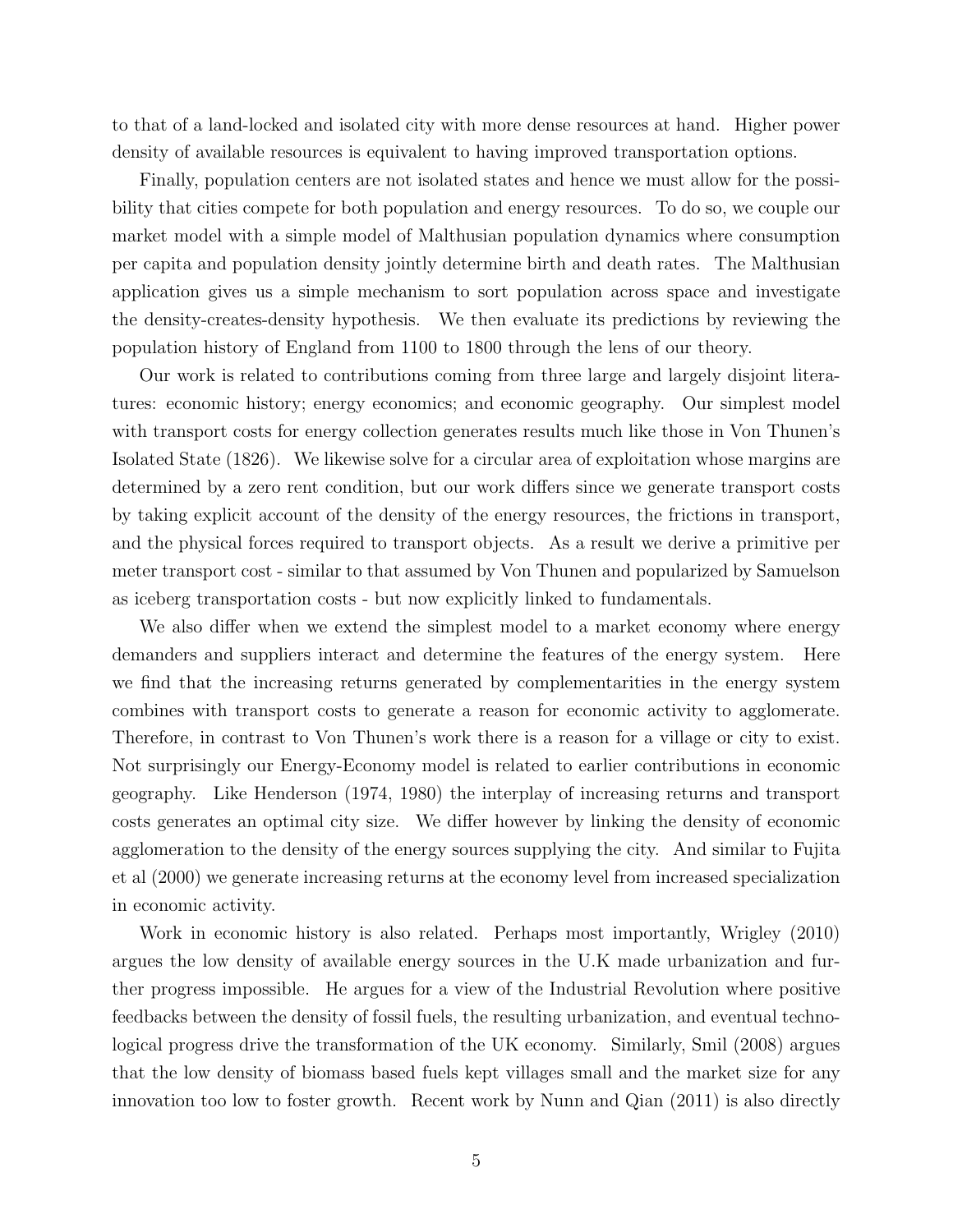on point as they link the introduction of a new high density energy source (the lowly potato) to population growth and urbanization in the Old World. Important work specific to the period we study is Wrigley (1969, 1998), Allen (2009), and Clark (2009).

Our work is far more abstract than these data-heavy accounts by historians. It offers to this literature a formal model of a green or organic economy that links the limits of urbanization to primitives of the energy source, other economic attributes, and rivers and road characteristics. It shows how migration, differential mortality, and the availability of energy sources jointly determine city size and economic well being.

Finally, there is a large and growing literature on the economics of renewable energy and a healthy debate over its likely role in any future energy system.<sup>3</sup> Contributions vary from specific industry studies examining the costs of renewable energy to more macro approaches evaluating the potential limits to growth. None of this work has, to our knowledge, recognized that we have literally millennia of green economy experience under our belt already, and as a result our examination of past green economies should provide guidance for the future.

The rest of the paper is organized as follows. In section two we introduce the concept of power density and discuss how energy use over time has evolved in this context. This section answers why it may be valuable to incorporate the concept of power density into economic models. In the next section we show how to develop a simple model linking power density to energy supply. This section develops definitions and establishes production possibilities within our Only Energy model. Section four introduces an Energy-Economy model where energy demand from firms interacts with energy supply to determine the rate of exploitation for a single renewable energy source. Sections 5 and 6 contain our Malthusian application and a discussion of data and hypothesis testing. A short conclusion ends the paper. All proofs and lengthy calculations are relegated to the appendix.

## 2 Why Power Density?

The density of an energy source can be measured in a variety of ways. One method is to rank sources according to their energy content measured in Joules/kg. Under this metric, the energy contained in a kg of crop residue is less than that in a kg of wood, which is in turn less than that of coal, and less than that of oil. Another method is to recognize that some energy resources take up large areas for their maintenance and exploitation (crop residue, wood, game animals) in comparison to what might be called punctiform resources where energy resources are highly concentrated geographically (coal, fast moving rivers and

<sup>3</sup>See for example the divergent views in Bryce (2010) and Droege (2009).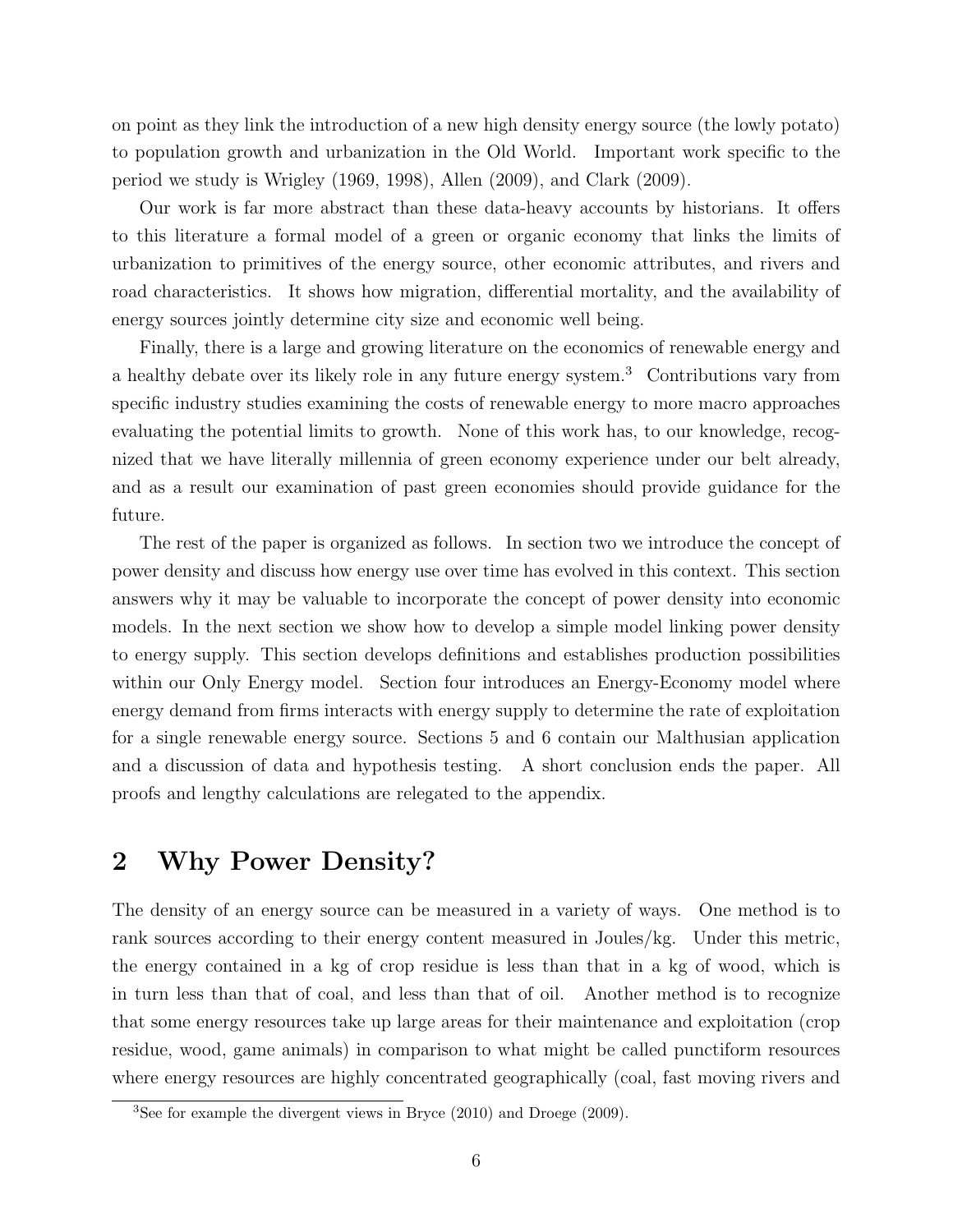uranium). To capture both the energy content of sources and their geographic requirements, some authors have employed the metric power density.

The density of energy resources has long been a key concept in the analyses of economic historians, because, as we will show, humans have always turned to increasingly dense fuels during our industrialization. Straw and dung - to fuel wood and charcoal and coal - to oil and natural gas and nuclear - all represent transitions to denser and denser fuels where density refers to the flow of energy these resources provide (measured in Watts of power) per  $m^2$  needed for their maintenance or exploitation.<sup>4</sup>

Density is important to capture because the concentration and agglomeration of economic activity first in villages, then cities and now mega-cities has meant the density of energy consumption has grown tremendously. Energy demand in a major city like New York, Tokyo or London requires a flow of power in the range of 100  $Watts/m^2$  (Smil, 2008). Transporting and concentrating energy sources to meet this demand is a critical and major function of any developed economy.

To appreciate this relationship, consider the three panels shown in Figure 1. All panels employ a historical time series for U.S. primary energy consumption from 1800 to 2005. The first panel shows how the composition of US energy consumption has changed over time. It is interesting to note that new energy sources are added but old energy sources do not disappear. For example, the primary energy generated by biomass in the U.S. was approximately the same in 2005 as it was one hundred years earlier. The second panel shows the same data but now in terms of shares. The share data suggests an almost smooth repeating pattern of energy substitution across the last two hundred years, one that many have taken as evidence of the inevitability of our move into renewables. Finally, in the third panel this same data (excluding nuclear power) is used to construct the average energy content and average power density of U.S. primary energy consumption indexing both to  $100$  in 2000.<sup>5</sup> This figure casts the data in a different light. The history of primary energy consumption in the U.S. has been one of a dramatic rise in the energy content and power density of consumption. As shown the average energy content of consumption has risen

<sup>&</sup>lt;sup>4</sup>For example, the newest wind turbine can in a very windy location capture 65 megajoules/ $m^2$  and this is, what an engineer would call, its power density. Similarly, dry wood as an energy content of 15 *megajoules/kg*; a healthy forest delivers 20  $kg/m^2$  in perpetuity, and hence dry wood has a power density of 300 megajoules/ $m^2$ 

<sup>5</sup>The three panels of Figure 1 are constructed using data from five sources: (i) energy consumption data from the US Energy Information Administration Annual Report of 2009, (ii) data on energy content from the World Energy Council's Survey of Energy Resources (2010), (iii) data on power density from Smil (2010), (iv) urban and rural population data for period 1800-1990 from the US Census Bureau's 1990 Census of Population and Housing (1990) and (v) urban and rural population data for the year 2000 from the U.S. Census Bureau's American Fact Finder. The urban and rural population data was only available for 10 year intervals; the data presented in the figure were linearly interpolated to fill in the missing 5-year intervals.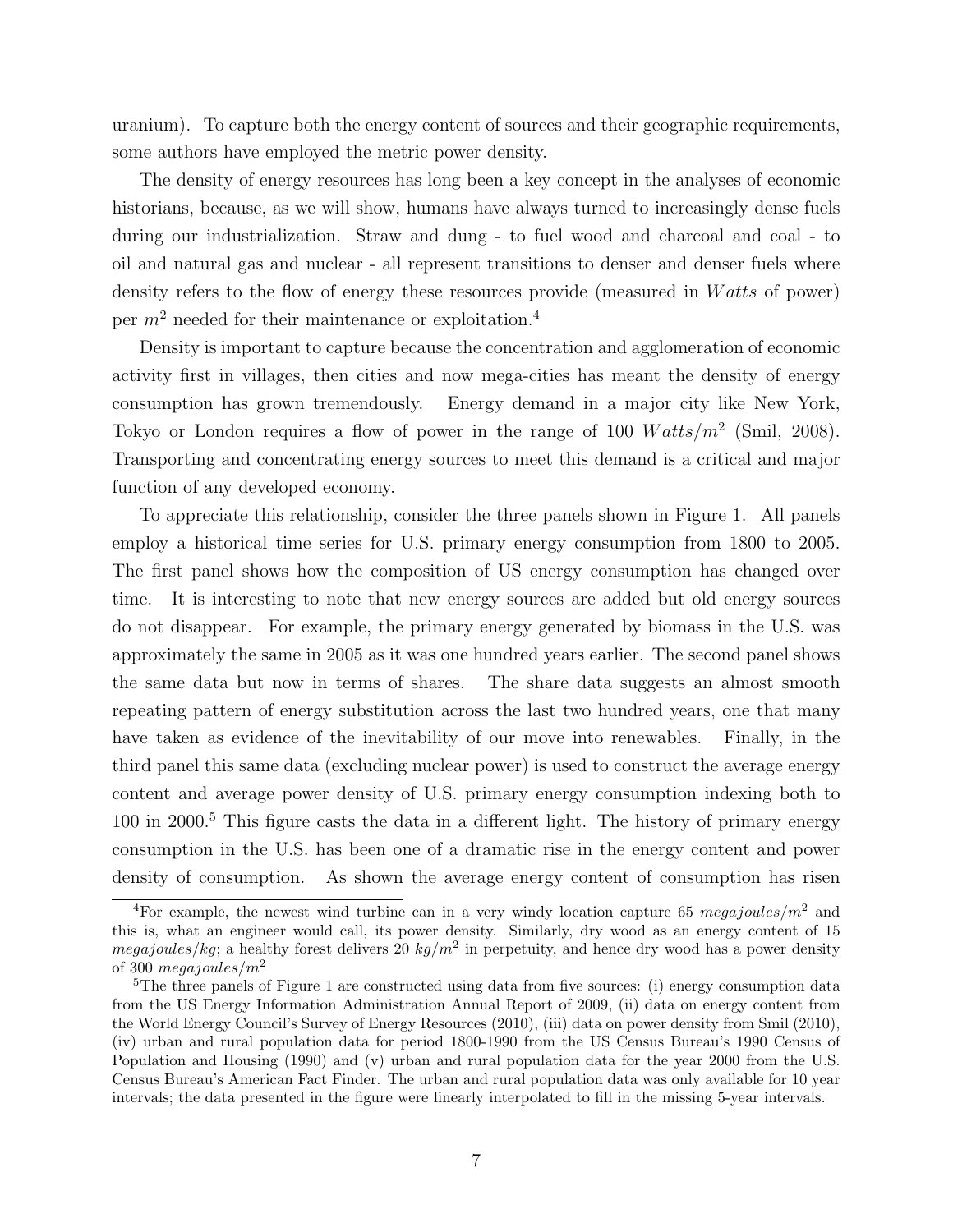

(a) U.S. Primary Energy Consumption



(b) U.S. Energy Use in Shares





Figure 1: U.S. Energy Transitions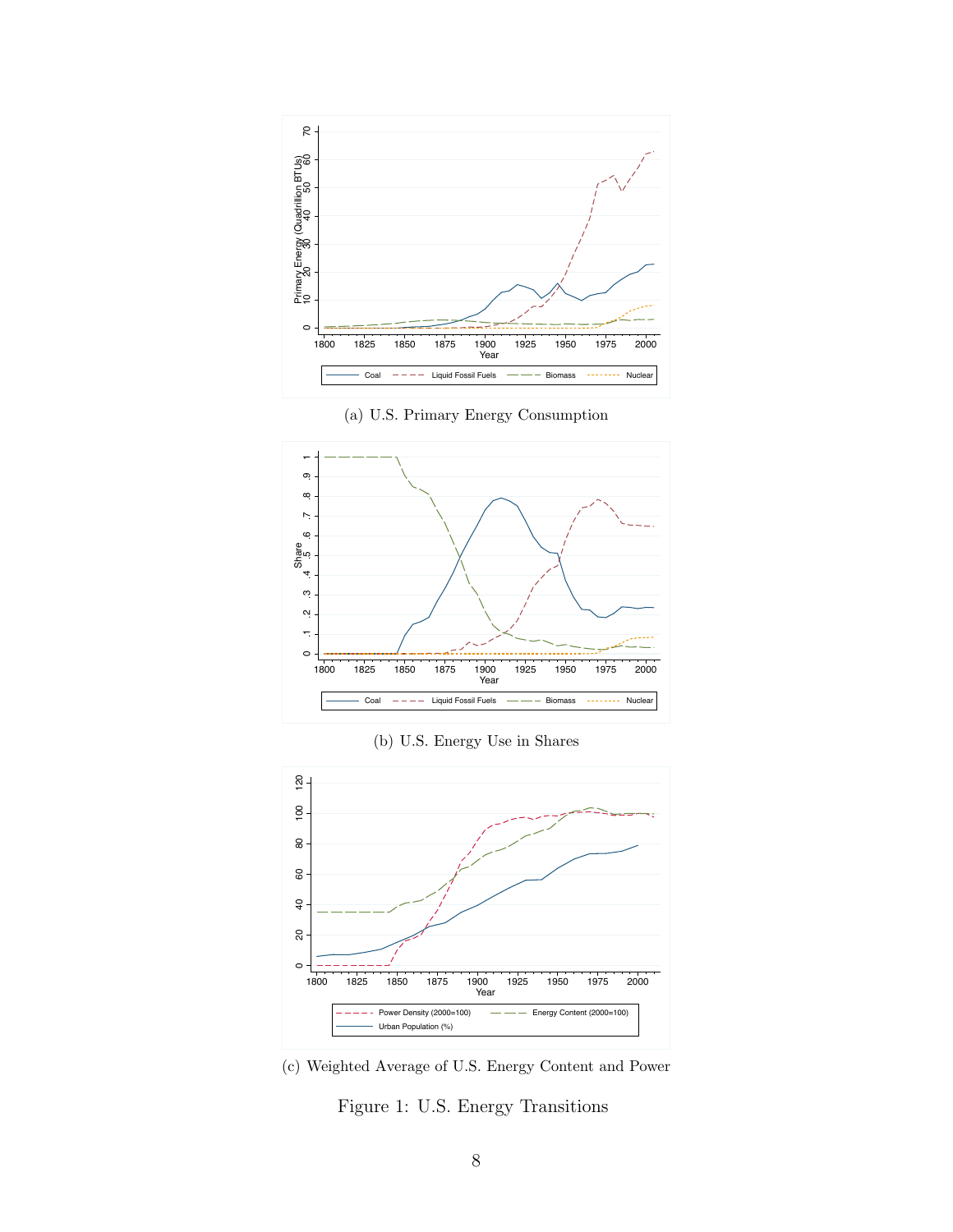more than 2.5 fold, while the average power density of consumption has risen almost 100 fold over the period. Also graphed in the third panel is the share of the U.S. population living in urban centers of more than 2500 people. The close connection between these series is intriguing. A major goal of this paper is to understand how they may be related and its major question is to ask whether the density of available energy sources causes density in economic activity.

Given the last panel in the figure it is perhaps not surprising that economic and energy historians have repeatedly highlighted the role power density plays in limiting city size and economic progress. A few quotes should suffice to convey the importance they ascribe to this measure. For example, energy historian Vaclav Smil states in a discussion on the limits of city size:

". . . pre-industrial cities needed at least ten and up to thirty Watts per square meter of their built up area. This means that if they relied entirely on wood, they needed nearby areas of between 50-150 times their size in order to have sustainable phytomass" (Smil, 2006, p. 73).

Smil goes on to note how the cost of transporting energy from such large areas is why city size was so limited in pre-industrial times.

But power density is not only thought relevant to city size in early human history, economic historian Sir Tony Wrigley has in a number of articles and one book length treatment argued that overcoming the limitations of green power were key to the industrial revolution in the U.K.

"As long as supplies of both mechanical and heat energy were conditioned by the annual quantum of insolation and the efficiency of plant photosynthesis in capturing incoming solar radiation, it was idle to expect a radical improvement in the material conditions of the bulk of mankind" (Wrigley, 2010, p. 17).

And finally, several present day energy analysts have pointed to the low power density of renewables to argue against their usefulness in any future energy system. For example, energy expert and provocateur Robert Bryce argues:

"The essential problem with renewables is that they fail the first test of the Four Imperatives: power density...The weak power density of renewables has become so apparent that the Nature Conservancy,...., recently coined the term energy sprawl'" (Bryce, 2010, p. 84).

It is of course difficult, if not impossible, to examine these arguments further without a formal model that allows us to understand the role power density may play in an economic system.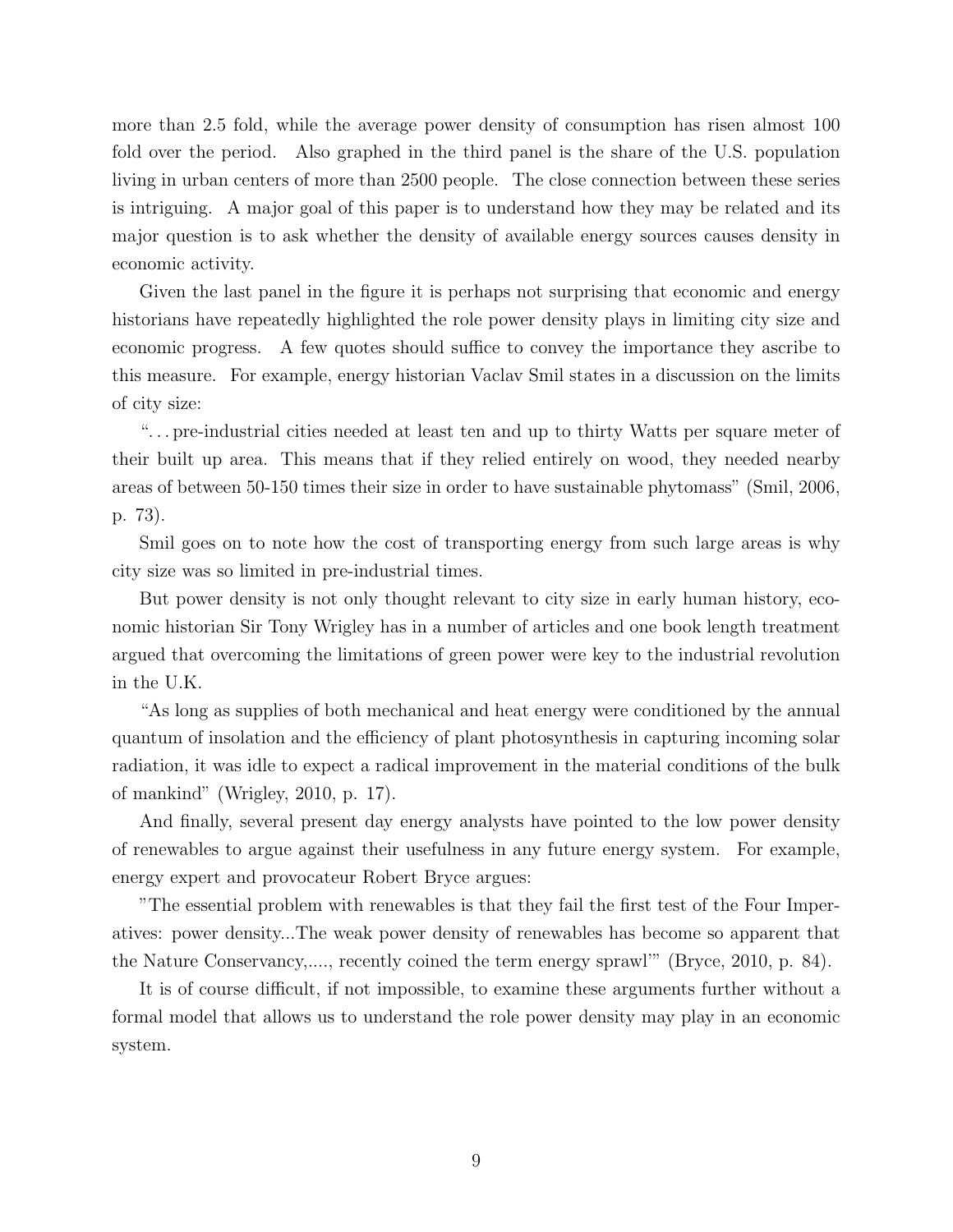## 3 The Only Energy Model

We start by introducing a simple model of energy exploitation where energy is the only input and only output of production. We do so to introduce our assumptions on geography and costly transport, to define power and energy density, and to derive several preliminary results useful to our subsequent analysis.

We assume consumption and production activities are located at an economic core while potential energy sources are distributed in the surrounding space. The economy's core contains all of its production and consumption units but is zero dimensional. The exploitation zones where energy sources can be found are two dimensional planes allowing us to employ definitions of area, distance, and density. Distance is meant to capture any and all costs incurred when incremental amounts of energy are exploited. For some energy sources, distance is more than a metaphor. Timber resources for example may only be available some distance from the core; and for some renewable energies - solar or wind power, or biofuels - measures of area are important to consider. For other energy sources, like fossil fuels, area considerations are less important, but here increasing distance can reflect the difficulties firms have in accessing incremental resources due to well depth, weather conditions, and non-standard geological formations.

Introducing geography into an energy model allows us to assess the arguments made regarding power density and the roles it may play in a coupled economy-energy system. It also allows us to distinguish our work from much of traditional thinking in energy and resource economics where questions concerning the optimal depletion of a given resource base have received much attention. Instead, we treat energy resources as essentially limitless but with increments coming at a rising marginal cost.

The area exploited to find and collect energy is related to the power demands of the core measured in watts, [W], and the power density,  $\Delta$ , measured in [W/m<sup>2</sup>] of the particular energy source exploited. If the flow of needed power is  $W$ , then the area exploited must equal:

$$
EX = W/\Delta \tag{1}
$$

where  $EX$  is measured in  $m^2$ .

### 3.1 The Geography of Exploitation

If the energy resources are distributed uniformly, then minimum cost search implies energy will be collected from a circular area with the economy's core at its center. To calculate the average distance resources travel to the core, we need to relate the distance a resource travels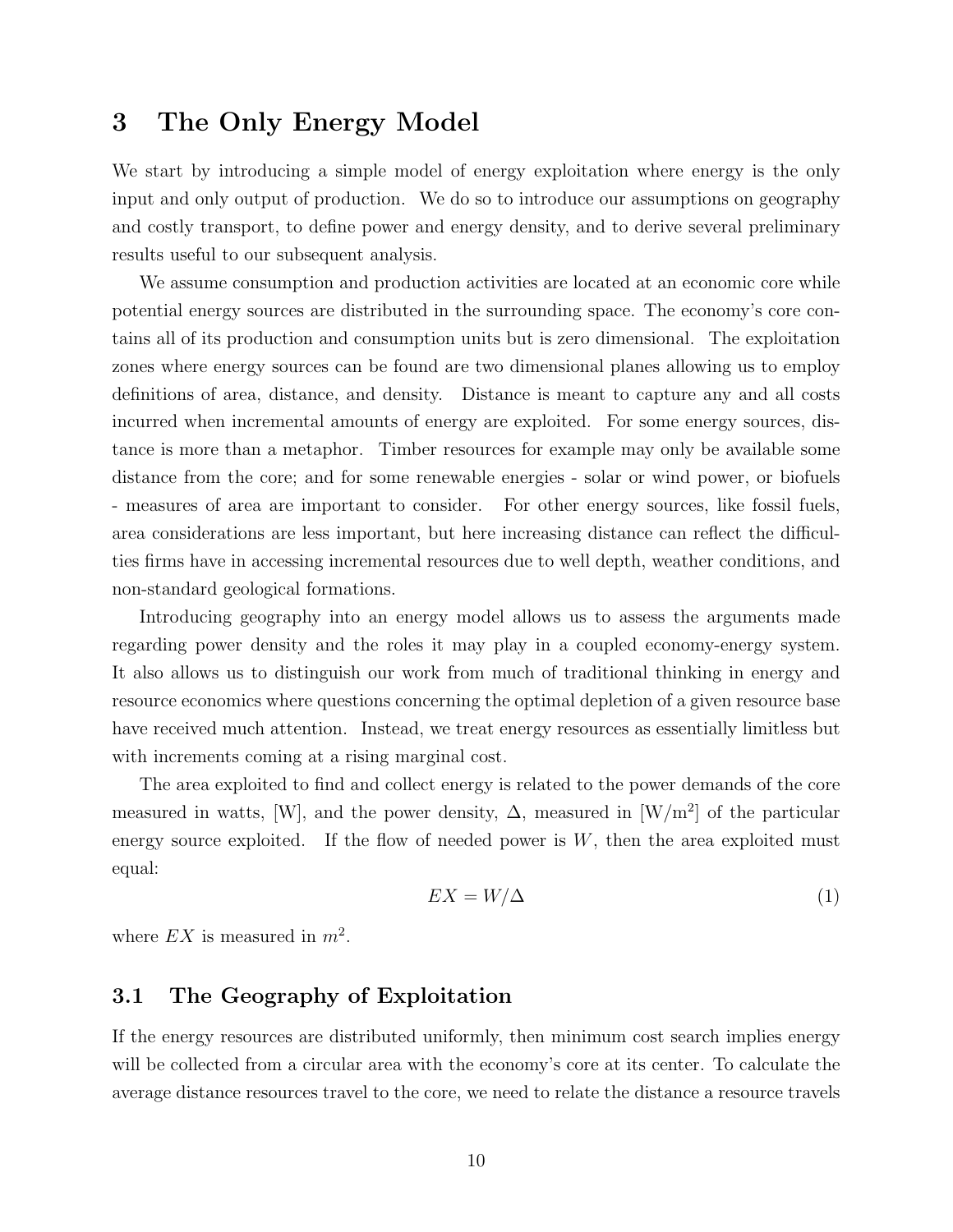with the density of resources at that distance. Suppose we exploit a circular area defined by a radius R. The density of resources at any given radii r less than R is simply given by the circumference at this distance,  $2\pi r$ , divided by the sum of all radii up to and including the limiting radius of R. Since the total area exploited is  $\pi R^2$ , the density function for energy resources must be given by  $f(r) = 2r/R^2$ . The average distance any resource is transported is then simply the distance  $r$  times the density of resources at that distance. We will refer to this as the average carry distance, ACD, and it is given by:

$$
ACD = \int_{0}^{R} r[2r/R^{2}]dr = \frac{2}{3}R
$$
 (2)

While we assume energy resources are evenly distributed across (a two-dimensional) space, it should be clear that other options are easily dealt with. For example, suppose the core was located with resource availability in mind (not an unlikely scenario), then resources may be dense near the core and less dense further away. Alternatively, we could allow for the equally likely possibility that a new energy source is located further from the core than was the older established source (think of the potential wind resources on the Great Plains or solar power farms in Arizona!). In all these cases, an appropriate adjustment of the density  $f(r)$  is warranted and will generate average carry distances less than or greater than that given in (2).

Since Area is $\pi R^2$  and EX represents the area of exploitation, we have  $ACD = (2/3)(EX/\pi)^{1/2}$ (2/3  $\sqrt{\pi}$ )( $W/\Delta$ )<sup>1/2</sup> using (1). ACD is measured in meters; to calculate the work done in transporting energy resources we need to find what we will call "Total Carry", measured in kg-meters. This is found by multiplying the average carry distance by the total weight of resources transported. Total energy resources transported is equal to the area under exploitation times the density of fuel over this area. Therefore, Total Carry is given by:

$$
\widetilde{TC} = ACD \times EX \times d = [\text{m}][\text{m}^2][\text{kg}/\text{m}^2] = [\text{kg} \times \text{m}]
$$
  

$$
\widetilde{TC} = \left(\frac{2}{3\sqrt{\pi}}\right) \left(\frac{W}{\Delta}\right)^{1/2} EX. d
$$
 (3)  

$$
\widetilde{TC} = \left(\frac{2d}{3\sqrt{\pi}}\right) \left(\frac{W}{\Delta}\right)^{3/2}
$$

where again use has been made of  $(1)$ , and d is the (uniform) physical density of this resource in  $\text{[kg/m}^2\text{]}$ . Total carry is the number of kilogram-meters covered in transporting energy to the core when the power requirements are W and the energy source has density  $\Delta$ .

Not surprisingly, the greater are the power requirements, the greater are total carrying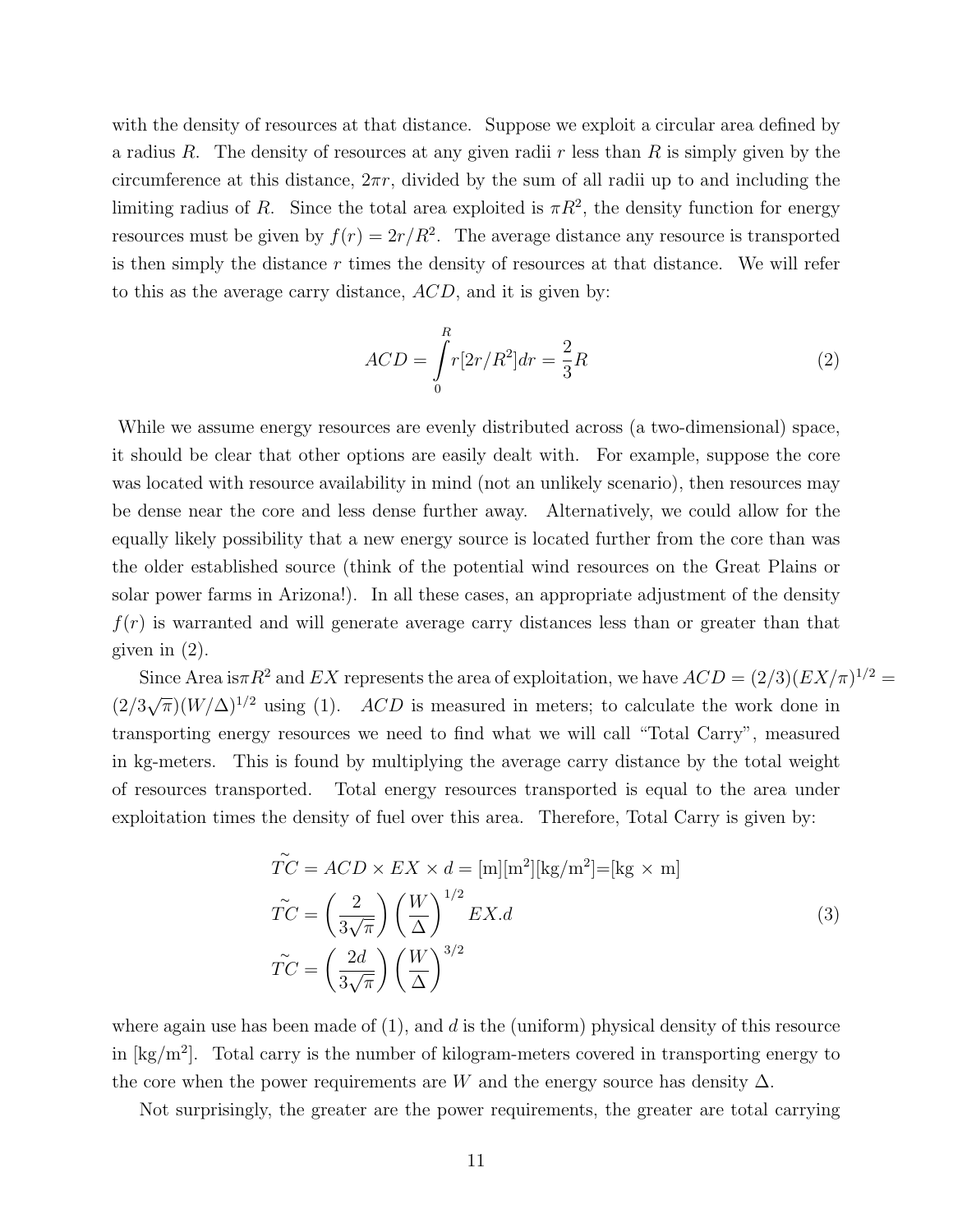costs. Less obvious is that marginal (carrying) costs are strictly increasing in power. As power demand rises, larger and larger areas for exploitation must come at the fringe of already sourced areas.

### 3.2 The Physics of Transport

Production possibilities are determined by the amount of power that can be supplied to the core. This section sets out maximum supplied power as a function of energy resource characteristics. A first step in doing so is to recognize that power collected does not equal power available for use in the core. The collection and transportation of resources, like everything else, requires power. The net power supplied to the core is equal to total power collected in the exploitation zone,  $W$ , minus the power needed for transportation. In obvious notation,  $W^S = W - W^T$ .

To calculate the power used in transport, a little high school physics is required. Recall Work is equal to force, f, times distance, x, or work is  $W_k = f.x$ . Force is in turn equal to mass,  $M$ , times acceleration  $g$ ; as any mass moved horizontally must overcome the force of gravity as mediated by friction in transport.<sup>6</sup> All this implies:

$$
W_k = \mu[M \times g]x = [\text{Newton}.\text{meters}] = [\text{Joules}]
$$
  
\n
$$
W_k = \mu g[M \times x]
$$
  
\n
$$
W_k = \mu g[\text{Total Carry}]
$$
\n(4)

where  $\mu$  is the coefficient of friction, g is the acceleration of gravity at 9.81m/s<sup>2</sup>, and  $W_k$  is then measured in Joules. This work is done per unit time since power is flow as is the flow of labor services and the flow of useful output. If we measure time in seconds, then the flow of work,  $W_k$ , measured in Joules per second is now power requirements measured in Watts.<sup>7</sup> So the total cost of delivering the flow of power W to the core is given by  $TC(W)$ . Using (3) and (4) we can write this total cost as:

$$
W^T = \mu g \widetilde{TC}(W) = TC(W)
$$
\n<sup>(5)</sup>

Note  $TC(W)$  is a strictly convex function where  $TC(0) = TC'(0) = 0$ . The calculation of supplied power  $W^S$  is shown in Figure 2. The vertical height of  $TC(W)$  at any W gives the

<sup>&</sup>lt;sup>6</sup>We are ignoring static friction encountered when the object first moves. The force that needs to be overcome to keep an object in motion is equal to the normal force times the coefficient of friction. Since the object is moving horizontally, the normal force is just gravity times the mass of the object The coefficient of friction is a pure number greater than zero; and force is measured in Newtons.

<sup>7</sup>Expending a Joule of energy per second means you are delivering power of one Watt.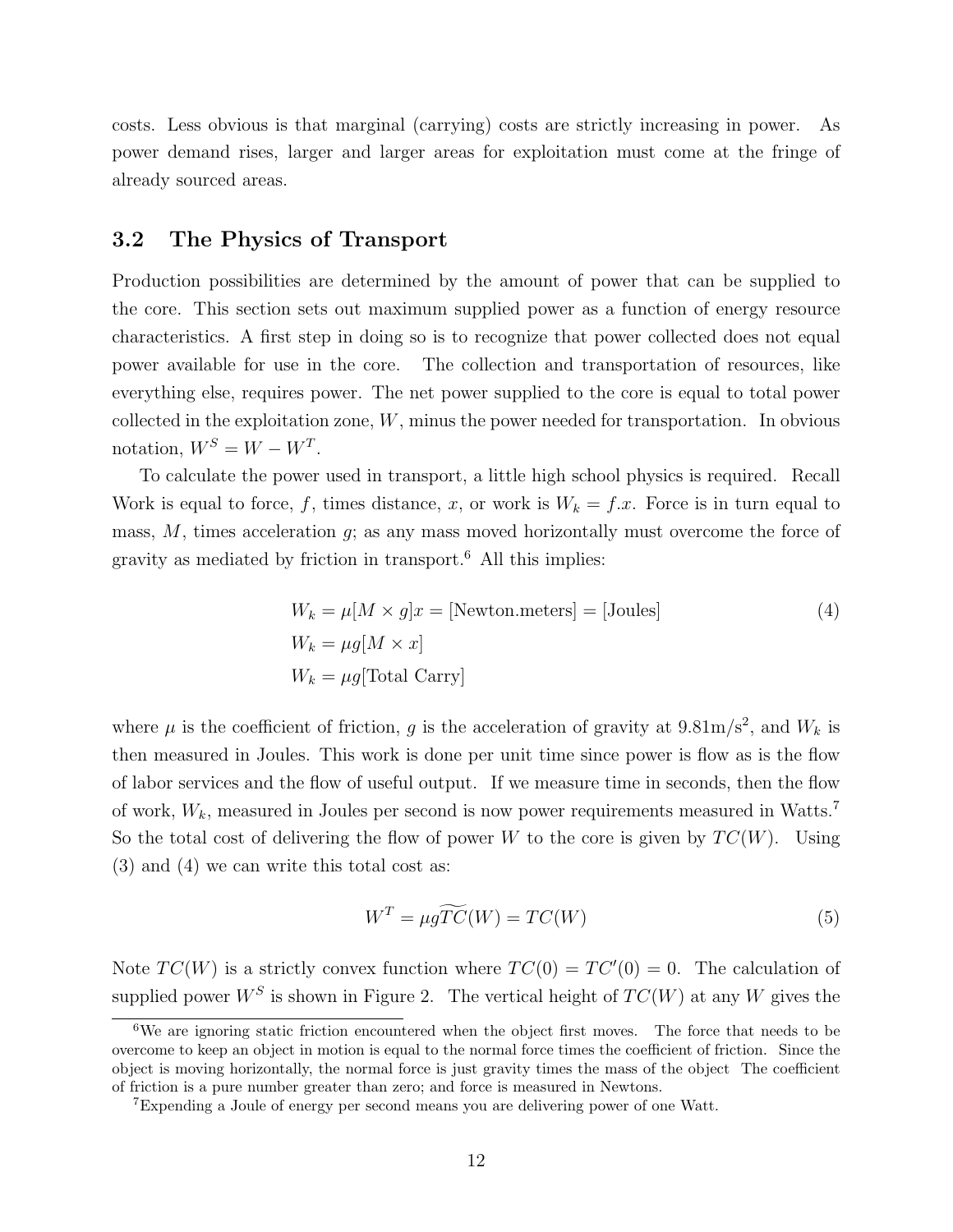



power used in transporting to the core the resources represented by their associated power on the horizontal axis. By construction, the gap between the 45 degree line and  $TC(W)$ represents supplied power. Therefore extending our exploitation to collect power  $W<sup>E</sup>$  results in zero power supplied since all of it would be exhausted in transport. In contrast, W<sup>∗</sup> maximizes supplied power because the vertical distance between  $W^*$  and  $TC(W^*)$  represents maximum of  $W^S = W^* - TC(W^*)$ .

One important feature of the figure is that it shows the energy system is *productive*. A productive energy system is one that can provide positive supplied power to the economy: that is, there exists extraction levels for which the power needed for delivery to the core do not exhaust power collected. The system here is always productive regardless of the costs of transport. Even if we push the coefficient of friction towards infinity making transport very costly in terms of energy, the slope of the total carry curve at zero Watts, is still zero. In contrast the slope of the 45 degree line remains one even at zero Watts, and hence for any finite coefficient of friction, there will always exist an opportunity to deliver positive power to the core.<sup>8</sup>

It is straightforward to show that the maximum supplied power is increasing in power density  $\Delta$  as this shifts  $TC(W)$  outwards, and increasing, for the same reason, when the transportation system becomes more efficient in the physical sense  $(\mu \text{ falls})$ . Associated

<sup>8</sup>This does not imply that all landscapes have sufficient resources to support life or a productive economy. We discuss these issues in later sections.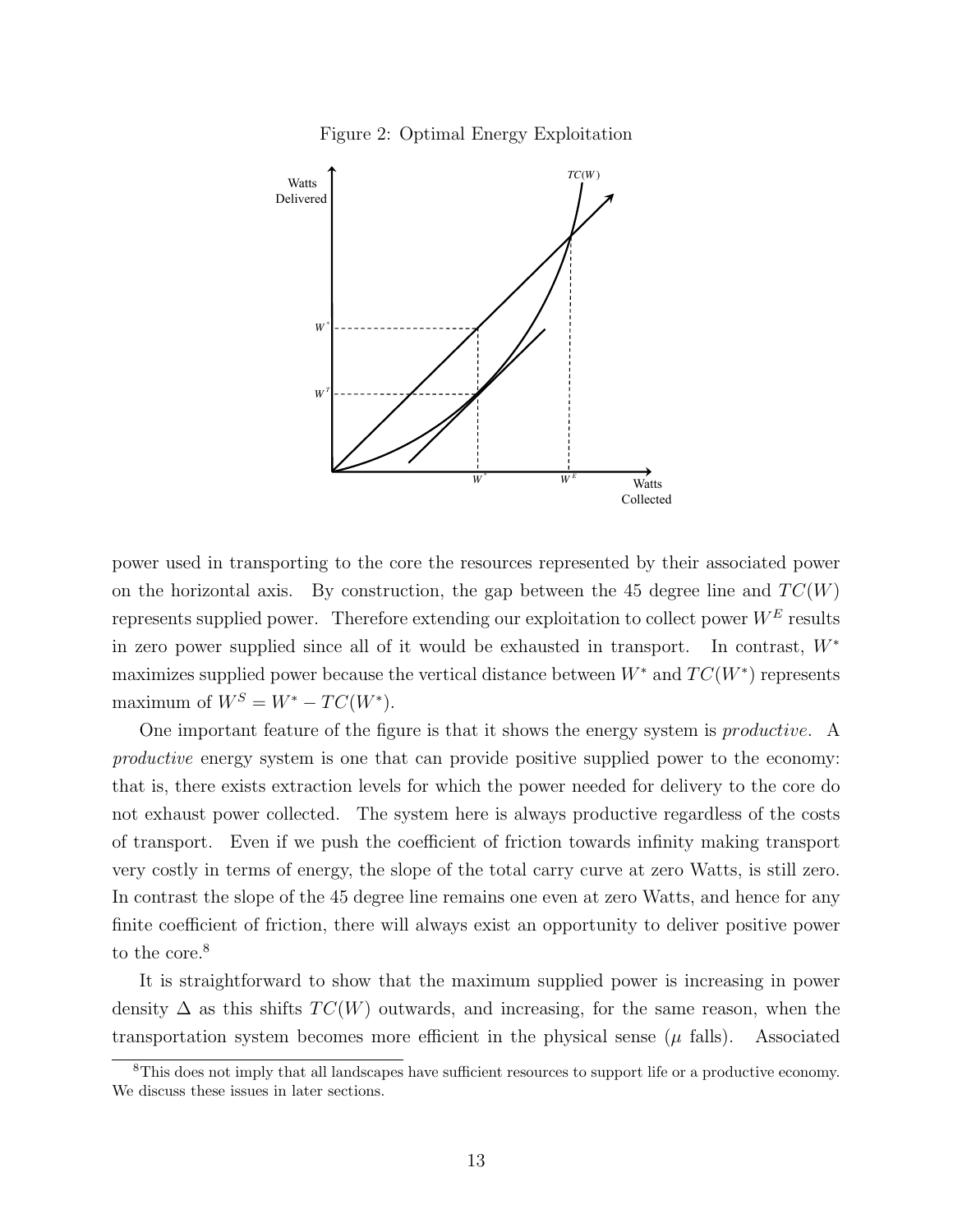with any  $W^*$  is an area of exploitation  $EX^*$ . If we focus on efficient (in terms of maximized supplied power) outcomes then we have a simple model of how the density of an energy resource affects power available for use in the core.

When supplied power is maximized, total power is given by:

$$
W^* = \frac{\pi \Delta^3}{\left[\mu g d\right]^2} \tag{6}
$$

The optimal solution is a cubic function of power density. The intuition is illuminating. Suppose we increase power density but leave the area of exploitation fixed; then supplied power should rise proportionately with power density; i.e. appear with power 1 in an expression like (6). But a higher power density also implies the marginal cost of exploitation falls. With lower marginal costs, exploitation rises and the radius of search increases. Since area is proportional to the square of radius, total power rises with the square of power density when the extensive margin of exploitation changes. Putting this logic together it is apparent why power density is so powerful in determining outcomes.<sup>9</sup>

To find the portion of power used in transport and the remainder that is supplied to the core, evaluate total carry at  $W^*$  and subtract to find:

$$
W^S = \left(\frac{1}{3}\right)W^*, \quad W^T = \left(\frac{2}{3}\right)W^*
$$
\n<sup>(7)</sup>

Two thirds of the energy collected is spent in transport leaving only one third to supply the power needs of the core.

The area of exploitation is also a function of power density since at the optimum:

$$
EX^* = W^* / \Delta = \pi \frac{\Delta^2}{[\mu gd]^2} = \pi [R^*]^2
$$
\n(8)

$$
R^* = \frac{\Delta}{\mu g d} \tag{9}
$$

Having a more dense energy source means the energy costs of exploiting far away regions is less: dense energy sources feed further exploitation. The area of exploitation for a fuel twice as dense as another is four times larger. This feature seems to ring true. Villages in the Middle Ages rarely sourced fuel wood from more than a few miles away.<sup>10</sup> Coal

<sup>9</sup>This result is not a function of our assumed circular exploitation zone and is in fact an example of a scaling law. Expanding margins in two dimensions always leads to a squared term for power density. Section 5.2 demonstrates this for non-circular zones that arise when the landscape is cut by rivers, roads or canals.

<sup>&</sup>lt;sup>10</sup>Towns on rivers would be an exception since their transport costs are far less. See our discussion of rivers in section 5.2.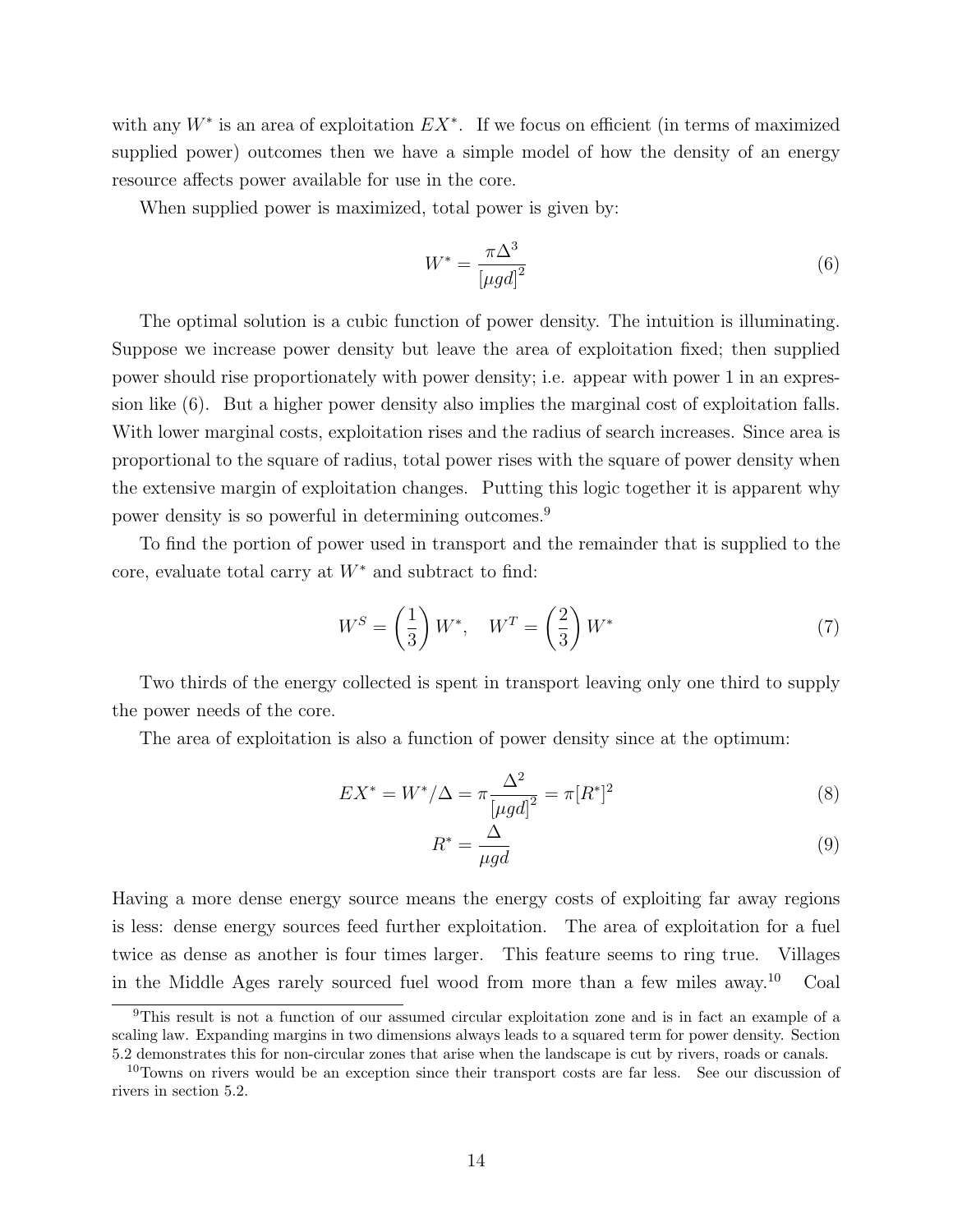however has been transported hundreds of miles on barges, wagons and trains for much of the last two centuries. Today oil is sourced from some of the most inhospitable climates in the far reaches of the planet and from wells drilled literally miles deep below the ocean surface. Equation (8) and (9) tells us this is no surprise - dense energy sources beget large exploitation zones.

To see exactly why this is true, think about the costs of moving one Watt of power just one meter. Since friction is a constant returns process this is all we really need to understand. One Watt of power, takes up  $1/\Delta$  square meters of area which in turn implies the energy resources it represents must weigh  $d/\Delta$  kilograms. Moving this mass one meter, and overcoming friction, requires a flow of power of  $\mu gd/\Delta$ . Therefore,  $\mu gd/\Delta$  is the number of Watts needed to transport one Watt worth of an energy source with power density  $\Delta$ . one meter. It is now apparent that (9) identifies those marginal energy resources which are located  $R^*$  meters from the core and provide zero net energy supply: that is,  $1 - R^* \frac{\mu g d}{\Delta} = 0$ . The more dense are the energy resources, the lower are the transport costs of obtaining a marginal watt of power, and not surprisingly the energy exploitation zone must grow.

Our discussion of marginal energy resources suggests an alternative method of finding net supply. Net power supplied must come from adding up, what we could call, "energy rents". These rents,  $1 - \frac{\mu gd}{\Delta}$  $\frac{qgd}{\Delta}r$ , are collected at distances  $r \leq R^*$  from the core. To add them up consider this two step procedure. Along any ray from the core, there are  $\Delta$  watts of power every meter and transporting these resources at distance r from the core yields a density of  $\Delta \left[1 - \frac{\mu gd}{\Delta}\right]$  $\frac{lgd}{\Delta}r$  net watts of power at distance r from the core. Add these resources along our ray over all distances less than  $R^*$ , and then accumulate these quantities by sweeping across the  $2\pi$  radians of our circular exploitation zone. By doing so we obtain net power supply to the core as the sum of all energy rents:

$$
W^{S} = \int_{0}^{2\pi} \int_{0}^{R^{*}} v\Delta[1 - \frac{\mu gd}{\Delta} \cdot v]dv d\varphi
$$
  

$$
W^{S} = \frac{\pi \Delta^{3}}{3\left[\mu gd\right]^{2}}
$$
 (10)

It is sometimes useful to find power supply using this method, once the zero rent margin  $R<sup>*</sup>$  has been identified. It is also useful in highlighting our formulations similarity to Von Thunen (1836). In Von Thunen's work crops of various types generate rent gradients falling with distance to the city center; and the market economy's demands for wood, cereals, or meat sets relative prices and land use. Aggregating across energy sources is in fact easy, if we assume their collection costs are independent. In this case, two independent energy sources with power densities  $\Delta_1$  and  $\Delta_2$  would provide net power in total of: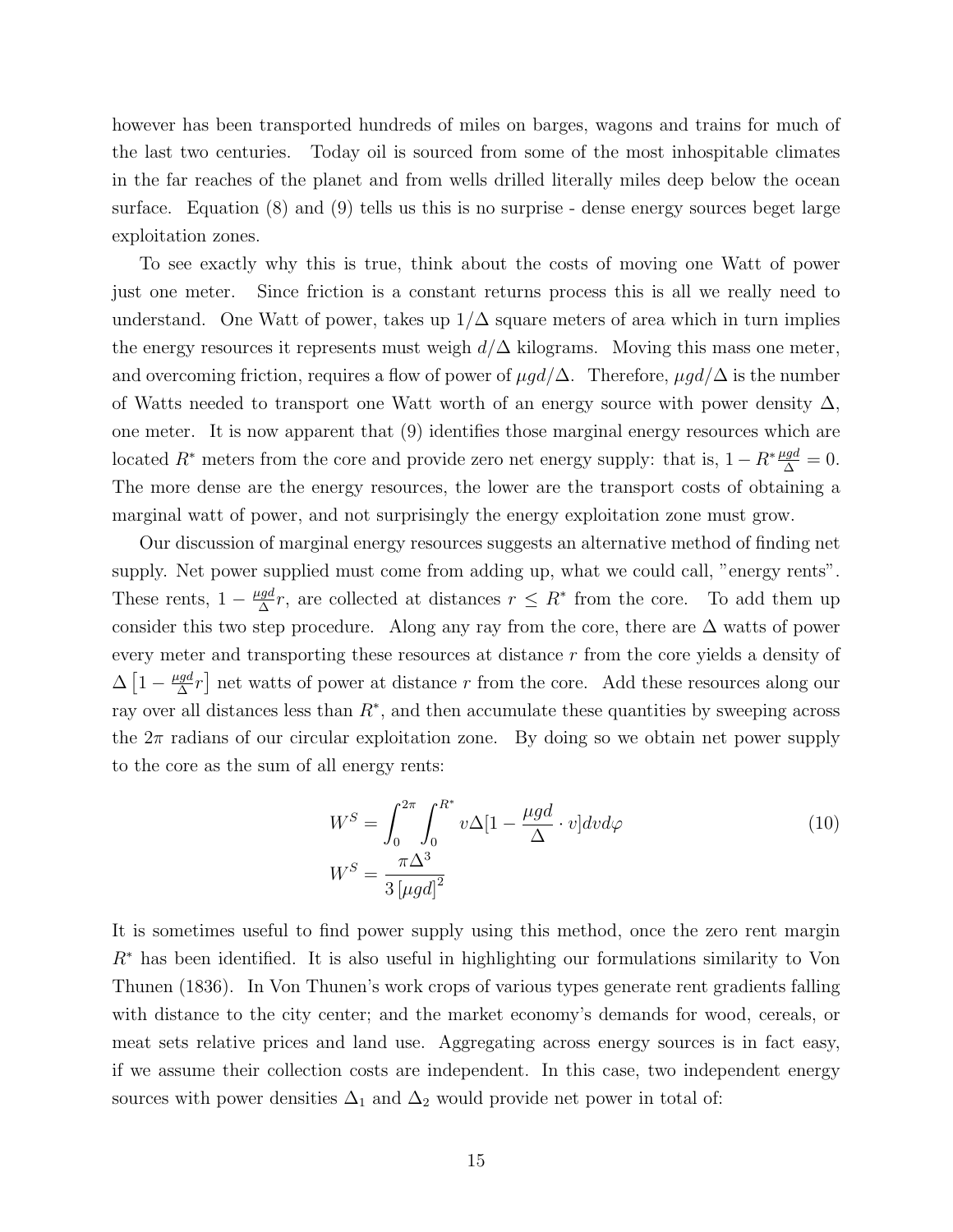$$
W^{S} = W_{1}^{S} + W_{2}^{S} = \frac{\pi \bar{\Delta}^{3}}{3 \left[\mu g d\right]^{2}}
$$

where  $\bar{\Delta} = \sqrt[3]{\Delta_1^3 + \Delta_2^3}$ . It is as if the economy had only one energy source with density  $\bar{\Delta}$ rather than two. We will exploit this result and aggregate all energy resources into one. The simplicity this affords allows us to tie a set of fundamentals comprising  $\frac{\mu gd}{\Delta}$  to unit distance or iceberg - transport costs, and thereby provide micro foundations for Von Thunen's classic work.<sup>11</sup>

#### 3.3 What determines power density?

Thus far we have taken power density as a given fixed constant. This may be a reasonable representation of reality for solar and wind and water resources where the flow is beyond human manipulation. It may however be less accurate in situations where energy suppliers could vary their take of an energy resource (timber, crops, livestock) and thereby affect their future productivity. If what we take today affects future productivity of energy resources (a not unlikely result), then our energy maximizing planner may want to take this into account and choose a path that maximizes some measure of aggregate energy flows over time. While this may seem rather esoteric at present, it proves useful to consider this possibility now.

To understand how this additional margin of adjustment may affect our results, we need to examine the concept of power density more closely. Recall power density is the rate at which an energy resource can deliver a flow of energy services per unit time divided by the area needed to find, collect, and maintain the resource. It is found by multiplying the quantity of a fuel we can collect per unit time by the fuel's energy content per unit fuel, and then dividing by the area under exploitation. This calculation will produce  $\Delta$  measured in the units [Watts/m<sup>2</sup> ]. Watts are a measure of energy flow per unit time, and meters squared are an indicator of area. An example is instructive especially for the renewable resource case as all green energies are at bottom governed by renewable resource dynamics.

Suppose a potential fuel is renewable with natural growth given by  $G(S)$  with  $G(0)$  =  $G(K) = 0$ , and G being strictly concave. For example, this could be a forest, an area dedicated to biofuels, or even an area dedicated to solar or wind power. It is helpful to first take a specific example with explicit units. Take logistic growth as our example (i.e.  $G(S) = rS[1 - S/K]$ , and the maximum sustainable yield harvest,  $H^{msy}$ , as one possible

 $11$ See Samuelson (1983) for a modern exposition of Von Thunen.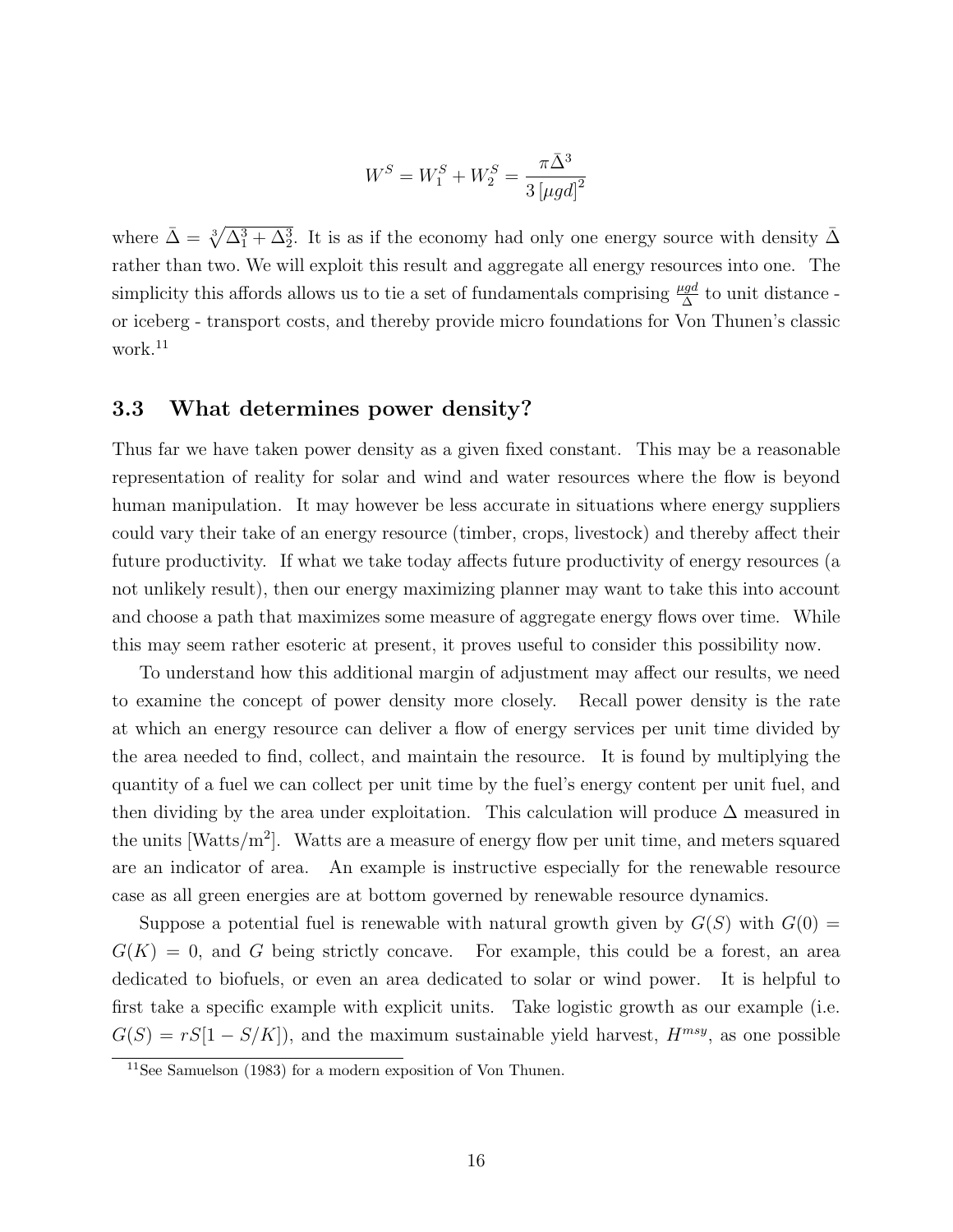plan for taking from the resource. Then in perpetuity this harvest is given by:

$$
H^{msy} = G(S^{msy}) = G(K/2) = rK/4
$$
\n
$$
(11)
$$

where r is the intrinsic resource growth rate and  $K$  is the carrying capacity. Now consider units explicitly. If K is measured in kilos and  $K = 100$  kg, and  $r = 10\%$  per unit time, then the sustainable harvest is  $(0.1)(100)/(4)=2.5\text{kg/min}$  time. If we multiply this quantity by the energy content of the fuel in  $Joules/kg$  denoted by e, we obtain a measure of  $Joules$  per unit time that could be harvested from the resource. Choosing to measure time in seconds, we obtain [Watts]. The final step is to divide this flow of power by the area of exploitation needed to maintain it. Since the carrying capacity is  $K$  kg, and if the fuel has a physical density, d, measured in  $[\text{kg/m}^2]$ , then the total area needed for this resource flow is  $K/d$ . All this implies we can write power density,  $\Delta$  as:

$$
\Delta = \frac{(rK/4)e}{K/d} = \left[\frac{\text{Watts}}{\text{m}^2}\right]
$$

$$
\Delta = \gamma red \qquad \gamma > 0.
$$

Power density is the simple product of three fundamental, commonly used, and potentially observable characteristics of an energy source, and one behavioral component captured in the parameter  $\gamma$ . Power density is proportional to the product of an energy source's maximal rate of regeneration,  $r$  which measures the percentage rate of growth of the resource in an unconstrained environment. Perhaps not surprisingly, a renewable energy source that grows twice as fast has twice the power density. It is also proportional to the energy content of the fuel, e, measured in [Joules/kg], again perhaps not surprising that energy content matters but the specific form is of course not obvious. Finally power density also depends on a fuel's physical density, d, measured in  $\text{[kg/m}^2\text{]}$ . All else equal a fuel that produces a greater output in terms of harvest weight gives more energy.

The remaining term in power density is the factor of proportionality  $\gamma$  which captures the intensity of harvesting. To see this note that if harvesting results in a steady state stock equal to a fraction of the carrying capacity given by  $\kappa K$ , then  $\gamma = \kappa (1 - \kappa) < 1$ . The example given above has  $\kappa = 1/2$  and  $\gamma = 1/4$ . We chose this example for a particular reason: if the planner was interested in maximizing total energy collected over an indefinite future, then its clear the planner would adjust their take to match that of the maximum sustainable yield. This is obvious, but more generally, if the planner discounted the value of future versus current energy flows, the optimal stationary harvest maximizing this objective would lead to  $\delta = G'(S^*)$  where  $\delta$  is the discount rate on future periods. This is an application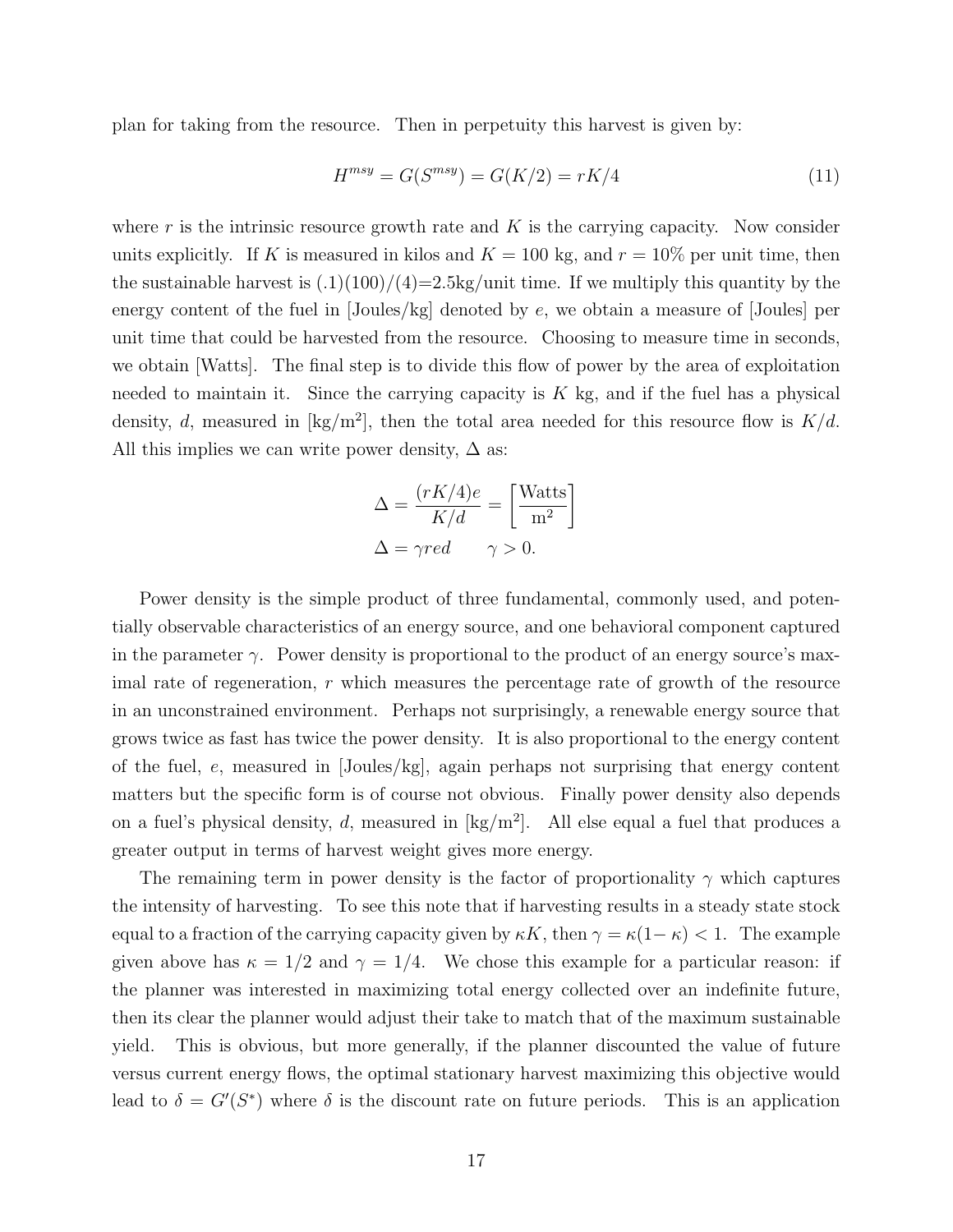of a well known result in resource economics.<sup>12</sup> In a stationary environment (like ours), the intensity of harvesting is set to equalize the return from the resource to the energy supplier's discount rate. Leaving a marginal unit of the resource in situ raises future harvests by  $G'(S^*)$  in perpetuity; taking it out today rather than tomorrow earns a return of  $\delta$ . And therefore, in our example our perfectly patient planner who only cares about total energy flows choses the maximum sustainable yield since  $0 = G'(S^*)$ .<sup>13</sup>

The point of this exercise is that although power density may in some cases be subject to manipulation, in a stationary environment it is fully determined by parameters of the system. It is simply linked to four potentially observable magnitudes: the rate of resource regeneration, the energy content of the fuel provided, its physical density, and the discount rate applied to future rents by energy suppliers. This result is in fact general and not a function of our logistic example, and the constancy of power density will also carry over when we introduce a market economy with price determination.

#### 3.4 Summary

The only energy model, although simple, tells us three things that carry forward with only small amendment throughout our analysis. First, differences in power density across energy resources are likely to create large differences in energy supply. Given the cubic formulation even relatively small differences in power density matter greatly to outcomes. Second, we are likely to search far and wide to exploit dense energy resources. The very density of the energy resource we seek, fuels our efforts at obtaining more. Finally, even though we have assumed the potential supply of energy resources is limitless, the net supply of energy resources is what matters. And the net energy supply will always be constrained by the physical necessity of using energy in the costly exploitation and transportation of energy.

## 4 The Energy-Economy Model

Thus far we have said nothing about how a market economy would interact with the technological possibilities described. While there are many ways to embed our energy model in a market economy setting, three large pieces of the puzzle are missing from the analysis thus far. First, what is the demand for power in the core and how does this demand set prices and determine exploitation zones? Second, how are the costs of transportation determined

 $12$ See for example Neher (1990, p.28) for a discussion.

<sup>&</sup>lt;sup>13</sup> The optimal stock and attendant harvesting is set only by impatience and is independent of prices. In our simple example with logistic growth, power density is simply  $\Delta = \gamma red$ , and  $\gamma = \frac{1 - \delta}{r^2/4}$  is positive as long as suppliers discount rate is not too high.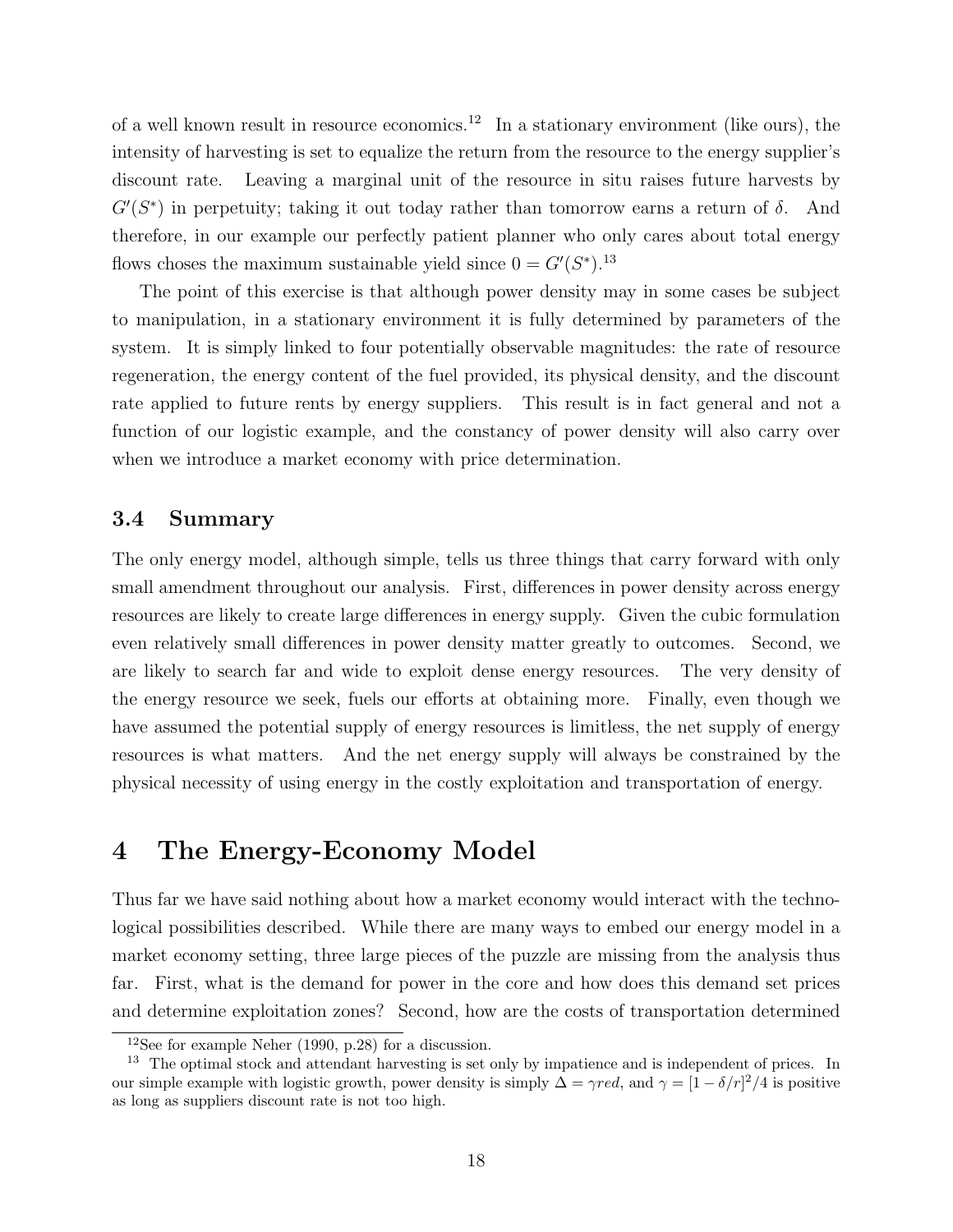by the cost of other factors used in transportation? And finally, how can we incorporate elements of our only energy model into a tractable general equilibrium framework that allows for the positive feedbacks thought to be important in real world energy systems?

### 4.1 Tastes, Technology, Endowments

There are L identical consumers each endowed with one unit of labor. Their utility is defined over the consumption,  $C$ , of a final output good Y which provides energy services. Consumers' income comes from providing labor services and from reaping resource rents. Since nothing important hinges on consumer numbers we will model a representative consumer with labor endowment L. Utility of our consumer is strictly increasing and strictly concave in consumption:

$$
u = u(C), \quad u' > 0, \quad u'' < 0 \tag{12}
$$

Final output Y, is produced *inter alia* by a set of goods intermediate in the supply chain between energy exploitation and final consumption. Naturally we will refer to them as intermediate goods. We take them to represent a set of capital goods and consumer durables tailored to a specific energy source. These intermediate goods are of course the backbone of any real world energy system since they are the means by which energy services are delivered to firms and consumers in the economy.

While any one firm or individual may employ only a subset of these intermediates to provide energy services, aggregate output in the economy would be a function of all available intermediates. One simple, tractable, and common way to capture the reliance of final output on the set of intermediates is to adopt a constant elasticity Dixit-Stiglitz specification for final goods production.

$$
Y \equiv \left[ \sum_{i=1}^{n} x_i^{\frac{\sigma-1}{\sigma}} \right]^{\frac{\sigma}{\sigma-1}}, \quad \sigma > 1 \tag{13}
$$

where each of the  $x_i$  are differentiated intermediate goods produced by a single firm. Together these intermediates provide the service flow represented by the final output  $Y$ .<sup>14</sup>

It is important to our analysis that the set of available intermediates is endogenously determined. To do so we follow standard practice and assume  $\sigma > 1$  to allow for their production by monopolistically competitive firms. The number of firms is then determined by a free entry condition. Each of these firms incur both fixed and variable costs to produce any intermediate. Let  $a_i$  be the activity level of firm i, then the production of a typical

<sup>&</sup>lt;sup>14</sup>The service interpretation is well known and well used in the international trade literature. See for example, Markusen (1990).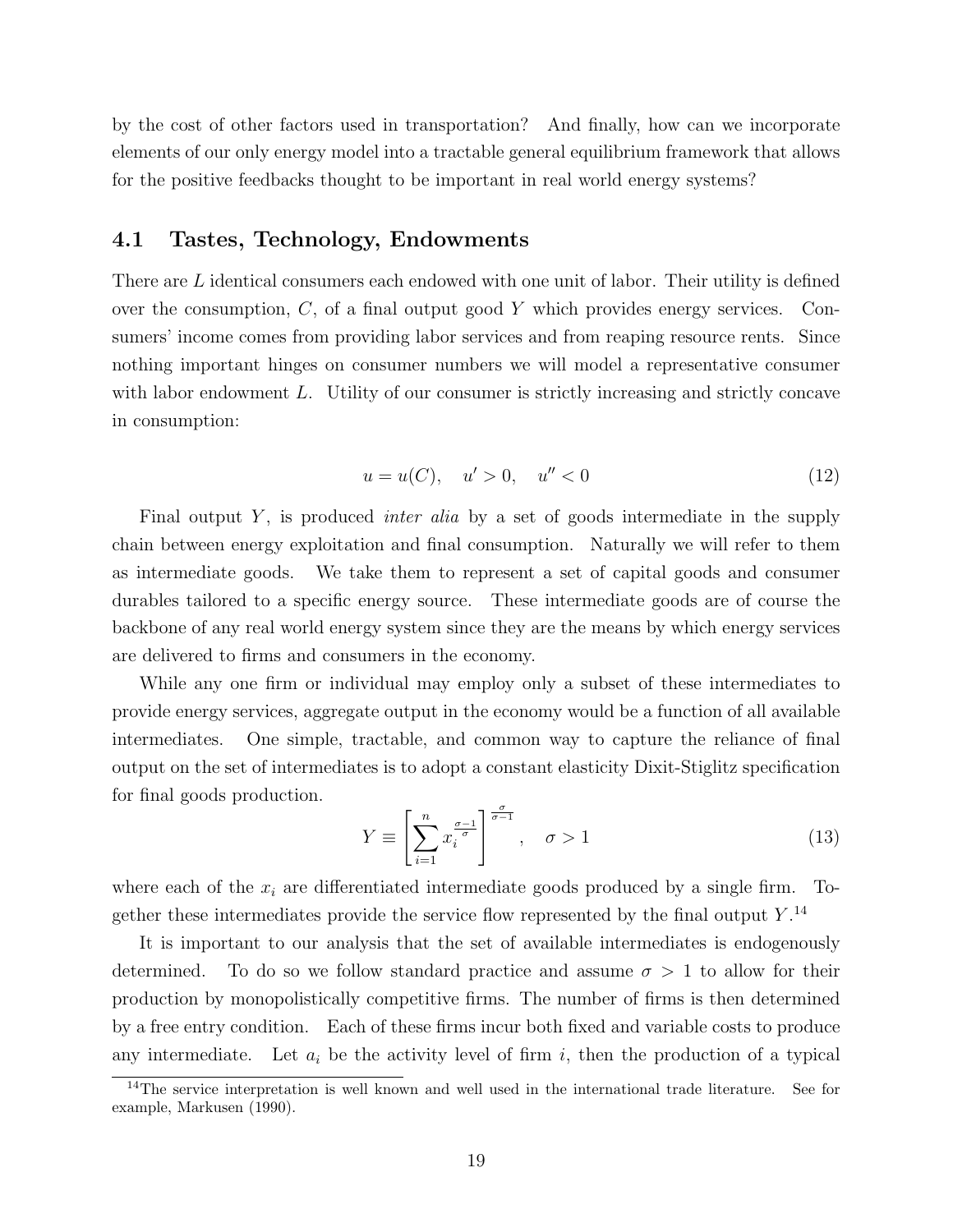intermediate at level  $x_i$  requires  $a_i$  units of activity. That is:

$$
a_i = \alpha + \beta x_i \qquad \forall i \tag{14}
$$

where  $\alpha$  represents the set up cost to produce a typical intermediate while  $\beta$  represents its constant marginal cost of production in terms of activity.

Activity is the employment of labor in conjunction with power. Specifically, the activity of each firm,  $a_i$ , requires both a flow of energy and labor given by the following constant returns function:

$$
a_i = f(l_i, W_i) \qquad \forall i \tag{15}
$$

We take (15) to be a Cobb-Douglas function with a labor share in the value of output given by z. Constant returns is innocuous given increasing returns are already assumed in the mapping from activity to intermediate output; the constant shares assumption is useful in identifying specific regions of the parameter space to characterize results.

Combining these assumptions we see that final energy services to consumers (and producers) are provided by a set of differentiated processes that use both conventional inputs (labor) and energy. In the abstract, these processes are energy converters that provide the services of heat, light and power; and any energy converter that transforms energy into services with the help of conventional inputs is broadly consistent with our formulation (a toaster, flashlight, and laser printer all fit the bill). In the concrete, we have ignored the particularities of these converters by assuming all intermediate goods are symmetric substitutes; and importantly, we have adopted a formulation where the greater is the number of ways energy services can be delivered, the higher is the system's overall productivity in translating energy and inputs into services.

#### 4.2 The Demand for Energy

The demand for energy comes from two sources. Energy is used in the production of intermediates, as well, energy is used directly in transportation much as it was in the only energy model. It proves useful to treat energy used in transportation as an input use problem, and we leave it to our discussion of energy supply in the next section.

To determine energy demand arising from production, note that the minimum cost production of Y implies demands for each  $x_i$  intermediate good is of the form:

$$
x_i = Ap_i^{-\sigma} \qquad \text{for some } A > 0. \tag{16}
$$

Individual producers, taking A as given, adopt a fixed mark-up rule over marginal costs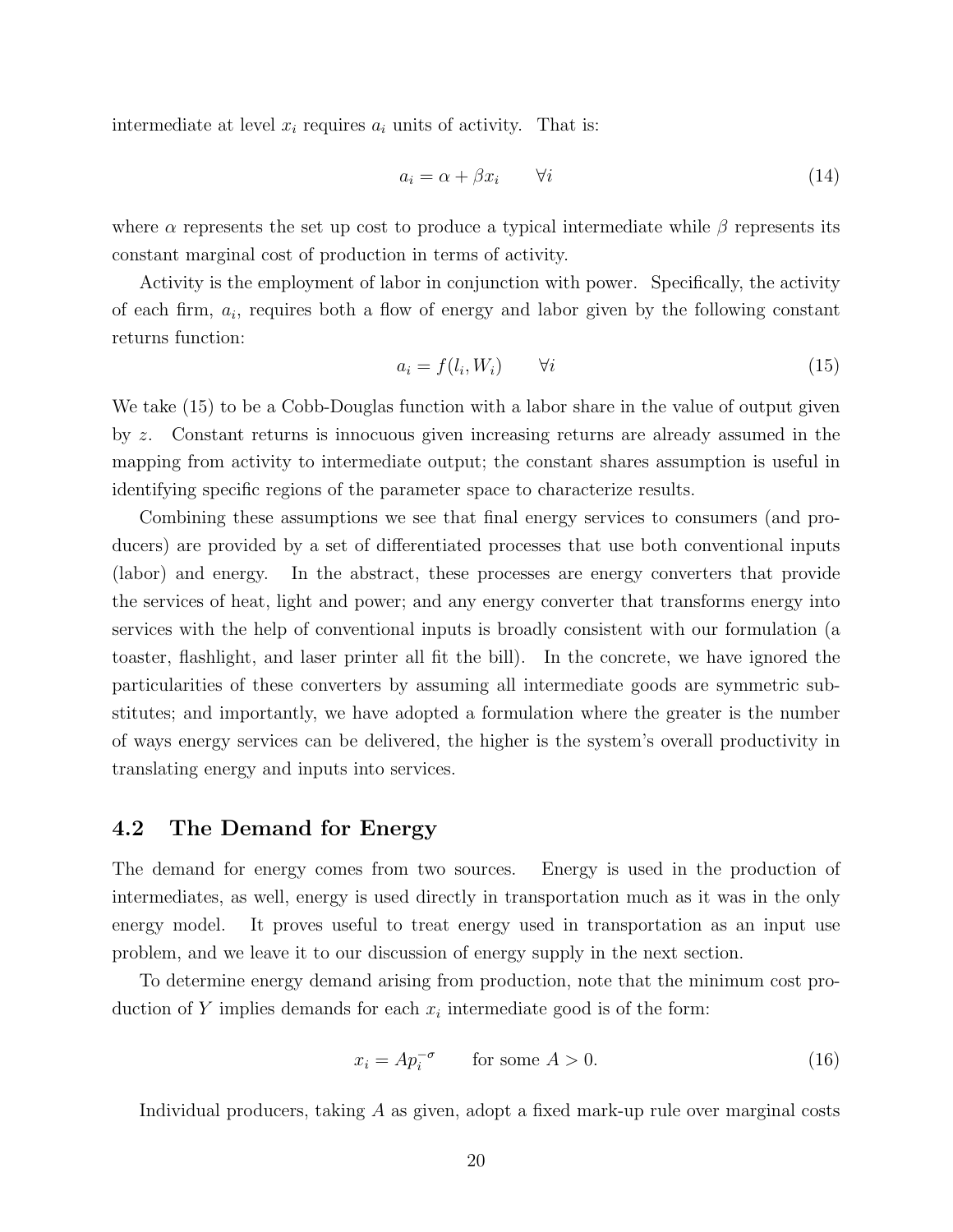making intermediate prices,  $p_i$ 

$$
p_i = \left(\frac{\sigma}{\sigma - 1}\right) \beta c(w, p^W) \tag{17}
$$

where  $c(w, p^W)$  is the unit cost function dual to (15), w represents the wage rate of labor and  $p<sup>W</sup>$  the price of a Watt of power. Free entry implies that profits to intermediate goods producers will be eliminated in equilibrium and hence this implies:

$$
p_i x_i = c(w, p^W)[\alpha + \beta x_i]
$$

As is well known, the mark up rule and zero profit condition neatly solve for the level of output and activity per firm. Shephard's Lemma then returns the implied factor demands for labor and energy per firm. Together these are simply:

$$
x_i^* = \frac{\alpha}{\beta}(\sigma - 1) \qquad a_i^* = \alpha \sigma
$$
  

$$
l_i^* = \alpha \sigma \partial c(w, p^W) / \partial w \qquad W_i^* = \alpha \sigma \partial c(w, p^W) / \partial p^W
$$
 (18)

Since all firms are identical, total energy demanded (for production purposes) is just n times firms specific demand  $W_i^*$ .

The number of firms,  $n$ , is endogenous and depends on the overall market size as indexed by L. To solve for the number of firms use the firm specific demands for labor and note full employment requires  $\sum_{i=1}^n l_i^* = L$ . By substituting for  $l_i^*$  we can solve for the number of firms:

$$
n = L/l_i = \frac{L}{a_i^* z c(w, p^W)/w} = \left(\frac{1-z}{z}\right)^{1-z} \left(\frac{L}{a_i^*}\right) \left(\frac{w}{p^W}\right)^{1-z}
$$
(19)

because  $wl_i = za_i^*(c(w, p^W)$ . We can now add up across firms to find aggregate energy demand,  $W^D$  (Watts demanded) as:

$$
W^D = nW_i = L\left(\frac{1-z}{z}\right)\left(\frac{w}{p^W}\right) \tag{20}
$$

The properties of demand follow directly from our assumptions. Constant returns implies an increase in what we will refer to as market size, L, raises demand proportionately. Constant factor shares implies a unitary price elasticity of demand; energy demand would however respond negatively to a price increase under any suitable generalization.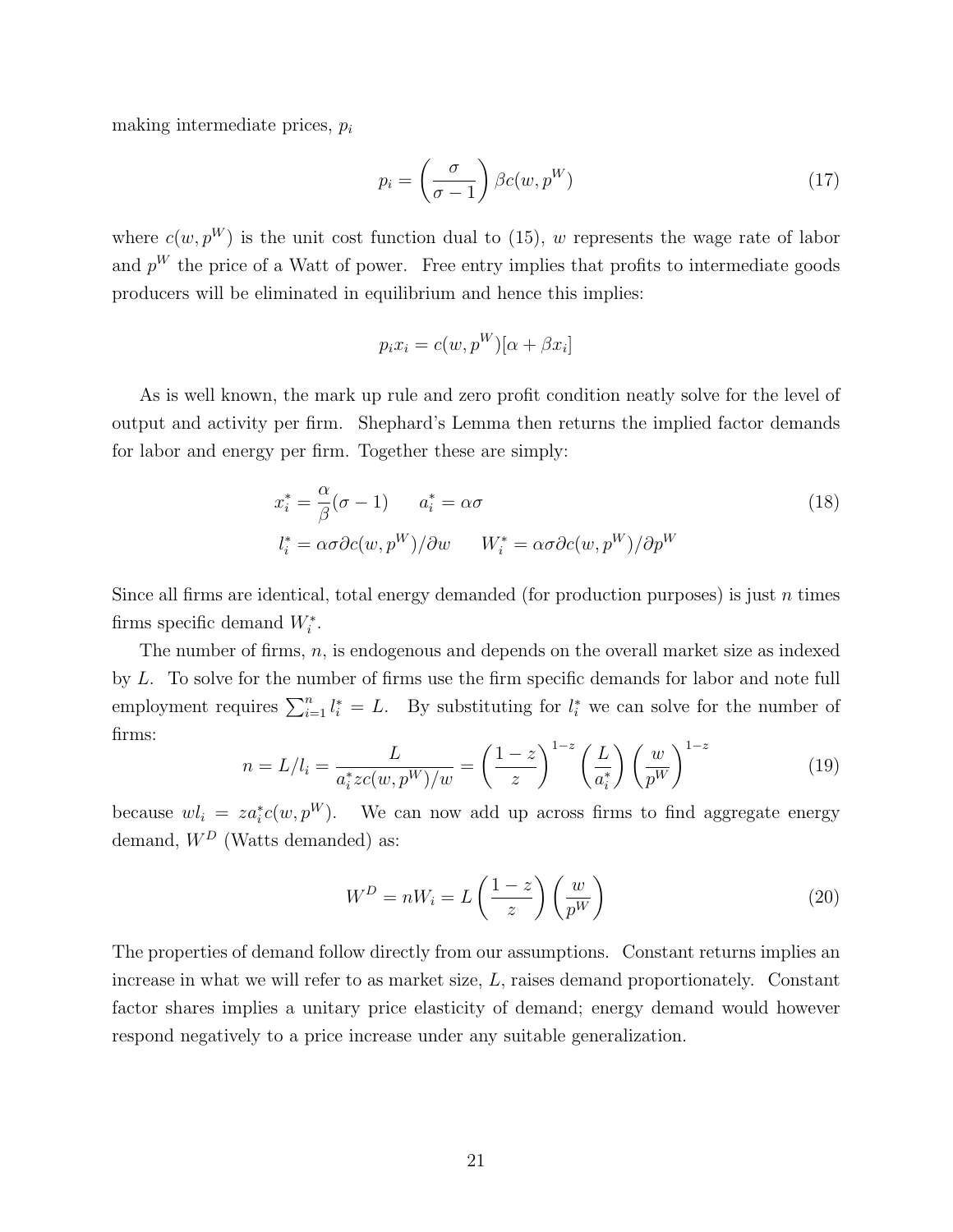### 4.3 The Aggregate Production Function

An important feature of our framework is that its aggregate behavior depends on characteristics of the energy system. In some cases, the aggregate behavior is very neoclassical; in others, its behavior reflects increasing returns coming from positive feedbacks in the energy system. Not surprisingly, it is useful to understand some of the forces in play even before we attempt to solve for the general equilibrium. To do so recall that final output is given by (13). By substituting from (18) we can write final output solely as a function of the number of firms producing intermediate goods and parameters. To go further use (19) and (20) to write the number of intermediates as a constant returns function of labor input and watts delivered to the core. Putting these results together and setting power supply to demand, we can solve for the economy's aggregate production function relating final energy service output to the economy's (inelastically supplied) endowment of labor and the (endogenously determined) supply of power:

$$
Y = BLaWb with a + b > 1,
$$
  
\n
$$
a = \frac{z\sigma}{\sigma - 1}, b = \frac{[1 - z]\sigma}{\sigma - 1}, B > 0,
$$
\n(21)

While energy is an endogenous variable, this doesn't stop us from characterizing the returns to scale when both inputs are varied. It is apparent from (21) that the aggregate production function is homogenous of degree  $\sigma/|\sigma - 1| > 1$ : therefore, the aggregate production function always exhibits increasing returns to its two inputs - labor and (delivered) power. Thus far we have assumed that  $\sigma$  is greater than one in order to support monopolistically competitive firms producing unique intermediates; but, without any further restrictions the production function's degree of increasing returns is unbounded. Very simply, as  $\sigma$  approaches one from above, the degree of increasing returns approaches infinity. Unbounded increasing returns is of course an undesirable feature in any economic model since it makes a mockery of resource constraints.

Typically we bound increasing returns to eliminate undesirable or unbelievable outcomes. One natural way to bound increasing returns is to assume diminishing marginal returns to each input. That is, by assuming  $a < 1$  and  $b < 1$ . Diminishing returns to each input individually seems hardly novel or controversial but it is helpful and this is what we will do here.<sup>15</sup> One implication of assuming diminishing returns to each input is that the sum of their exponents  $\sigma/[\sigma - 1]$  must be less than two. Therefore, diminishing returns provides a simple bounding condition on the aggregate production function's degree of increasing

<sup>&</sup>lt;sup>15</sup>In all of that follows we assume each input exhibits diminishing marginal productivity:  $a < 1$ , and  $b < 1$ .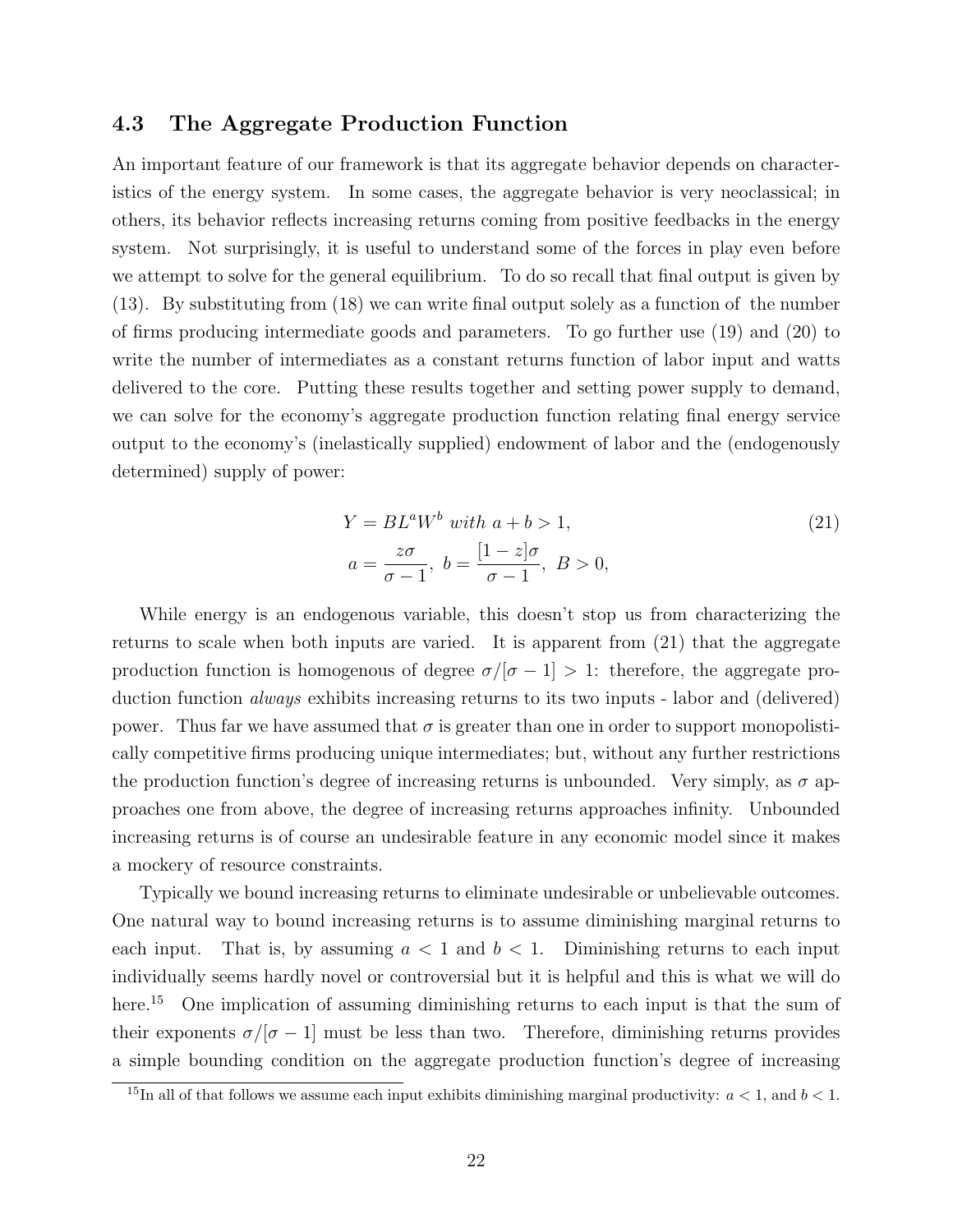returns that is independent of factor shares:  $\sigma > 2$ .

While we have bounded increasing returns we have not eliminated their role. In much of what follows we focus on two cases. We will refer to one of these as the Almost Neoclassical case; the other as the Increasing Returns case. To understand why we obtain two cases, we first write the endogenous supply of power as a function of market size,  $W = W(L)$ . Then differentiate 21 with respect to market size and rearrange slightly to obtain:

$$
\frac{dY}{Y} = \left[\frac{z\sigma}{\sigma - 1} + \frac{[1 - z]\sigma}{\sigma - 1} \left[\frac{dW}{dL} \frac{L}{W}\right]\right] \frac{dL}{L}
$$
\n(22)

This derivation highlights the link between the energy system's ability to provide additional power in response to an increase in market size, with the degree of aggregate returns the economy as a whole will exhibit. Our discussion above on the aggregate production function's degree of increasing returns concerned the typical hypothetical when both inputs are varied in proportion; in contrast, 22 characterizes the equilibrium degree of increasing returns the economy exhibits when its one primary factor,  $L$ , is varied and the economy's endogenous power supply adjusts accordingly. As shown this equilibrium behavior depends on the energy system's ability to provide additional power,  $dW/dL$ , since this response determines the magnitude of the term in large brackets.

The two possibilities are now fairly clear. In one case, the model generates almost neoclassical results despite the existence of positive feedbacks and increasing returns. This case is associated with a weak response of power to a change in market size and occurs when power responds less than proportionately with market size. The model behaves very differently from a neoclassical benchmark when power responds more than proportionately with market size. In this second case, the economy's behavior will look anything but neoclassical.

It is an interesting feature of the model that the same conditions which make increasing returns in the aggregate production function stronger (i.e. a relatively low value for  $\sigma$  that renders  $\sigma/|\sigma - 1|$  large) also ensure the power supply response to a change in market size is large. And a relatively high value of  $\sigma$  that renders  $\sigma/|\sigma-1|$  small, also ensures the power supply response to a change in market size is small. Therefore, our two cases (by and large) can be described as the Almost Neoclassical case with large  $\sigma$  and weak increasing returns; or, the Increasing Returns case with small  $\sigma$  and strong increasing returns.

We now turn to an examination of supply.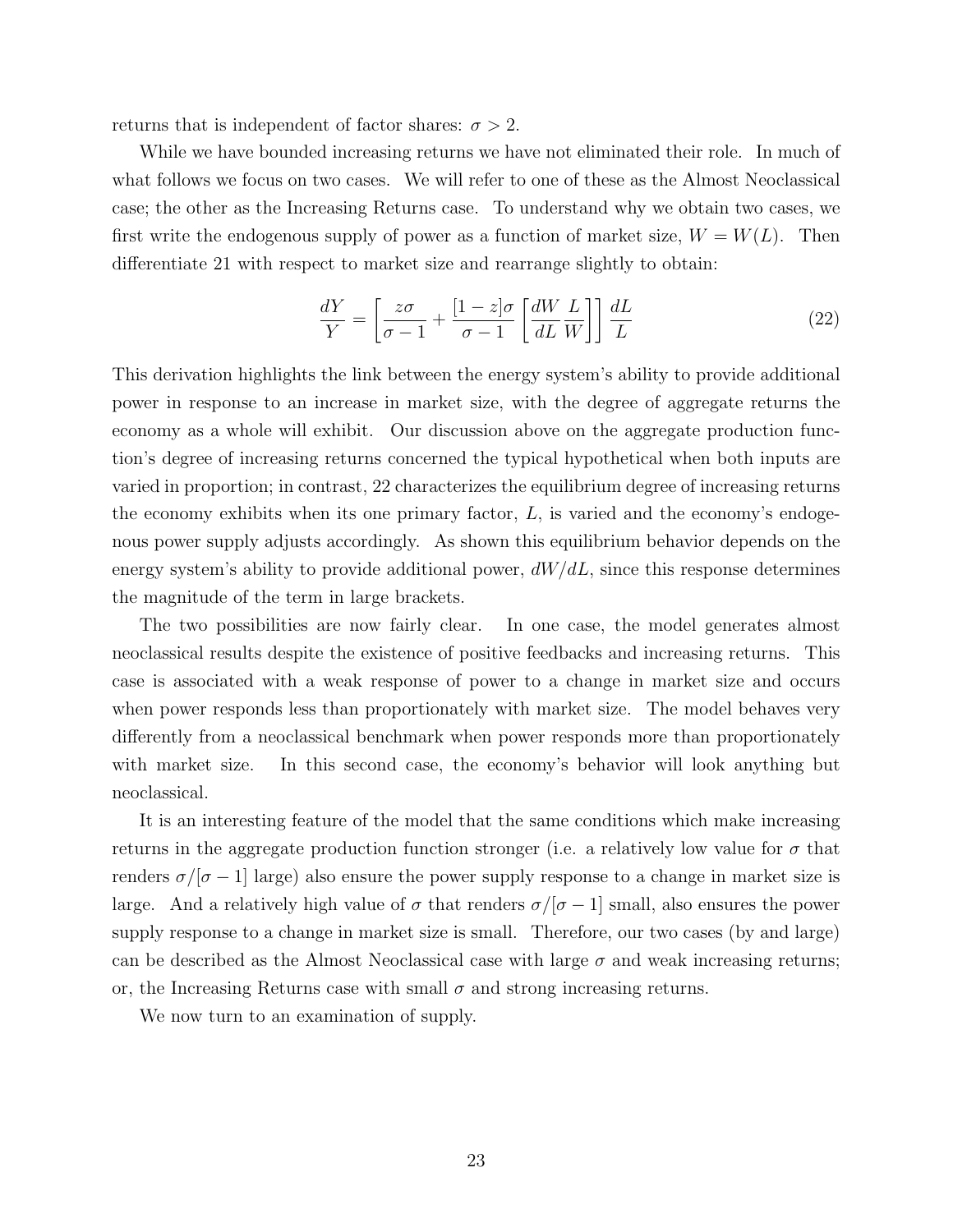### 4.4 The Supply of Energy

We assume a sole energy supplier chooses the area of exploitation to maximize flow profits taking prices as parametric.<sup>16</sup> The energy supplier's optimization problem is to choose total power to maximize profits:

$$
\underset{W}{\text{Max}} \Pi = p^W W - (p^W + p^C) T C(W) \tag{23}
$$

where W is total power embodied in the energy resources exploited,  $p^C$  is the price of the final output, and  $TC(W)$  is total carry as defined before.

There are three assumptions reflected in (23). The first concerns how we have dealt with the issue of net power. By construction, the firm chooses total power to maximize profits, but supplies to the market only that power net of use in transportation. It in effect sells W watts of power at  $p^W$  but buys back from itself  $TC(W)$  watts to pay for transportation back to the core.<sup>17</sup> By making power requirements proportional to total carry we have stayed true to the physics of transport highlighted in the Only Energy Model.

The second assumption is that transportation uses both energy and the final output good as inputs. The assumption provides a link between the efficiency of providing energy services and the cost of energy exploitation. We mentioned previously how lower energy prices created entry into intermediate good production and raised productivity; now we see that this higher productivity (created, for example, by an energy price decline) will imply lower exploitation costs and greater energy supply. This assumption closes the positive feedback loop in the energy system.

The final, and most important, assumption is the limited substitutability between energy and final output in transport. Every unit of energy used in transportation must be matched with a unit of final output to provide transportation. This assumption reflects a critical modeling decision. It ensures the energy costs of energy exploitation are bounded strictly above zero. Therefore, even if final output becomes very cheap relative to the price of power, the energy input needed per Watt of power collected can never approach zero even in the limit. This ensures energy is an essential input in energy collection.

The Leontief specification we adopt delivers simple results, but the critical assumption is a production function for transport with an elasticity of substitution between energy and conventional inputs of less than one. Since the energy costs of transport come from the

<sup>&</sup>lt;sup>16</sup>Assuming a single producer is innocuous, since the natural alternative of assuming atomistic energy supplies produces identical results. Assuming the supplier maximizes flow profits is innocuous when energy density is not affected by the degree of energy exploitation.

<sup>&</sup>lt;sup>17</sup>Electric transmission pays a transport cost via transmission losses; natural gas pipelines run their turbines on natural gas; diesel fuel runs diesel fuel tanker trucks, etc.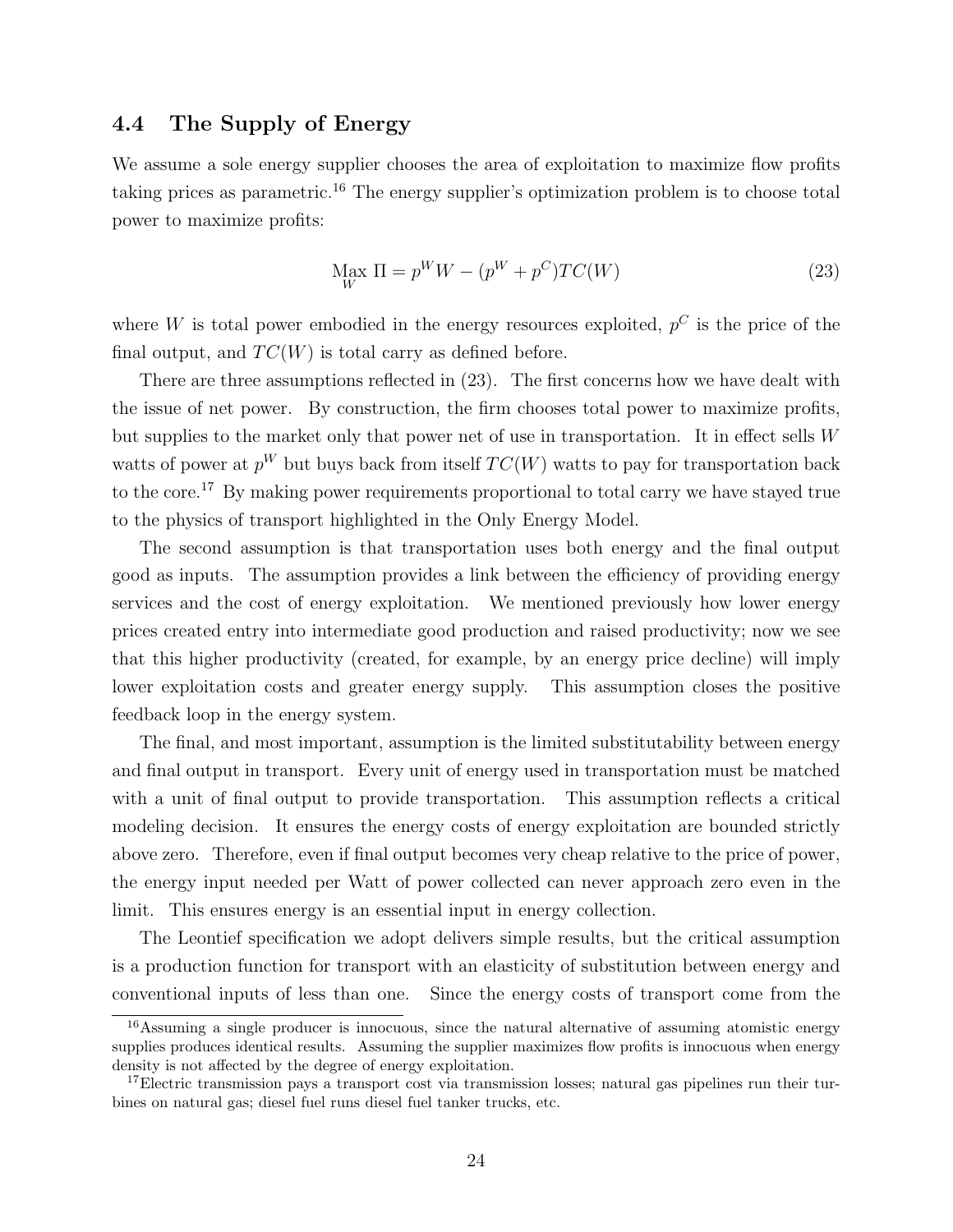forces needed to overcome friction, one way to think about this assumption is that it respects the physical reality that friction cannot be eliminated - even in the limit - regardless of the scale of conventional inputs applied in transportation.

With these assumptions in place, the firm's maximization problem has a simple solution:

$$
\left(\frac{p^W}{p^W + p^C}\right) = TC'(W) \tag{24}
$$

Let s be equal to the share of energy costs in extracting and transporting resources to the core, then  $s = p^W/[p^W + p^C]$  and the solution to our firm's problem becomes  $s = TC'(W)$ . In our Only Energy Model we had  $s = 1$  and hence  $1 = TC'(W^*)$  determined the region of energy exploitation.

Since  $TC'' > 0$ , we can invert (24) to write total power as  $W^* = \psi(s)$  and power supplied as  $W^S \equiv \psi(s) - TC(\psi(s)) = g(\psi(s))$ . It is now simple to show:

$$
\frac{dW^S}{ds} = [1 - s]\psi' > 0\tag{25}
$$

where use has been made of (24). Not surprisingly, the supply of power to the core is increasing in the relative price of energy to a unit of final output.

Since energy demand is a function of relative factor prices, we need to put supply in similar terms. To do so recall that final good production is a constant returns activity, and hence active production requires its price equal unit cost. This implies

$$
p^{C} = c(p_1, p_2, \dots, p_n) = \left[\sum_{i=1}^{n} p_i^{1-\sigma}\right]^{\frac{1}{1-\sigma}}
$$
\n(26)

Since all firms are identical, and inputs are priced via (17), we can substitute and rearrange to find:

$$
p^C = \left[\sum_{i=1}^n p_i^{1-\sigma}\right]^{\frac{1}{1-\sigma}} = \frac{\beta\sigma}{\sigma-1}c(w,p^W)n^{\frac{1}{1-\sigma}}
$$
(27)

The unit cost of energy services reflects not only the cost of labor and energy, but also the set of intermediate goods used in producing the service flow. An increase in the set of intermediate goods tailored to a energy source raises overall productivity and therefore lowers the costs of energy services delivered.

To simplify further use the linear homogeneity of  $c(w, p^W)$  and (19) to substitute for the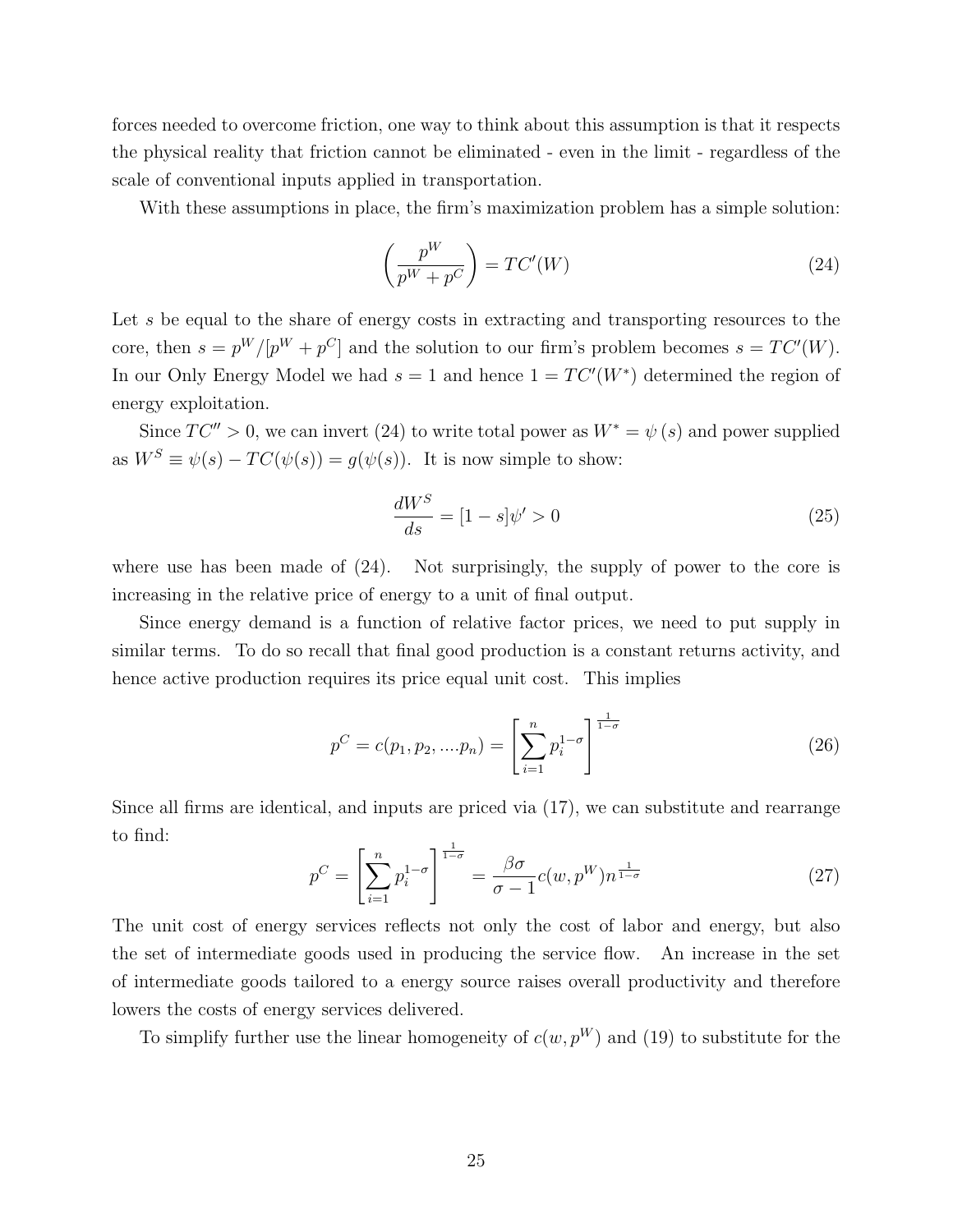number of intermediate goods to find:

$$
\frac{p^{W}}{p^{C}} = \frac{s}{1-s} = z \left(\frac{1-z}{z}\right)^{\frac{\sigma(1-z)}{\sigma-1}} \left(\frac{\sigma-1}{\beta\sigma}\right) \left(\frac{L}{a^{*}}\right)^{\frac{1}{\sigma-1}} \left(\frac{p^{W}}{w}\right)^{\frac{z\sigma-1}{\sigma-1}} \tag{28}
$$

And hence we can now link energy supply to relative factor prices to find:

$$
\frac{dW^S}{d(p^W/w)} = \psi'[1-s] \frac{ds}{d(p^W/w)} > 0
$$
\n
$$
\iff \sigma > 1/z
$$
\n(29)

Recall  $\psi' > 0$ . The definition of s and inspection of (28) signs the derivative.

Somewhat surprisingly, we need to impose a parameter restriction in order to ensure the supply curve for power is positively sloped. A higher price for power raises the incentive for further collection and this operates to ensure supply is positively sloped. This direct and familiar force is however potentially offset by changes in the productivity of transport created when energy price changes alter the number of intermediate goods. When the price of power rises, intermediate goods producers face higher energy costs and exit the industry. This lowers productivity, raises the cost of transporting energy, and naturally works against a positive supply response.

### 4.5 General Equilibrium

To solve the model we need to equate the supply and demand for energy which solve for  $W^*$ and  $(p^W/w)^*$ ; with these two determined the rest of the system follows directly.<sup>18</sup> This is Proposition 1:

**Proposition 1** A unique interior general equilibrium exists.

Proof: See Appendix.

The result follows for three reasons. First, our assumption of diminishing returns to each input bounds the strength of increasing returns in the system and in particular this ensures the energy supply curve is upward sloping (i.e. it ensures  $\sigma > 1/z$ ). Second, given Cobb-Douglas preferences there is no choke price for power. Third, the supply of power is positive even at very low relative prices because our energy system is always productive.

One very important feature of power supply, not apparent from the analysis above, is that the supply of power is bounded above by a physical limit; as a result, the power

<sup>&</sup>lt;sup>18</sup>The market for the composite clears via Walras Law. To check, note our representative consumer's aggregate income is  $I = wL + \Pi$ .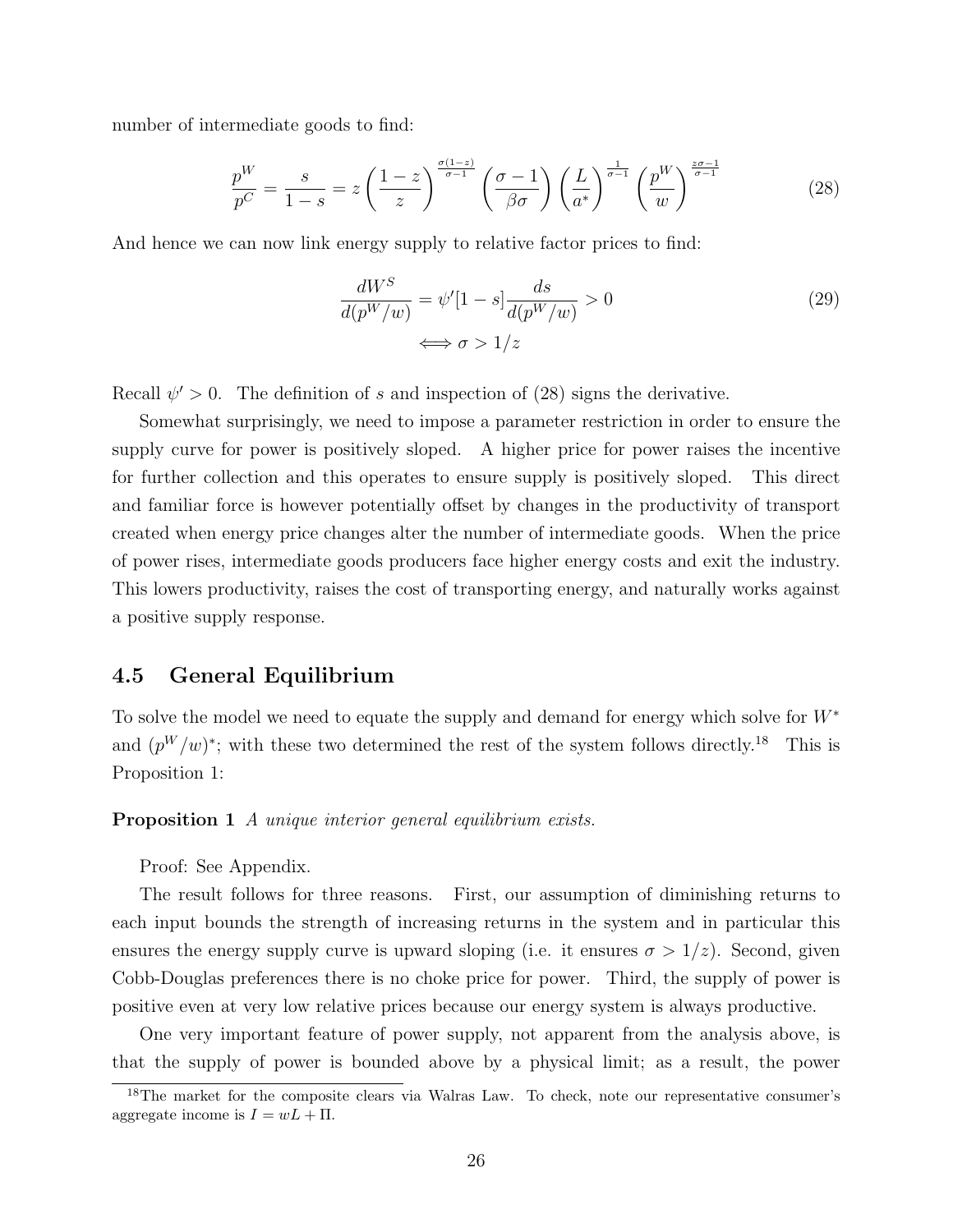supply curve becomes increasingly inelastic as prices rise. To understand why recall  $W^S$  $\psi(s)-TC(\psi(s)) = g(\psi(s)).$  Now substituting for the particulars of the model we can write total power  $W^* = \psi(s)$ , and supplied power  $W^S = g(\psi(s))$  in explicit form as follows:

$$
W^{S} = \left[1 - \frac{2}{3}s\right]W^* \quad W^* = \frac{\pi s^2 \Delta^3}{[\mu gd]^2} \quad R^* = \left[\frac{s\Delta}{\mu gd}\right]
$$
(30)

where we note  $s \equiv s(p^W/w, L)$  from (28).

In many ways the economy's supply of power is very similar to what we had in the Only Energy Model. Total power,  $W^*$ , is again a cubic function of power density  $\Delta$ ; net power supplied to the core,  $W^S$ , is a simple fraction of total power; and evaluating supply at  $s = 1$ returns our earlier solution. The area of exploitation is again quadratic in power density but now also reflects the relative price of energy. With high energy prices, power is sourced from more distant (read more difficult) sources. Very high power prices also push the share of energy costs towards their maximum of one, and at this point power supply becomes perfectly inelastic. This should not be surprising because when s approaches one, the model becomes more and more like the Only Energy Model.

The reason for the upper bound on power supply is straightforward. When s approaches one, energy is in effect the only economically relevant input. The exploitation zone expands but as s rises it approaches the point where marginal resources take as much energy to collect and transport as they provide - implying their contribution to net power supply is zero. At this point, net supply becomes perfectly inelastic. To see this note that as s approaches unity,  $R^*$  approaches  $\Delta/\mu gd$  and this implies that one watt of marginal resources delivered to the core has an energy cost of collection and delivery of  $R^* \mu g d/\Delta = 1 w a t t$ . No net power is provided. The supply curve is perfectly inelastic.

#### 4.5.1 Energy Prices

There are several "energy prices" in the model. There is the relative factor price of power,  $p^W/w$ ; the relative price of energy services to the wage,  $p^C/w$ ; and the share of energy prices in extraction and transport costs  $s = p^W/[p^W + p^C]$  which reflects, and is increasing in, the relative price of power to energy services,  $p^W/p^C$ . There are also two cases to consider: Almost Neoclassical and Increasing Returns; and at least two important primitives we may want to link to energy prices: market size, L, and energy density,  $\Delta$ .

Of these many possibilities, two results - that are independent of any case driven assumptions - determine many others. The first is that the share of energy costs in exploitation, s, is always falling in power density. It should come as no surprise that an increase in power density always lowers power prices however written. Higher power density lowers the relative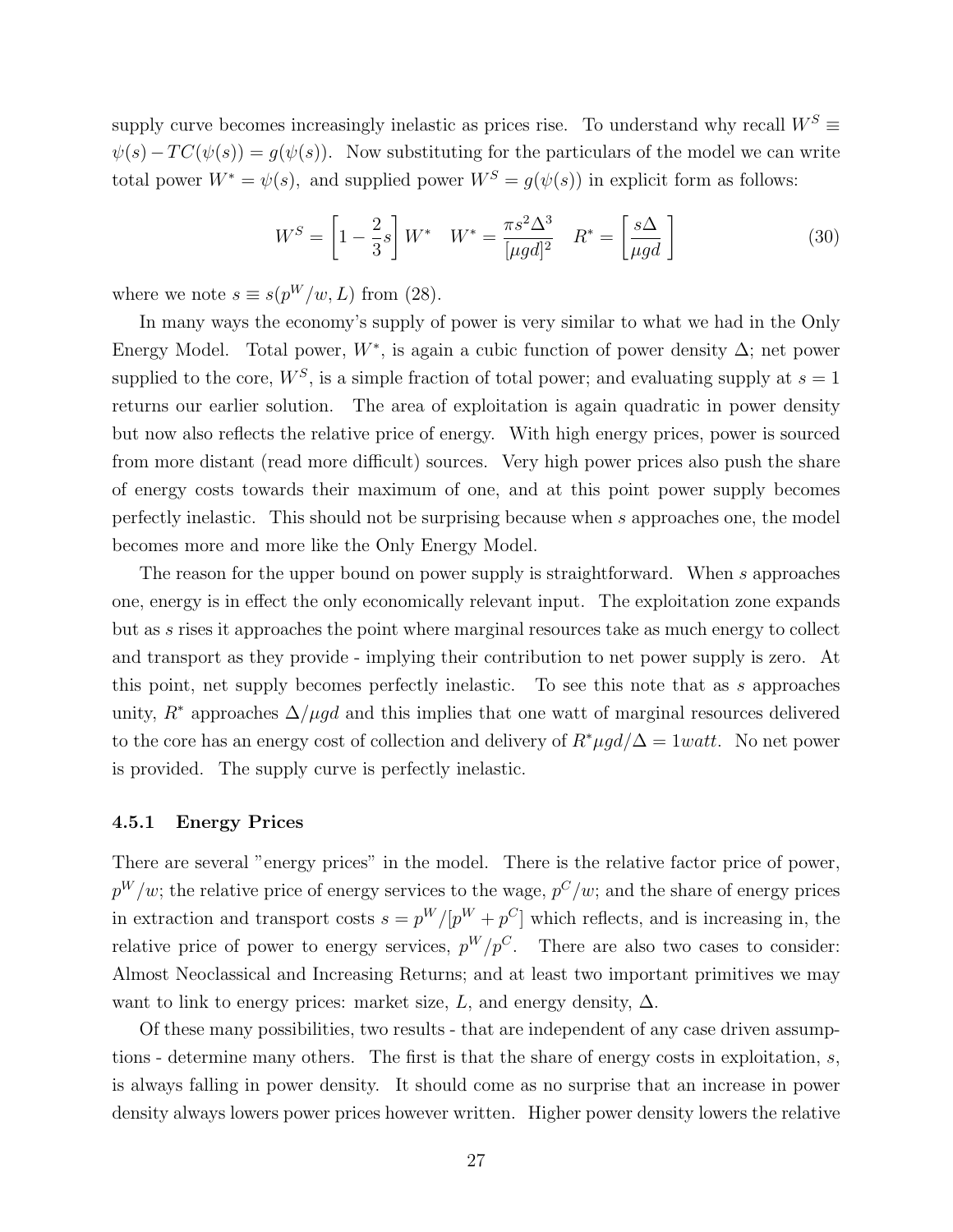factor price of power; the price of energy services to the wage; and lowers the energy cost share as well. These results are straightforward and rely on no new assumptions. They reflect the pure supply shock nature of a change in  $\Delta$ , since an increase in density shifts power supply outwards while driving down relative factor prices in a diagram like figure 1.

The second key result is that the share of energy costs in exploitation is always rising in market size. An increase in market size creates a demand shock that raises the demand for power at the same time as increasing the supply of final output. Consequently, their relative price adjusts upward and s rises. This result is also independent of other case driven assumptions, and it carries with it several important implications. For example, while it says larger markets always create larger exploitation zones and increasing power supply, we have already seen there is a limit to this process. Specifically,  $dW/dL$  must eventually approach zero in (22) so that final output responds less than one for one with market size. Therefore, regardless of the potential for increasing returns in the economy - as shown by our hypothetical exercise using (21) - and regardless of whether the economy's output responds more than one for one with market size over some range - as seems plausible given (22) - the economy must eventually suffer from diminishing returns to increases in market size. It also implies there is a maximum size to exploitation zones given when  $s = 1$ .

This result follows for two main reasons. The first is that we have bounded increasing returns by requiring each input suffer diminishing returns. In doing so, we rule out the possibility that increases in labor alone can raise output per person forever. The second reason is that power becomes more expensive with larger markets, and this drives up the costs of exploitation. Higher energy prices drive potential revenues up, but when the share of energy cost in exploitation approach one further increases in prices drive costs up by the same amount.

While the economy must eventually suffer from the limited availability of energy, over some range, energy prices (measured in a variety of ways), may fall with market size. This possibility comes about from efficiency gains in the energy system. Larger markets support the entry of additional firms producing intermediates that raises the overall efficiency of the energy system. How large these gains are determines the aggregate degree of increasing returns in the model. Not surprisingly then our results here are case dependent. Two definitions ease the notation: the Increasing Returns case satisfies  $\sigma < 3/[1-z]$ ; the Almost Neoclassical case satisfies  $\sigma \geq 3/[1-z]$ . With these definitions in hand, we can report

Proposition 2 In the Almost Neoclassical case, an increase in market size raises the relative price of energy services to the wage, and raises the relative price of power.

The parameter restriction in this proposition is exactly that which ensures the bracketed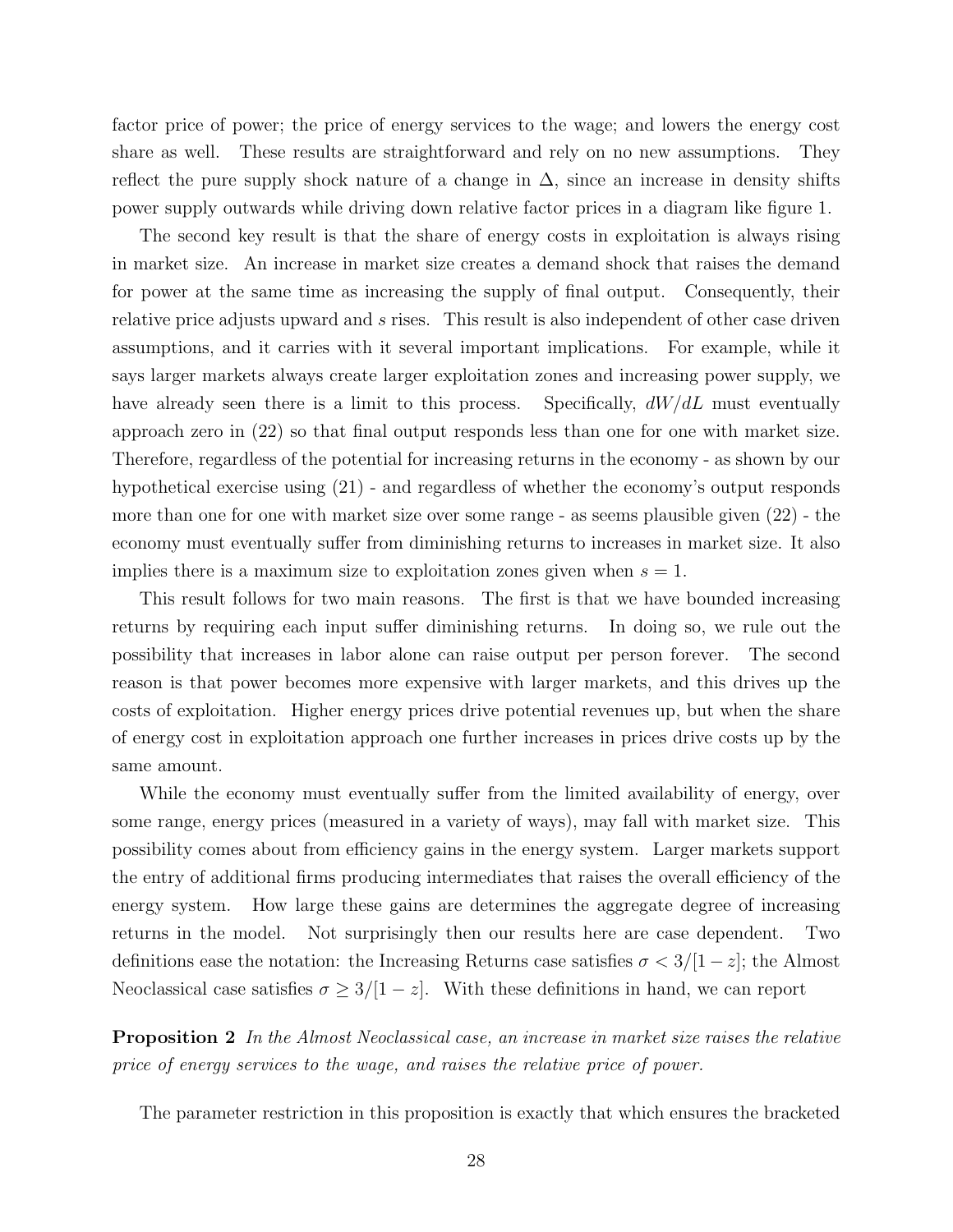term in 22 is always less than one. More descriptively given the measure of potential increasing returns is given by  $\sigma/[\sigma - 1]$ , it says when increasing returns are weak the increasingly costly energy exploitation always offsets any efficiency gains a larger market may provide for the energy system. As a result, the economy's results mimic those of a typical neoclassical set up with one fixed factor but constant returns overall.

Results are quite different when increasing returns are stronger.

Proposition 3 In the Increasing Returns case an increase in market size at first lowers the relative price of energy services to the wage but eventually leads to an increase.

The parameter restriction defining the Increasing returns case is exactly that which ensures the bracketed term in  $(22)$  is greater than one for small values of s, but less than one for high values. Under slightly stronger conditions ( $\sigma$  < 3) it is also true that the relative factor price of energy also falls and then rises with market size. Therefore, both the raw price of power and the price of energy services will fall with market size. Since the cost of energy services depends on both raw power prices and the number of intermediates in the energy system, it is always true that the relative price of raw power turns upward first only later to be joined by an increasing price for energy services.

### 4.6 Consumption and Output per person

Given the last two propositions it should not be surprising that the relationship between market size and output and consumption per person are determined by similar forces. Proving this requires some further algebra that we relegate to an Appendix.

Proposition 4 In the Almost Neoclassical case, output per capita and consumption per capita fall with market size; in the Increasing Returns case, output per capita and consumption per capita are single peaked in market size.

Proof: see Appendix.

When increasing returns are weak, the model operates much like a competitive neoclassical formulation with one fixed factor and one variable factor. Output per person and consumption per person fall with population size, and this represents the Almost Neoclassical features of our model.

When increasing returns are stronger, then things are vastly more interesting. Both consumption and output per person reach an interior maximum at a given market size and then fall thereafter. The single inflection point reflects the weighing of the model's increasing returns properties against the rising marginal costs of additional energy exploitation. Since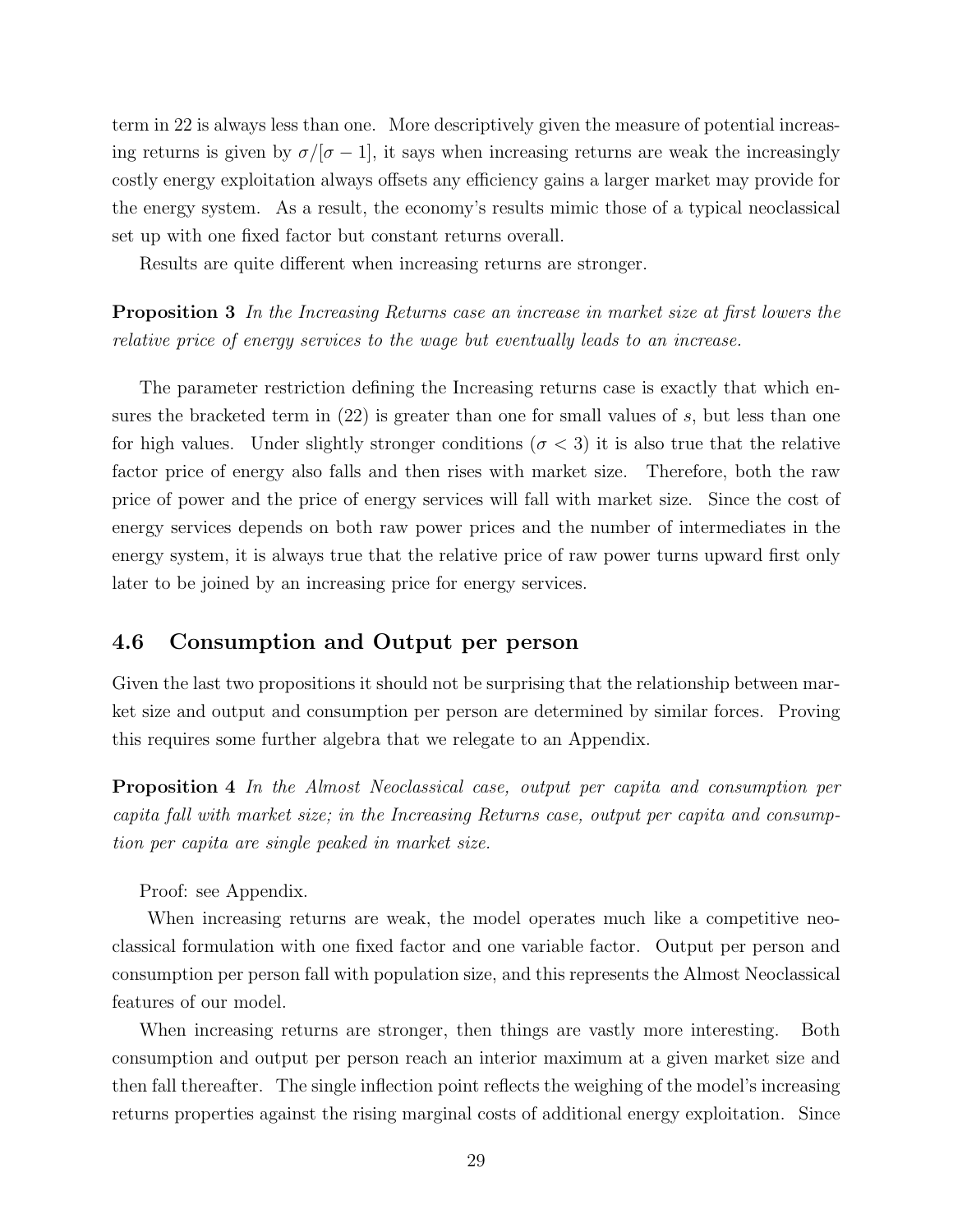both processes are monotonic - increasing returns always weaken and marginal costs are always rising - the peak is unique.

Two other results are relevant.

#### Proposition 5 Output per person and Consumption per person rise with power density.

The entire schedules in both cases shift upwards when the energy source has greater power density. In addition,

Proposition 6 In the Increasing Returns case, peak levels of output and consumption per capita occur at larger market sizes when power density is greater.

Proof See Appendix.

More dense energy sources provide greater peak utility and support larger populations at these peaks. These features are shown in the two panels of Figure 3 where we have assumed power densities  $\Delta'' > \Delta' > \Delta$ . The top panel shows the Increasing Returns case; the bottom panel the Almost Neoclassical case.

The Energy-Economy model adds several new results and amends some from the Only Energy model. Most importantly, it demonstrates how the interaction of rising marginal costs of obtaining power with an ever more efficient energy system determines the pattern of energy prices, consumption and output per capita. When increasing returns are weak, the model generates results that we have called Almost Neoclassical. Increases in market size drive up energy prices, lower consumption and output per person, and offer no incentives for economic agglomeration. Indeed incomes and consumption are maximized when any population center is of vanishingly small size.

When increasing returns are strong, as in the Increasing Returns case, energy prices initially fall with increases in market size despite the obvious pressure this puts on supplies. Energy prices decline because the larger market for power allows for the introduction of new methods and means for harnessing energy to productive ends. These new means create aggregate productivity gains that fuel positive feedbacks in the energy system. Moreover the strength of these impacts - declining energy prices, higher incomes per capita, and strong incentives to agglomerate - are all stronger when the energy source is more dense.

#### 4.6.1 Roads, rivers and canals.

Rivers, roads and canals were all important features of the energy transportation system in 1800; just as power lines, oil pipelines, and LNG terminals are important features today. What these features have in common is that they represent low friction and presumably low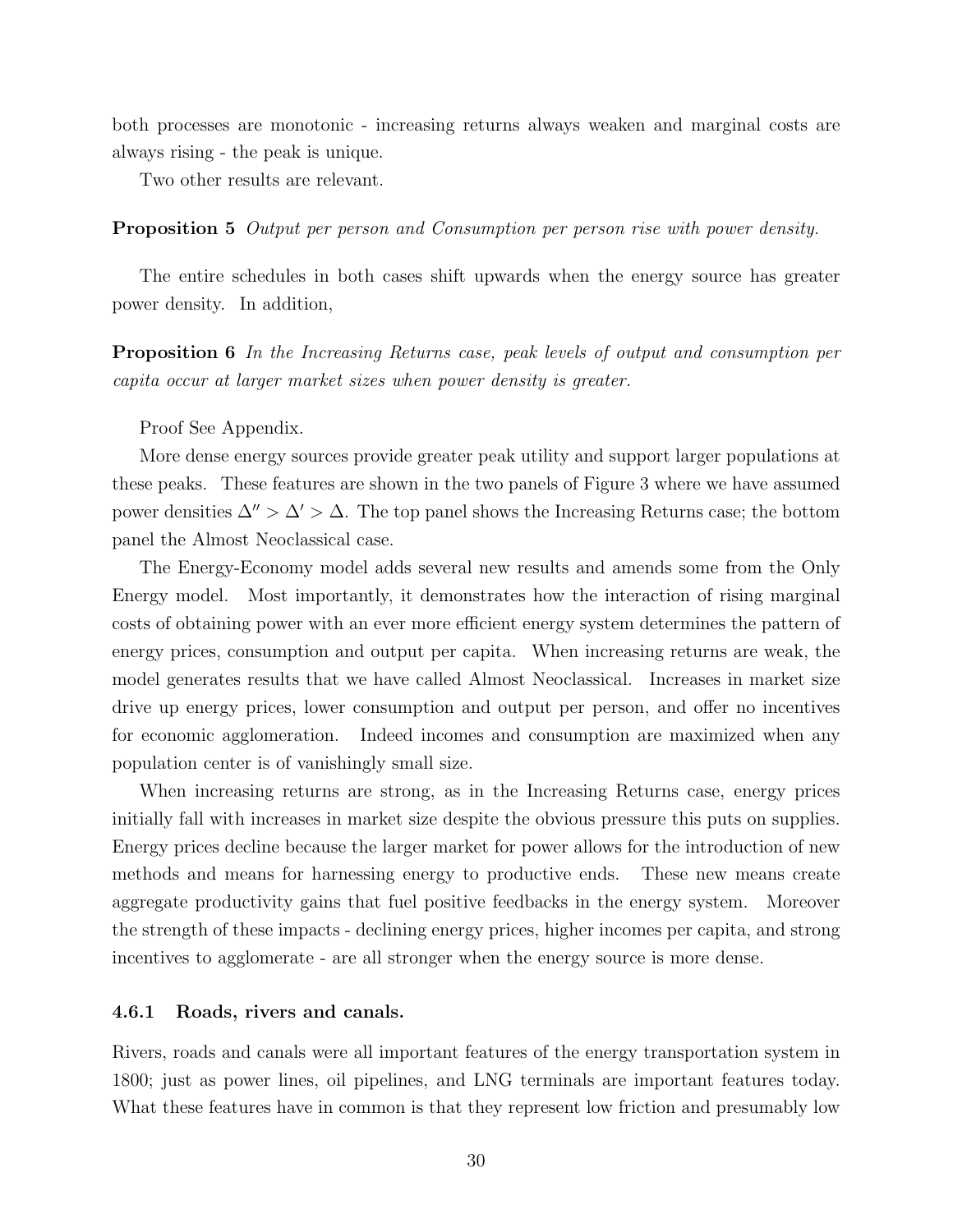

(b) Almost Neoclassical Case

Figure 3: Energy Density and Consumption Per Capita

cost methods of transporting energy to markets. In this section we examine the impact of having a low friction alternative by examining the impact of having a river or a road cross a city. Analytically, we treat roads as rivers that lower transport costs in both directions.

The analysis proceeds in two steps. First, given the lower transport costs along a river or road energy suppliers may now decide to take a longer route to the core if it offers lower costs. This decision problem affects the shape of our exploitation zone. Second, since a river or road lowers transport costs the overall size of the exploitation zone will also change.

To proceed consider the decision problem of a potential energy supplier located on one meter squared of land with energy produced with uniform power density equal to  $\Delta$  Watts per meter squared. The supplier can take energy directly into the city or deviate to take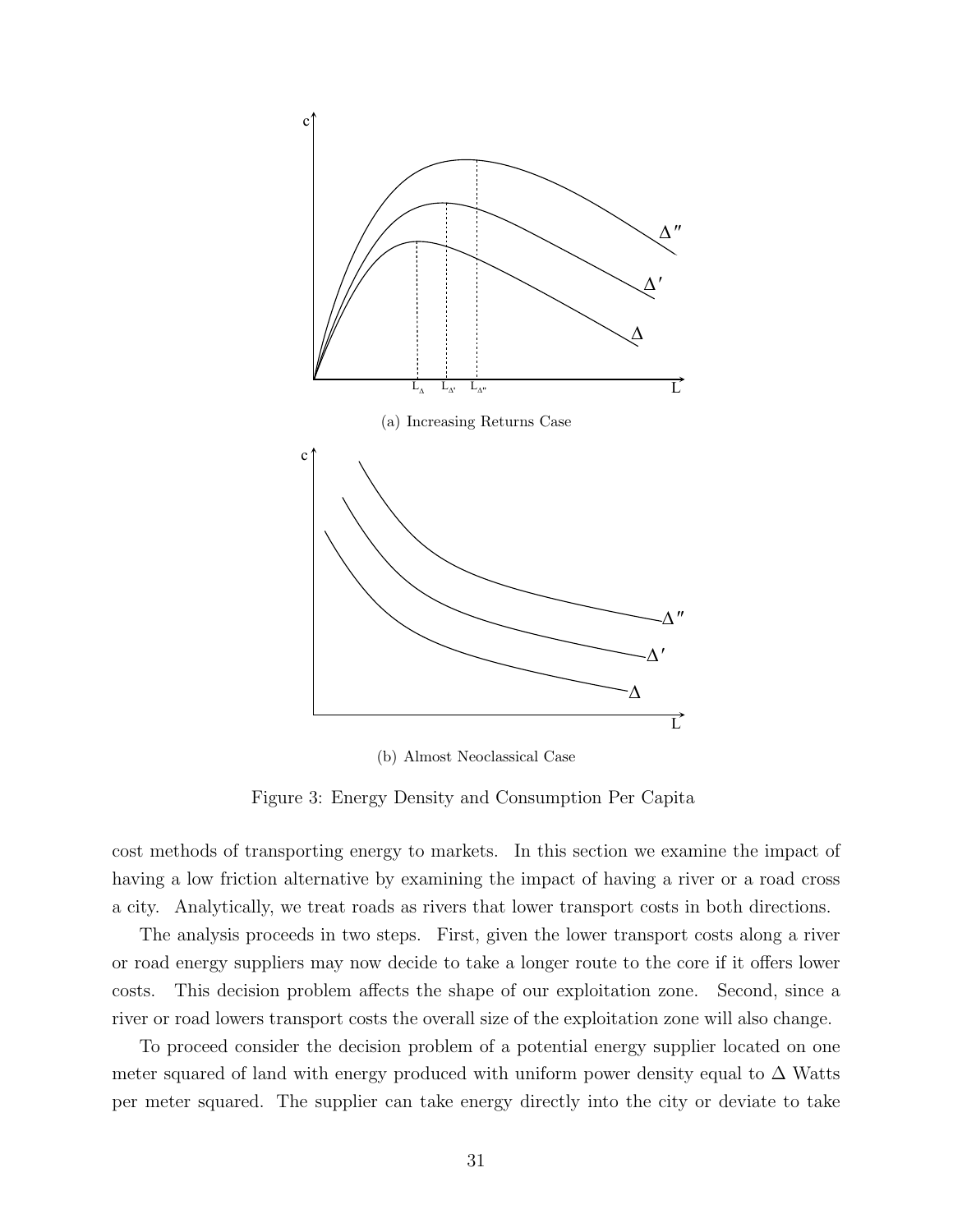advantage of a road or river nearby. Rivers and roads help to reduce the amount of work used in transportation, increasing the amount of energy delivered to the city. To capture this in our analysis we allow for the coefficient of friction of the river or road to differ from the coefficient of friction of land by a fraction  $\rho$ . That is, while the coefficient of friction of land is equal to  $\mu$ , a road's coefficient of friction is  $\rho\mu$  in both directions whereas when traveling with the current a river's is also  $\rho\mu$  but against it  $\mu/\rho$ . By this assumption, river transport is only useful when you are an energy producer upstream; whereas road transport reduces frictions in two directions and not one.

We assume the river or road is a straight line that crosses the core of the city and expands indefinitely. The location of a supplier relative to the city is described by two terms:  $\iota$ , the distance from the city and  $\theta$  the angle between the segment formed by the city and the supplier and the river.

We solve the energy producer's problem in two stages. In the first stage transportation costs are minimized by choosing how much distance to cover by land and how much distance to cover by river. Note that since every unit of energy used in transportation is matched with a unit of final output, minimizing energy use also minimizes total transport costs. In the second stage profits are maximized. The cost minimization problem is given by:

$$
\min_{\iota_1, \iota_2} \frac{\mu g d}{\Delta} \Delta \iota_1 + \frac{\rho \mu g d}{\Delta} \Delta \iota_2 \tag{31}
$$

subject to

$$
t_1^2 = t_2^2 + t^2 - 2t_2 \cos \theta \tag{32}
$$

where  $\iota_1$  is the distance travelled by land and  $\iota_2$  is the distance travelled by river or road.

The constraint follows directly from the law of triangles with  $\iota_1$  being opposite to the angle  $\theta$ . We can replace the constraint in the objective function to find the optimal distances travelled by land and by river:

$$
t_1^* = \frac{\iota \sin \theta}{(1 - \rho^2)^{1/2}}\tag{33}
$$

and

$$
\iota_2^* = \iota \cos \theta - \frac{\rho \iota \sin \theta}{(1 - \rho^2)^{1/2}}.
$$
\n(34)

If the distance  $\iota_2^*$  is strictly positive, the supplier deviates to the river, otherwise the supplier goes straight to the city. We can solve for the critical value of  $\theta$  that separates the suppliers that go straight to the city from those who deviate to the river:

$$
\iota_2^* > 0 \text{ if and only if } \theta \le \cos^{-1} \rho \equiv \bar{\theta} \tag{35}
$$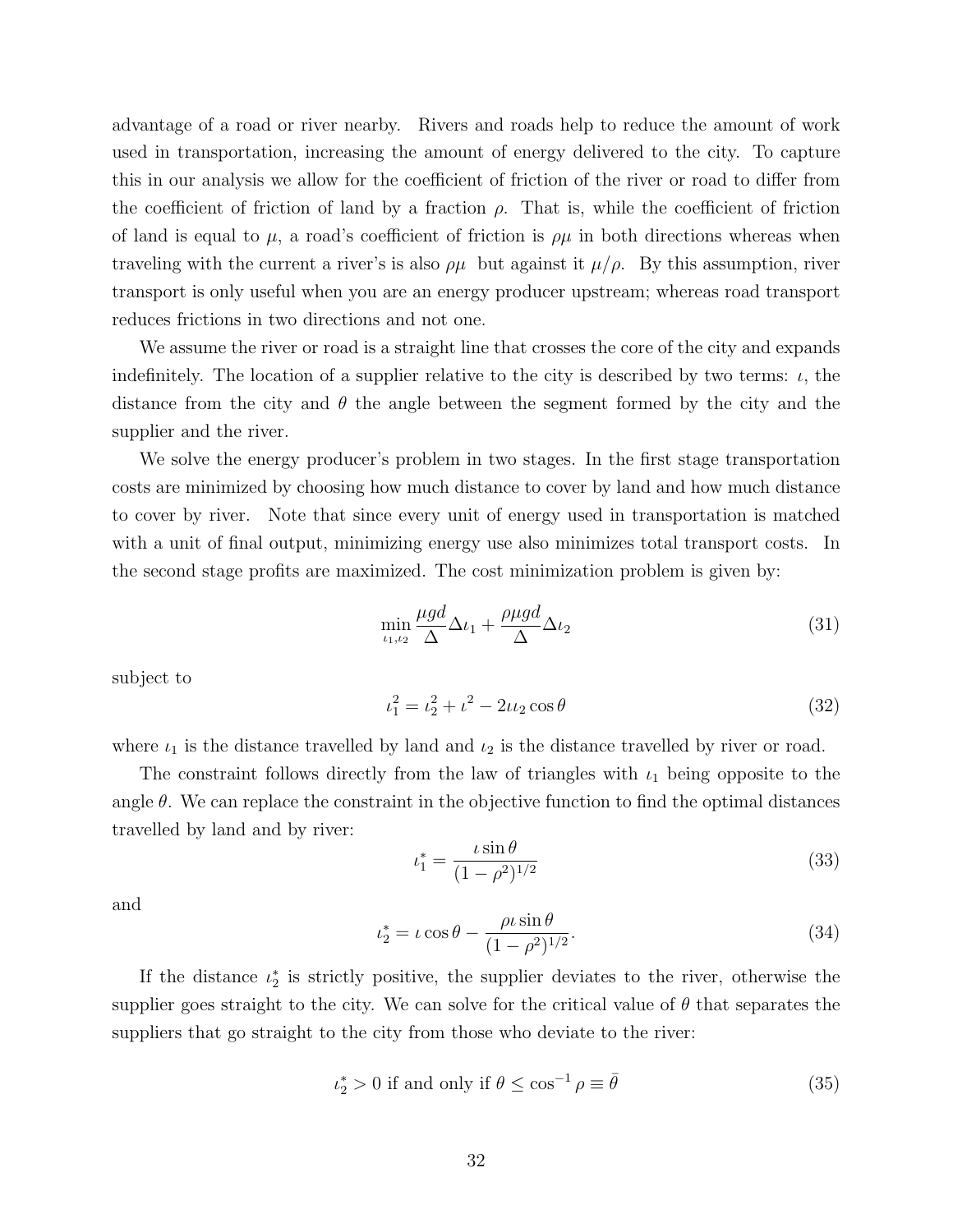The second part of the energy producer's problem is to decide whether or not to take its energy to the city. An energy producer situated a distance  $\iota$  away from the city and forming an angle  $\theta$  with the river will go to the city if its profits are greater than zero. Profits are given by

$$
\Pi = p^W \Delta - (p^C + p^W) \frac{\mu g d}{\Delta} (t_1^* + \rho t_2^*) \Delta \tag{36}
$$

Replacing equations (33) and (34) in the previous equation makes the profits a function of the distance to the city  $\iota$ . There is a critical distance  $\iota^*$  at which suppliers become indifferent between bringing their energy production to the city or leaving it on the ground. This distance is determined by setting  $\Pi = 0$ . The critical distance is given by:

$$
\iota^* = \frac{\Delta}{\mu gd} \frac{p^W}{p^W + p^C} \begin{cases} \left( (1 - \rho^2)^{1/2} \sin \theta + \rho \cos \theta \right)^{-1} & \text{if } \theta \le \bar{\theta} \\ 1 & \text{if } \theta \ge \bar{\theta} \end{cases} \tag{37}
$$

which determines the area of exploitation.

Total energy supplied to the city can then be written as:

$$
W^{S} = 2 \times \left[ \int_{0}^{\bar{\theta}} \int_{0}^{t^{*}} v \left( \Delta - \frac{\mu g d}{\Delta} \left( t_{1}^{*} + \rho t_{2}^{*} \right) \Delta \right) dv d\theta + \int_{\bar{\theta}}^{\pi} \int_{0}^{t^{*}} v \left( \Delta - \frac{\mu g d}{\Delta} v \Delta \right) dv d\theta \right]
$$

The integral is multiplied by 2 since we are only adding up over the half circle of  $\pi$  radians. The first integral represents the supply coming from suppliers who are close enough to the river to use it in transport. The second integral represents the supply coming from those who travel directly to the city core and should be familiar from our discussion of (10).

Integrating and simplifying gives us a net energy supply curve much like that we had before:

$$
W^{S} = \frac{\Delta^{3}}{(\mu gd)^{2}} s^{2} \left(1 - \frac{2}{3}s\right) (\pi + g(\rho))
$$
\n(38)

$$
g(\rho) = \int_0^{\bar{\theta}} \left( (1 - \rho^2)^{1/2} \sin \theta + \rho \cos \theta \right)^{-2} - \bar{\theta} d\theta \ge 0 \tag{39}
$$

where the function  $g(\rho)$  is positive and monotonic and approaches infinity as  $\rho$  goes to zero. Setting  $\rho = 1$  means the river or road offers no advantage in terms of transportation. This implies  $g(\rho) = 0$  since then  $\bar{\theta} = 0$  and equation (38) reduces to equation (30). We depict the exploitation zone in the river and road case in the two panels of Figure 4 assuming  $\rho < 1$ .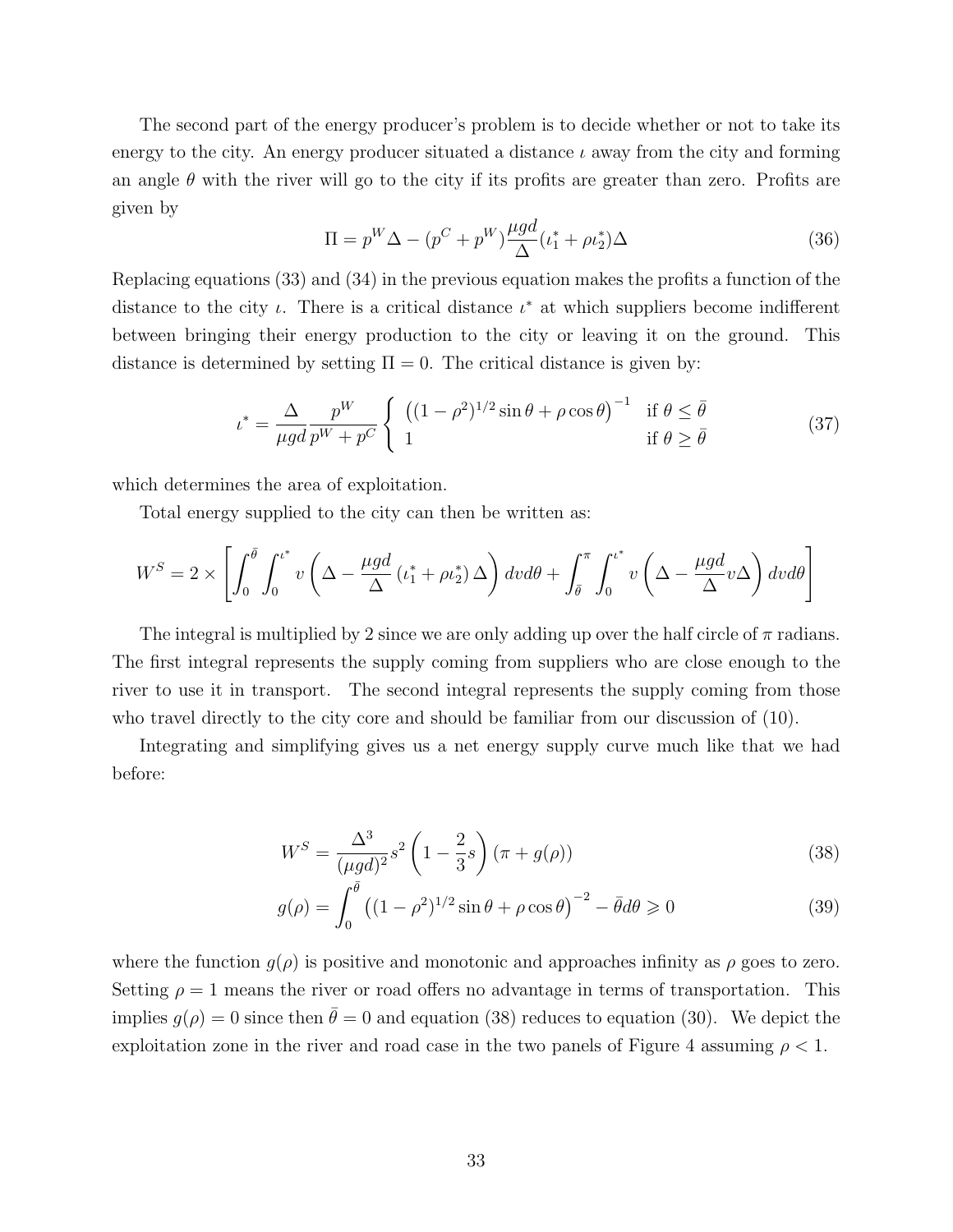

(a) Area of Extraction with a River



(b) Area of Exploitation with a Road

Figure 4: Exploitation and Transport Costs

It is now possible to redefine terms slightly to rewrite supply as:

$$
W^{S} = W^{*} \left( 1 - \frac{2}{3}s \right)
$$
  

$$
W^{*} = \frac{\pi s^{2} \tilde{\Delta}^{3}}{(\mu gd)^{2}} \quad where \quad \tilde{\Delta} \equiv \Delta m(\rho)
$$
  

$$
m(\rho) = ((\pi + g(\rho))/\pi)^{1/3} > 1
$$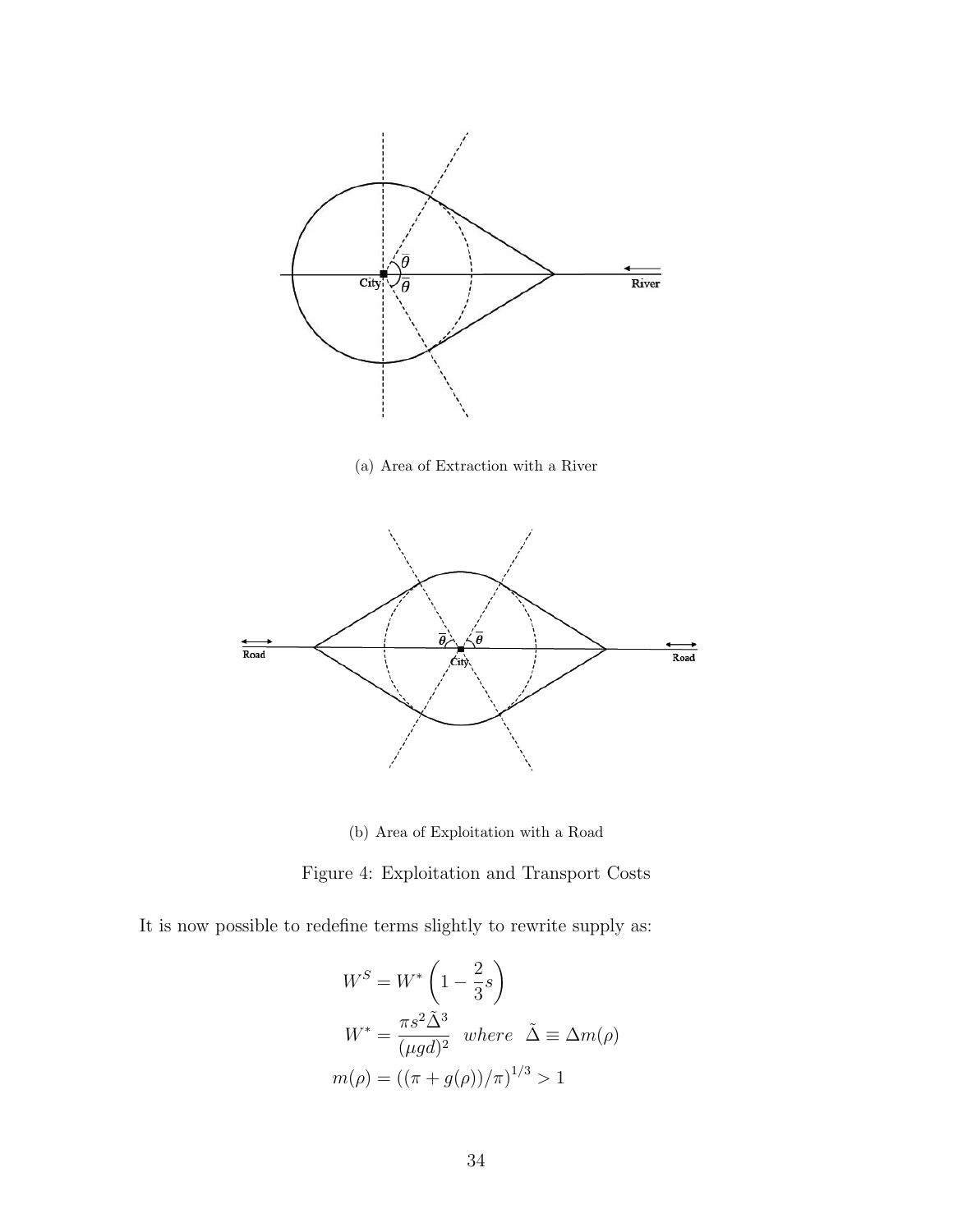which is exactly the same form as our earlier supply curve! The role of improved river transport is identical to being granted a more dense resource base in terms of energy supplied to the core. River location multiplies by  $m(\rho)$  the power density of available resources to an extent determined by its capacity for reducing transport costs as reflected in  $\rho$ . An important feature of this result is that the impact of the improved transport, in terms of energy supply, is that it is increasing in the density of available resources; therefore, improved transport is most powerful for very dense resources, and least powerful for low density resources.

These calculations can be easily expanded to accommodate the case of a road for which the direction of flow is not important. In this case energy suppliers can take advantage of the reduced coefficient of friction in either direction away from the city. Using similar steps, this leads to the supply function being given by:

$$
W^{S} = W^{*} \left( 1 - \frac{2}{3}s \right), where W^{*} = \frac{\pi s^{2} \hat{\Delta}^{3}}{(\mu gd)^{2}}
$$

$$
\hat{\Delta} \equiv \Delta \left( (\pi + 2g(\rho))/\pi \right)^{1/3}
$$

which is of course very similar to the flow of the river case. Summarizing:

**Proposition 7** Consider an improvement in river or road transportation that changes  $\rho = 1$ to some  $\rho < 1$ , then this improvement: (1) has the same effect on a city's energy supply as does an increase in the power density of its surrounding resources; and (2) increases energy supply most in situations where resources have high power density.

This is a very important result because it extends all our earlier results on power density to results concerning the existence of rivers or roads for transport. For example, we know that a unique general equilibrium still exists; the existence of a river or road (modeled as a movement from  $\rho = 1$  to some  $\rho < 1$ ) shifts the supply curve for energy outwards lowering the relative price of energy while raising the equilibrium energy supplied, final output and the number of intermediate goods in the energy system; access to a river or improved road transportation raises both consumption and output per capita at all population levels while it raises the density of individuals at which output and consumption per capita peak.

#### 4.6.2 Summary

The way is now clear for us to introduce a sorting mechanism that allocates population across space to investigate the role energy density may play in determining the location and geography of economic activity. For example, we could follow Henderson (1975, 1973) and introduce a process of city formation by developers; alternatively, we could follow more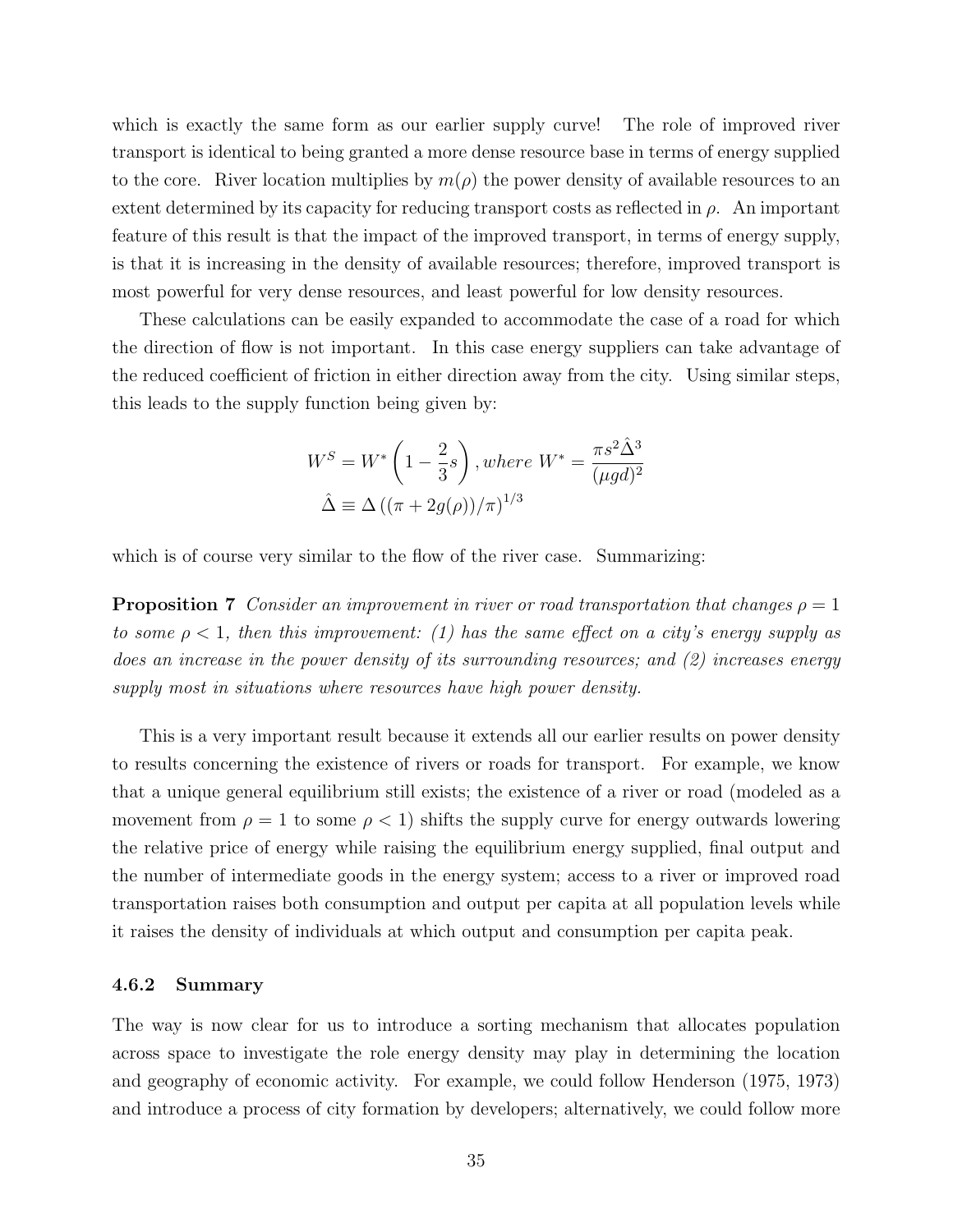recent work by Fujita et al. (1996) by introducing competing regions and trade to examine the motives for mobile labor to agglomerate in one region.

While many mechanisms for sorting the population across locations could be fruitfully added to our Energy-Economy model, this paper's purpose is to ask whether there is a causal relationship between the density in available energy supply and the resulting density in economic activity. Any empirical study of this relationship seems difficult, if not outright heroic, in any contemporary economy with multiple energy sources (fossil fuels, renewables, and nuclear), with energy sources not tied to geographic locations (nuclear), and with agglomeration patterns that have both driven, and been driven by, the availability of dense energy sources (does anyone think the suburbs would exist without the automobile, fossil fuels, and nearby refineries?).

Sorting out all of these complications to identify the role of energy density would be difficult if not impossible. To eliminate some of these complexities, we have chosen to look back to a simpler period in our history when all energy was in fact green energy, and all economies were, in fact, organic economies. This simpler setting offers to us the possibility of identifying the role of energy density in shaping the geography of economic activity.

## 5 The Malthusian Application

To allow market size to respond endogenously to the conditions set by a landscape's energy resources we start by examining an Isolated State whose market size is determined solely by population growth. We adopt a Malthusian mechanism for population growth since it is simple, well understood, and arguably appropriate given our empirical application covers years well before any demographic transition; indeed our data comes from a time (1086-1801) and a place (England) where Malthus himself observed the forces he identified at work.<sup>19</sup> But villages, hamlets, and cities do not exist in isolation. They are geographically proximate competitors for population. Therefore we also extend the results from our analysis of the Isolated State to allow for migration both within and across regions.

<sup>&</sup>lt;sup>19</sup>There is an ongoing debate over the usefulness of the Malthusian model as a means to understand population growth in England over this time period. While there are several issues at dispute, one basic problem is that almost any population history can be rationalized by the Malthusian model if we allow for shifts in the preventive check over time. Since these shifts are usually motivated by forces outside the model, they are clearly difficult to evaluate empirically. Consequently, while Clark (2007) presents an unabashed Malthusian view of the world prior to 1800, Allen (2008) disputes much of this evidence and argues the application is simplistic and often problematic. A more favorable recent evaluation, using cross country data to the year 1500, is presented in Ashraf and Galor (2011).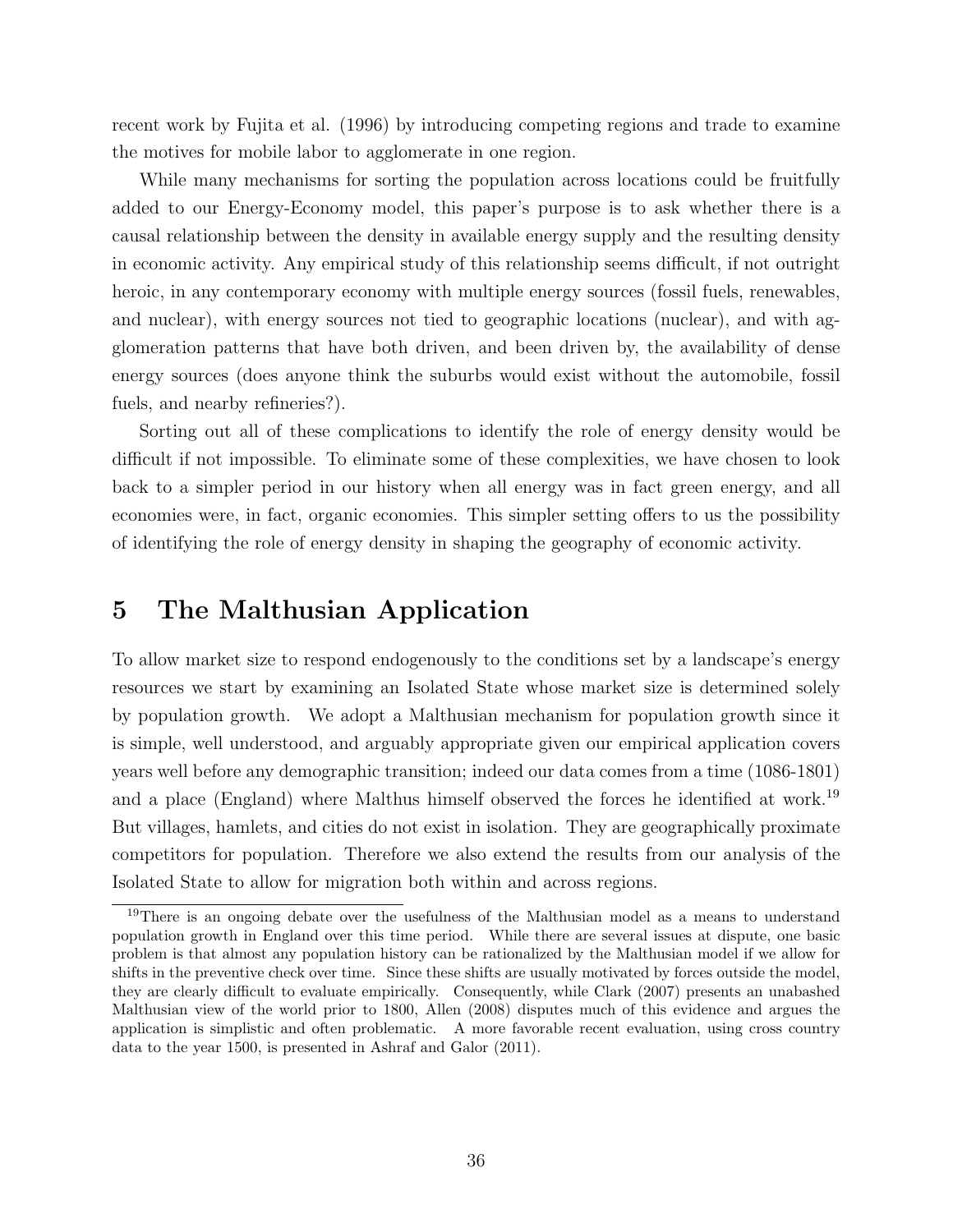### 5.1 The Isolated State

We adopt a very standard Malthusian specification where population growth responds to increases in consumption per capita, but amend it to allow for a higher death rate arising from crowding in cities. There is a baseline birth rate,  $\eta_0$ , and baseline death rate,  $\delta_0$ , with  $\eta_0$  −  $\delta_0$  < 0 representing the net rate of population reduction when consumption per capita is zero. This baseline population growth is then adjusted by assuming births rise proportionately with consumption per capita,  $\eta_1 c$  and deaths fall proportionately with consumption per capita  $\delta_1c$ , where  $c = C/L$ . During the Malthusian era, death rates in cities were known to be much higher given their poor sanitation and crowding. We incorporate this into our population dynamics by assuming death rates due to crowding rise proportionately with population density,  $\delta_2 L$ . As a result, the birth and death rate functions are given by:

$$
\eta(c) = \eta_0 + \eta_1 c \tag{40}
$$
\n
$$
\delta(c, L) = \delta_0 - \delta_1 c + \delta_2 L
$$

Hence the population responds according to: $^{20}$ 

$$
\stackrel{\bullet}{L} = L[[\eta_0 - \delta_0] + [\eta_1 + \delta_1]c - \delta_2 L] \tag{41}
$$

In the standard Malthusian set up  $\delta_2 = 0$ , and subsistence consumption is a constant independent of city size. Once we allow city size to affect death rates, consumption must rise with city size to hold population growth at zero. Define the Malthusian line as the combination of consumption per person and population consistent with zero population growth. We define the Malthusian  $M - line$  as:

$$
c_M(L) = \frac{\delta_0 - \eta_0}{\delta_1 + \eta_1} + \frac{\delta_2}{\delta_1 + \eta_1}L\tag{42}
$$

where  $c_M(L)$  is the per capita consumption needed to keep the population constant in a city with population size L.

Since we have already characterized how consumption per person changes with market size and power density it is now apparent that:

Proposition 8 In the Increasing Returns case, there exists a critical level of power density,  $\Delta^{crit} > 0$ ; if power density is below this critical value,  $\Delta < \Delta^{crit}$  then the only steady state

 $20$ An implicit assumption in this analysis is that everyone lives in some form of agglomeration, be it beside a manor, village, town, or city. Adding a fixed purely rural population is easy to accomplish but adds little to our results.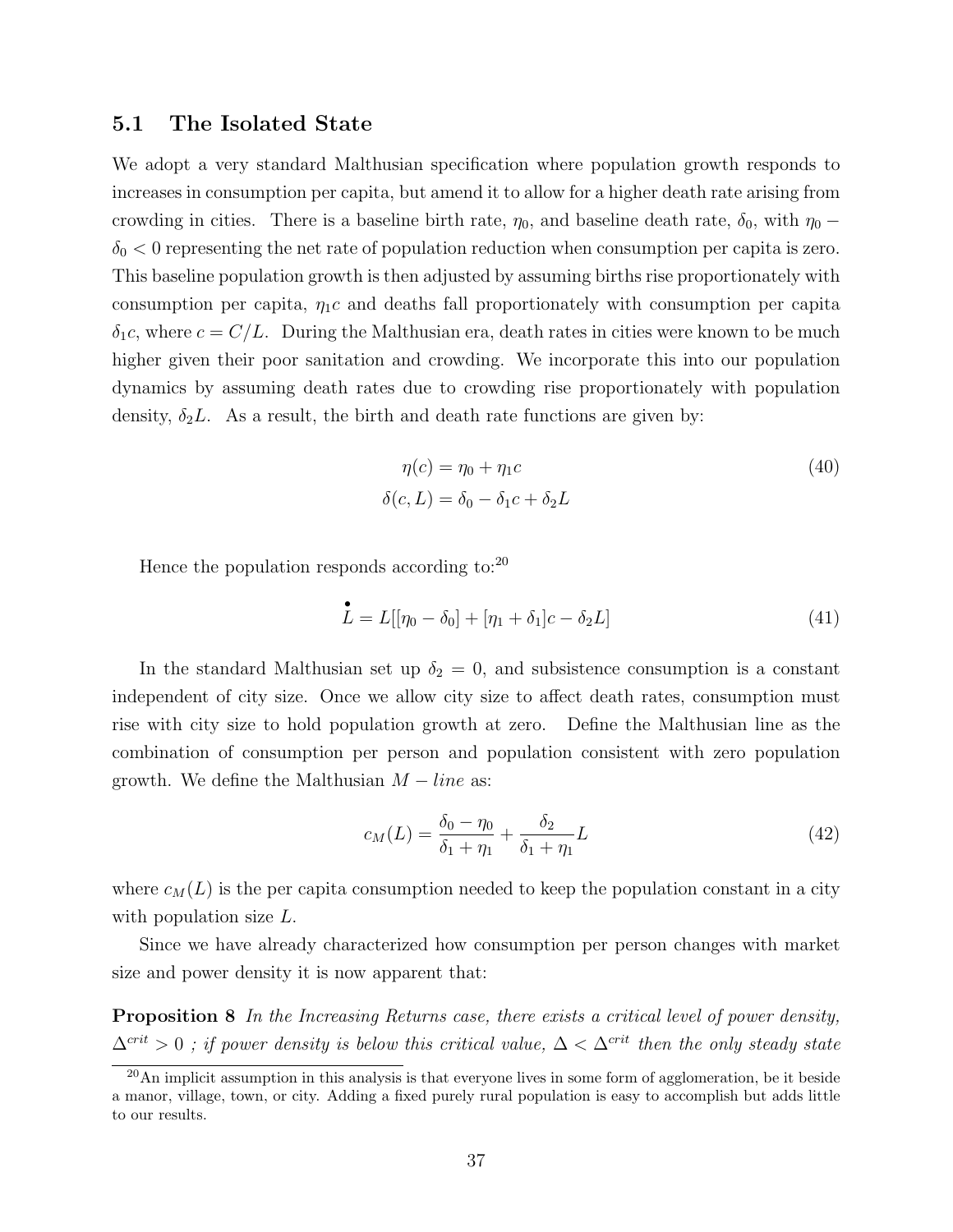

Figure 5: The Isolated State

has  $L = 0$  and the landscape is vacant; (iii) if  $\Delta > \Delta^{crit}$  then there are three steady states: steady state zero has zero population  $L_0 = 0$  and a vacant landscape; steady state one has a positive population  $L_1 > 0$  but relatively low population density; steady state three has a positive and larger population  $L_2 > L_1 > 0$ .

This result establishes a link between the density of available energy resources, and the density of economic activity in the region. It is shown graphically in Figure 5. Let  $c(L; \Delta_i)$ define the curve giving consumption per capita in city i as a function of labor  $L$  and its power density  $\Delta_i$ . If available resources are not dense, then no city can exist and a vacant landscape must result. This is the case shown in the figure by the  $c(L; \Delta)$  curve which lies everywhere below the  $M - line$ . When resources do offer sufficient power density,  $\Delta' > \Delta$ , then two possible city sizes emerge: small cities (point A) and large cities (point B).

It is obvious that small cities offer residents lower consumption per capita, but less obvious that they offer lower death rates and longer lifetimes as well. To see why note that when all individuals are identical, we can interpret  $\delta(c, L)$  as the instantaneous death rate for any citizen in a city giving the pair  $\{c, L\}$ . Since birth rates equal death rates along the  $M$  –line and birth rates rise with c, it is now clear that death rates at B exceed those at A. We can in fact go further to calculate expected lifetime consumption at any steady state. To do so, assume a zero discount rate for simplicity, and then the expected lifetime consumption for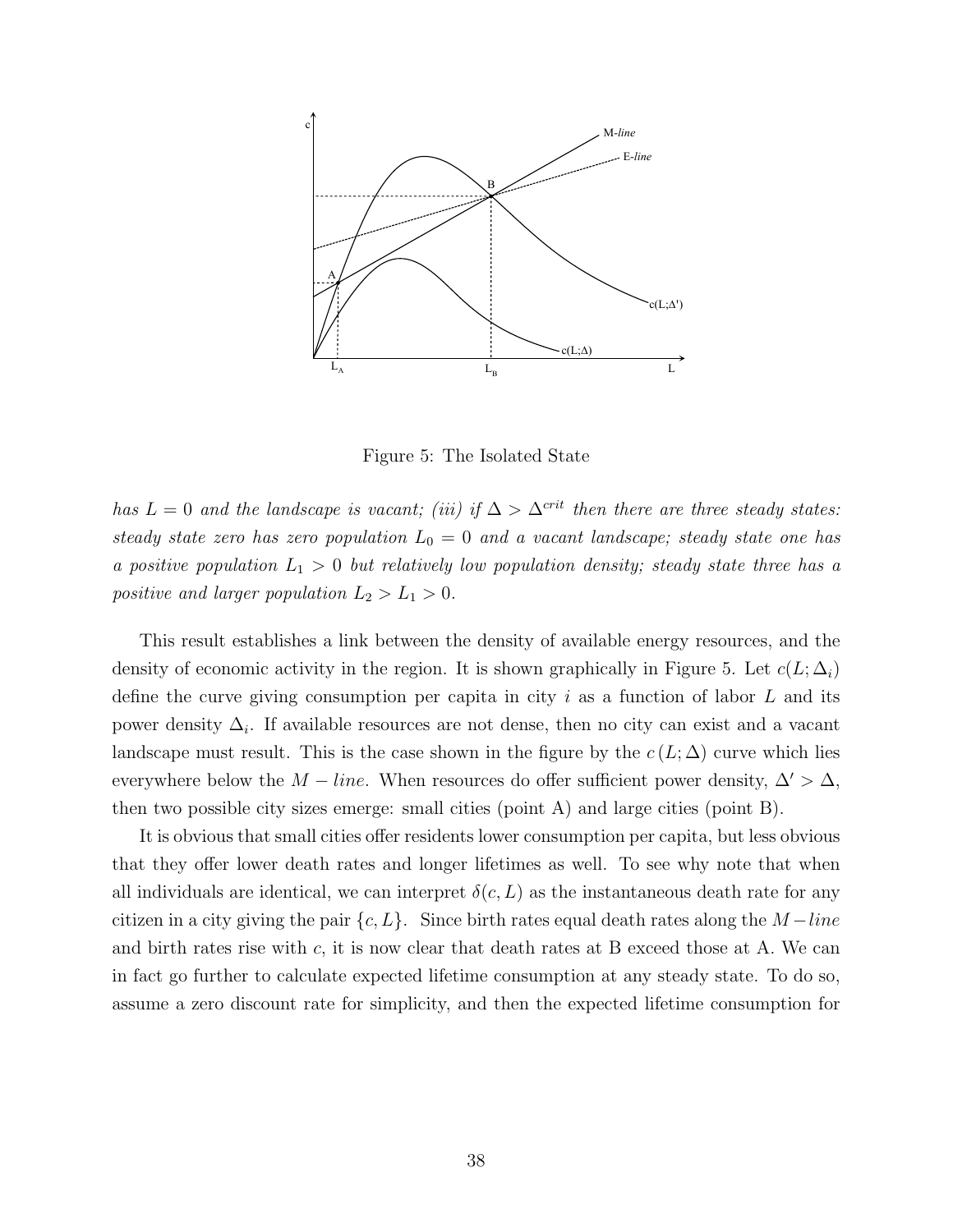any individual living in city  $i$  is given by:

$$
e_i = \int_{\tau}^{\infty} c_i \exp^{-\{t-\tau\}\delta(y,L)} dt
$$
 (43)

$$
e_i = c_i / \delta_i \tag{44}
$$

where the last equality holds in steady state. We can compare the expected lifetime consumption any individual could expect in any city by simply looking at  $e_i$  across cities.

It proves useful to construct a line representing all combinations of  ${c, L}$  yielding a given e. To find the combinations of consumption per capita and population giving an expected lifetime consumption per person equal to e, use the death rate  $\delta(y, L)$  from (40) in (44) and rearrange to find the following relationship which we refer to as the  $E - line$ :

$$
c_E(e, L) = \left[\frac{e}{1 + \delta_1 e}\right] [\delta_0 + \delta_2 L] \tag{45}
$$

One such  $E - line$  is shown in Figure 5. Several properties of  $E - lines$  follow directly. Holding expected lifetime consumption, e, constant, the  $E - line$  is just a linear relationship between population size and consumption per person. Points above the  $E - line$  associated with any given e, correspond to combinations of consumption and population sizes yielding higher expected lifetime consumption than  $e$ ; points below correspond to lower expected lifetime consumption than e. Any given  $E - line$  is drawn conditional on e; raising e shifts the  $E - line$  upwards. Higher expected lifetime consumption implies both a higher vertical intercept, and a steeper slope, for the  $E$  – line. The  $E$  – line, evaluated at  $e = e^*$  must pass through the steady state yielding  $e^*$ . Finally, although it is not obvious, the  $E$  – line going through any steady state is flatter than the associated  $M - line$  going through the same steady state.<sup>21</sup>

Using this construction reconsider the two possible interior steady states shown in Figure 5. Since the small city steady state at A falls below the  $E$  – line going through the large city steady state at B, it must provide lower expected lifetime consumption per capita than the large city steady state. In this sense the large city steady state welfare dominates the small city steady state. In addition, under the Malthusian adjustment mechanism, the steady states at zero and at B are stable. Whereas the steady state at A is not. This implies that

 $21$ Some algebra will show this, or some logic chopping can explain it. Movements along the E line must reflect equal proportionate changes in consumption and death rates; changes in consumption cause less than proportionate changes in the birth rate since the birth function is affine; this implies movements along an E line away from a steady state generates a situation where deaths exceed births and hence this movement must be below the corresponding M line. The M Line is flatter than the E line through any steady state.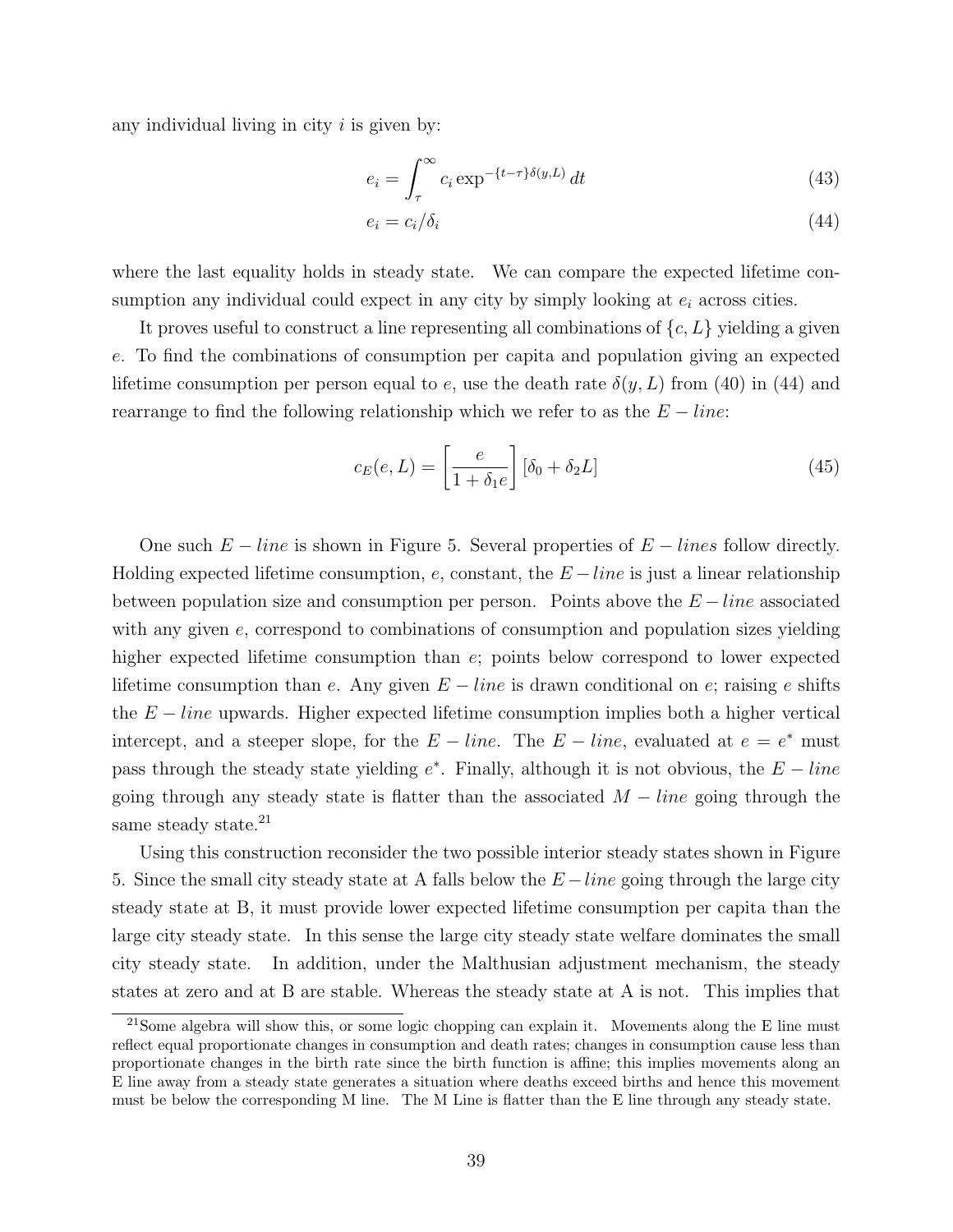small cities when they exist are fragile constructs. A small negative perturbation leads to their disappearance; a small positive perturbation starts the process of transformation into large cities. Small cities are therefore both temporary and not very productive phenomena; large cities are far more productive and far more permanent features of the landscape.

These results should be contrasted with the case when increasing returns are weak, since this case produces almost standard Neoclassical results.

**Proposition 9** In the Almost Neoclassical Case: (i) there exists one interior steady state with  $L > 0$  and this interior steady state is stable under the Malthusian adjustment mechanism; (ii) population density at the interior steady state is increasing in power density; and (iii) there exists a steady state at  $L = 0$  but this steady state is not stable.

City size is uniquely determined by power density in the Almost Neoclassical case; whereas cities could be large or small in the Increasing Returns case. In the Almost Neoclassical case any agglomeration or village smaller than the (unique) steady state will grow to become a city; in the Increasing Returns case, relatively small agglomerations die out creating city death, or they may grow large and stabilize. In the Almost Neoclassical case every landscape can support a city; whereas in the Increasing Returns case there is a minimum power density required. In short, the Increasing Returns case paints a far richer view of city formation and growth where multiplicity of outcomes, instability, and thresholds determine, in conjunction with the natural environment, the geographic distribution of population and economic activity.

## 5.2 Within and Across County Migration

Thus far we have assumed our cities are truly Isolated States: their own population growth determines market size. Since there is no inter-city migration, and no simultaneous small or large city pair feeding and sustaining each other, we have only a very partial understanding of how the distribution of power densities across space may influence the distribution of cities and their size. The ability of the population to migrate changed greatly over our 800 year sample period, and therefore it is important to understand how migration interacts with the distribution of power densities to determine city sizes. For example, prior to the Black Death serfdom limited the mobility of the population but the resulting wage pressures after the Black Death enhanced the power of serfs. These forces led to the Peasant revolt in 1381, the elimination of serfdom by c.1500, and a corresponding increase in mobility.<sup>22</sup>

<sup>&</sup>lt;sup>22</sup>See Wrigley (2010, Chapter 5) for an extensive discussion of population growth and migration from the mid sixteenth to the mid nineteenth century.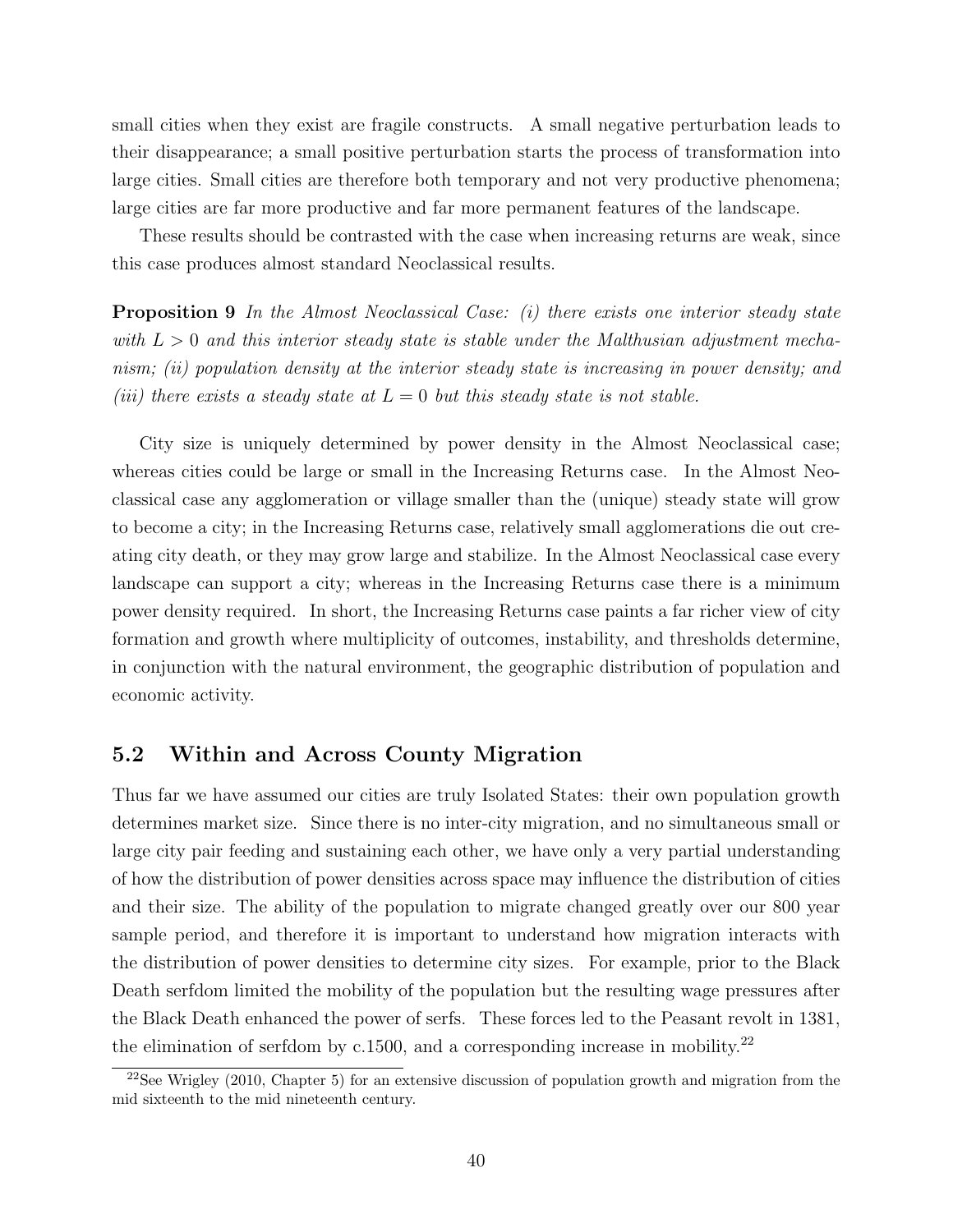

Figure 6: Migration in the three county example

We introduce migration by constructing a simple three point distribution linking power density to city sizes and migration. This example highlights many of the features of the mapping from power density to city size, and has the benefit of being transparent.

#### 5.2.1 A 3 County Example

To understand how flows of migration affects city size, consider Figure 6. We have drawn three Isolated States which differ in the power density of their neighboring resources. By assumption, C has the highest power density and A the lowest; in addition we have assumed we are in the Increasing Returns case.<sup>23</sup> Also shown in Figure 6 is the Malthusian or  $M - line$  giving those combinations of consumption per person and population generating zero population growth. The intersection of this line with our three consumption per capita curves generates the associated stable steady states labelled A, B and C.

Now consider the migration decision. Start with city  $B$ , which we will refer to as the middle city. At B, there is an associated consumption per person and population size; and using (43) we can calculate the expected lifetime consumption per capita any resident of B would obtain. Denote this  $e_B$ , and using now familiar methods we find the following relationship

$$
c_E(e_B, L) = \left[\frac{e_B}{1 + \delta_1 e_B}\right] [\delta_0 + \delta_2 L] \tag{46}
$$

which we will refer to as the  $e_B$ -line since it is the  $E$ -line evaluated at steady state B which gives  $e_B$ . By construction the  $e_B$ -line must pass through point B, and it is flatter than the

 $^{23}$ The interested reader is invited to follow through our analysis with the Almost Neoclassical case.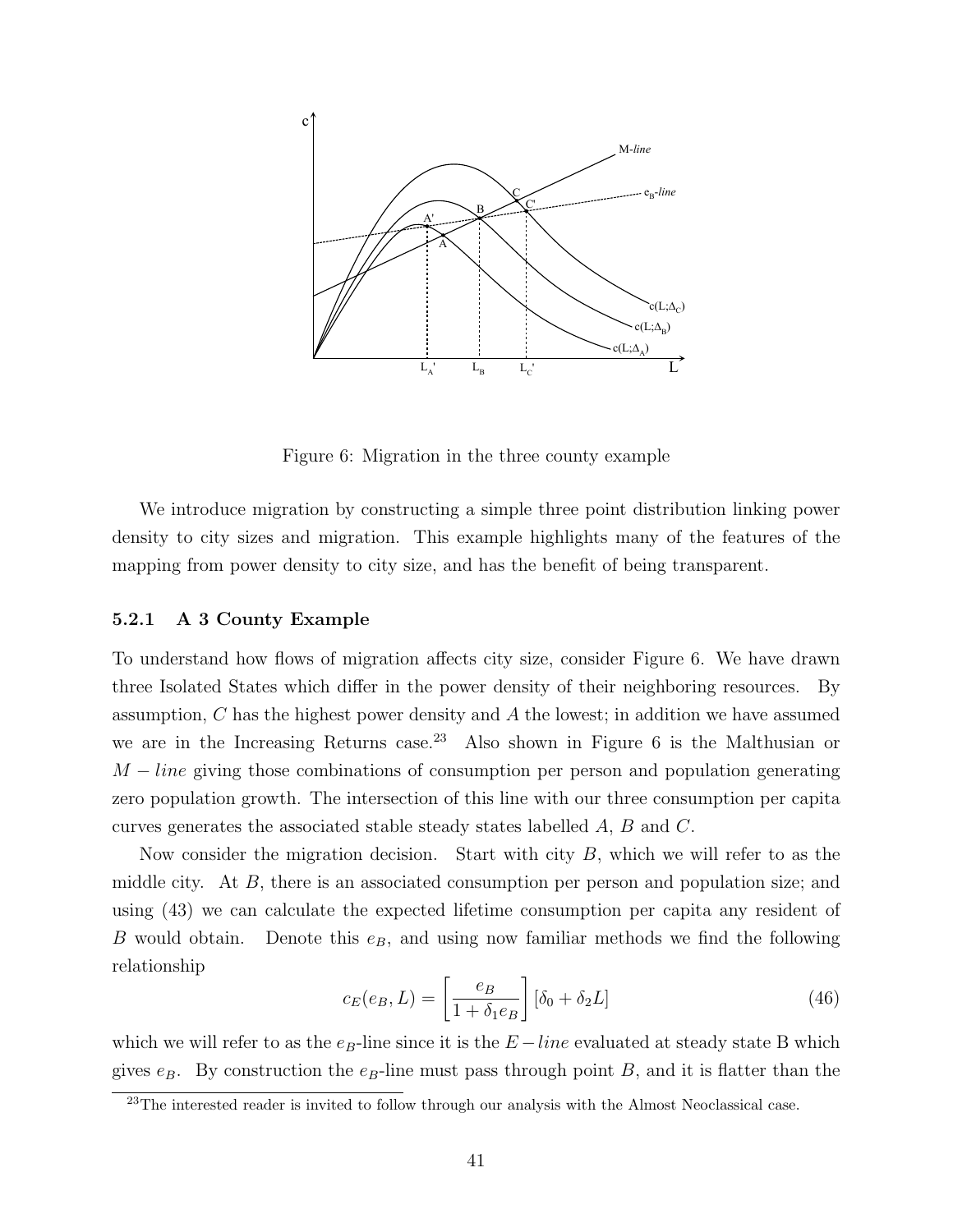$M$  – line as shown.

It is immediate then that points labelled  $A'$  and  $C'$  in Figure 6 offer the same expected lifetime consumption per capita as at B. Point A' is however above the  $M - line$ : its consumption level exceeds that necessary to generate zero population growth and, in the absence of migration, its population level would necessarily rise from  $L_{A'}$ . Indeed - without migration - its population would increase until the city reached the no-migration steady state at A. An alternate possibility is that this constant excess flow of population could migrate instead to city C thereby holding its current population at  $L_{A'}$  and its current expected lifetime consumption equal to that offered at  $B$ . Now consider city  $C$ . Residents in this city would have the same expected lifetime consumption as those at B, if it was to grow and reach point C'. But of course point C' is below the  $M$  – line, and hence consumption per capita at this level falls short of that necessary to generate zero population growth. Without further adjustments, its population would decline from the level  $L_{C}$  towards its no-migration steady state at  $C$ . The now obvious alternative is for city  $C$  to remain at  $C'$  and receive a constant flow of population from city A. If the flows from city A to C balance we have identified a steady state of the system with migration. For future reference we will label steady state expected lifetime consumption in a migration steady state when there are three cities (labelled A, B and C) as  $e^*_{ABC}$ .

In theory, Figure 6 shows how a given distribution of power densities across previously Isolated States maps into a steady state distribution of city sizes with active migration. We have assumed here that cities differ in the power density of their available resources as they would if they came from different counties. This interpretation is however overly restrictive. Cities within the same county may differ in power densities if some have access to low friction alternatives like rivers or roads while other cities in their county do not. Therefore, our three cities could be in one county, two counties, or three counties.

The migration steady state has several important features that generalize to the many region case. First, migrants flow from small cities to big cities. Big cities offer higher consumption per capita but higher death rates. Migration does not equalize consumption or real wages across the population centers, but it does equalize expected lifetime consumption. Second, migration widens the distribution of city sizes. The biggest city got bigger and the smallest city got smaller. Third, for any city or region sending migrants we find a rise in productivity as consumption (and output) per person rises. In addition overall productivity may also rise - migrants move to a region with higher average productivity and lessen the Malthusian pressures keeping productivity low in their sending regions. Fourth, migration is associated with an increase in the birth rate in sending regions but depresses it in the large city receiving it.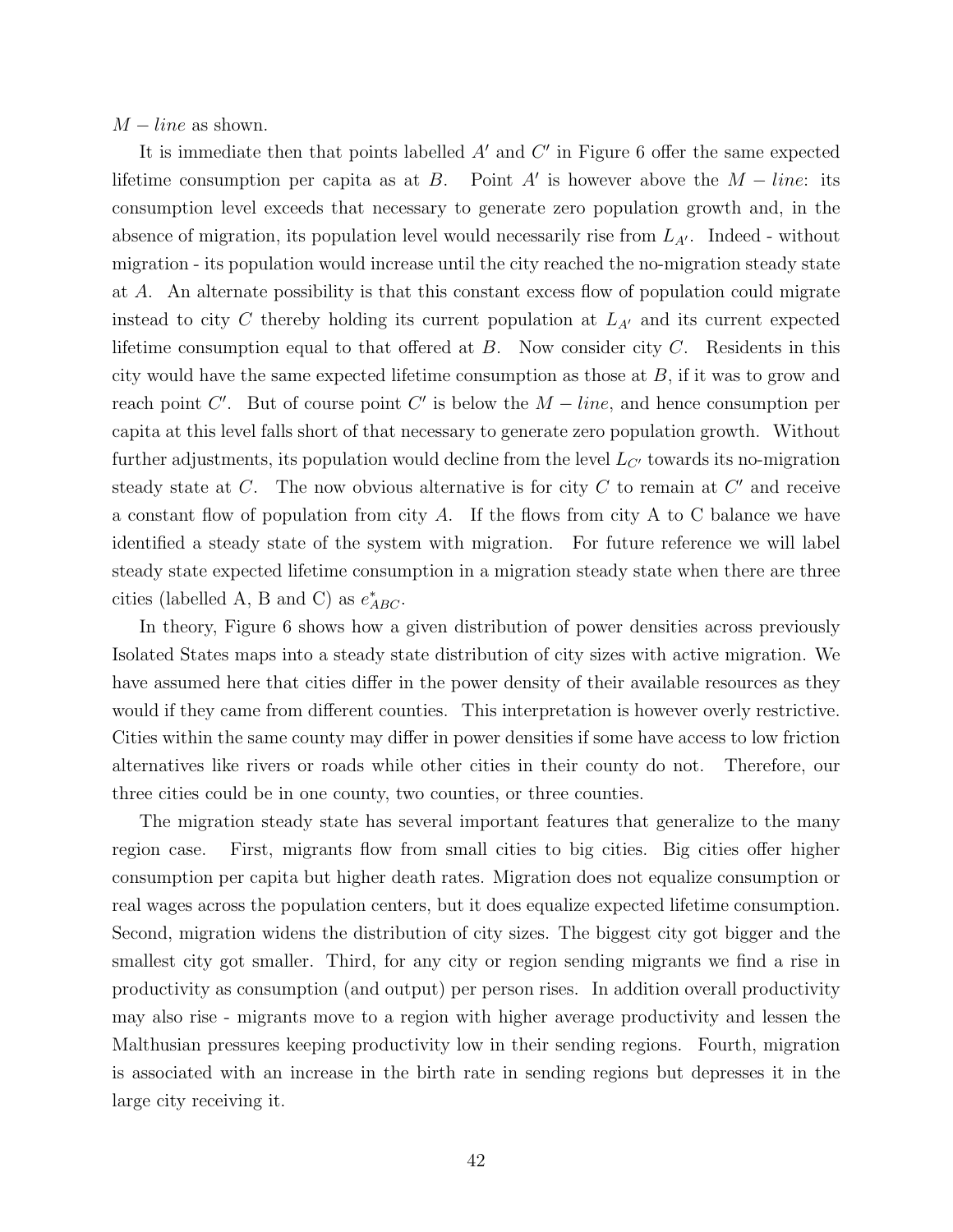#### 5.2.2 Existence

Our analysis thus far assumes the existence of a middle city B with zero migration and an expected lifetime consumption of  $e_B^* = e_{ABC}^*$ . Extending the analysis to solve for the steady state consumption per person is not difficult since e plays the role of a price that clears the market for migrants. To see this imagine removing city B entirely from our analysis, and then draw in the associated  $E - lines$  for city A and city C evaluated at their zero migration steady states in Figure 6. In this case, since we are considering the no migration steady states, denote these the  $e_A^*$  – line and the  $e_C^*$  – line respectively.

Consider first the  $e_C^*$  – line through point C. At this level of expected lifetime consumption, deaths in city C match births; but if this level of consumption was maintained in A, then its clear that births would far exceed deaths. A would "like" to supply migrants to C but there is no demand for them. Therefore, the expected lifetime consumption represented by the  $E - line$  through C is too high to represent a steady state with migration. Now consider the  $e^*_{A}$  – line through A. At this level of expected lifetime consumption, deaths in city A match births but if this level of expected consumption was to be maintained in C then it is clear that deaths would exceed births in C. C has a demand for migrants but there is no supply coming from A. Therefore, the expected lifetime consumption represented by the  $e_A^*$  – line through A is too low to represent a steady state with migration. Recall that as we increase expected lifetime consumption the  $E - line$  shifts up and becomes steeper. This raises the supply from A and decreases the demand from C in a continuous manner. Since we had excess demand evaluated at  $e_A^*$  and excess supply at  $e_C^*$ , there will exist a  $e_C^* > e_{AC}^* > e_A^*$  where they balance, and this defines our steady state.

To generalize this argument some new notation is helpful. Recall  $c(L; \Delta_i)$  defines the curve giving consumption per capita in city  $i$  as a function of labor  $L$  and its power density  $\Delta_i$ . Now consider the intersection of this curve with a given  $E - line$ . Assuming an intersection exists, let  $L(e, \Delta_i)$  denote the (largest) strictly positive value of the population at the intersection between an  $E - line$  evaluated at e and the consumption per capita curve associated with  $\Delta_i$ . In our analysis above we implicitly assumed the intersection at  $L(e_{\mathcal{C}}^*, \Delta_A) > 0$  existed; that is, there was a strictly positive population level in city A which could support the expected lifetime consumption in the no migration steady state of city C. It should also be apparent that every consumption per capita curve has a maximum expected lifetime consumption it can support which is given by the tangency of an  $E - line$  and the consumption curve  $c(L; \Delta_i)$ . Denote the maximum expected lifetime consumption city i with density  $\Delta_i$  could sustain as  $e_{\Delta_i}^{\max}$ . By definition then the population level  $L(e_{\Delta_i}^{\max}, \Delta_i)$ is the smallest positive population city  $i$  could sustain in any migration steady state. Then we know that if  $e_C^* < e_{\Delta_A}^{\max}$ , then  $L(e_C^*, \Delta_A) > 0$  and city A can survive in a migration steady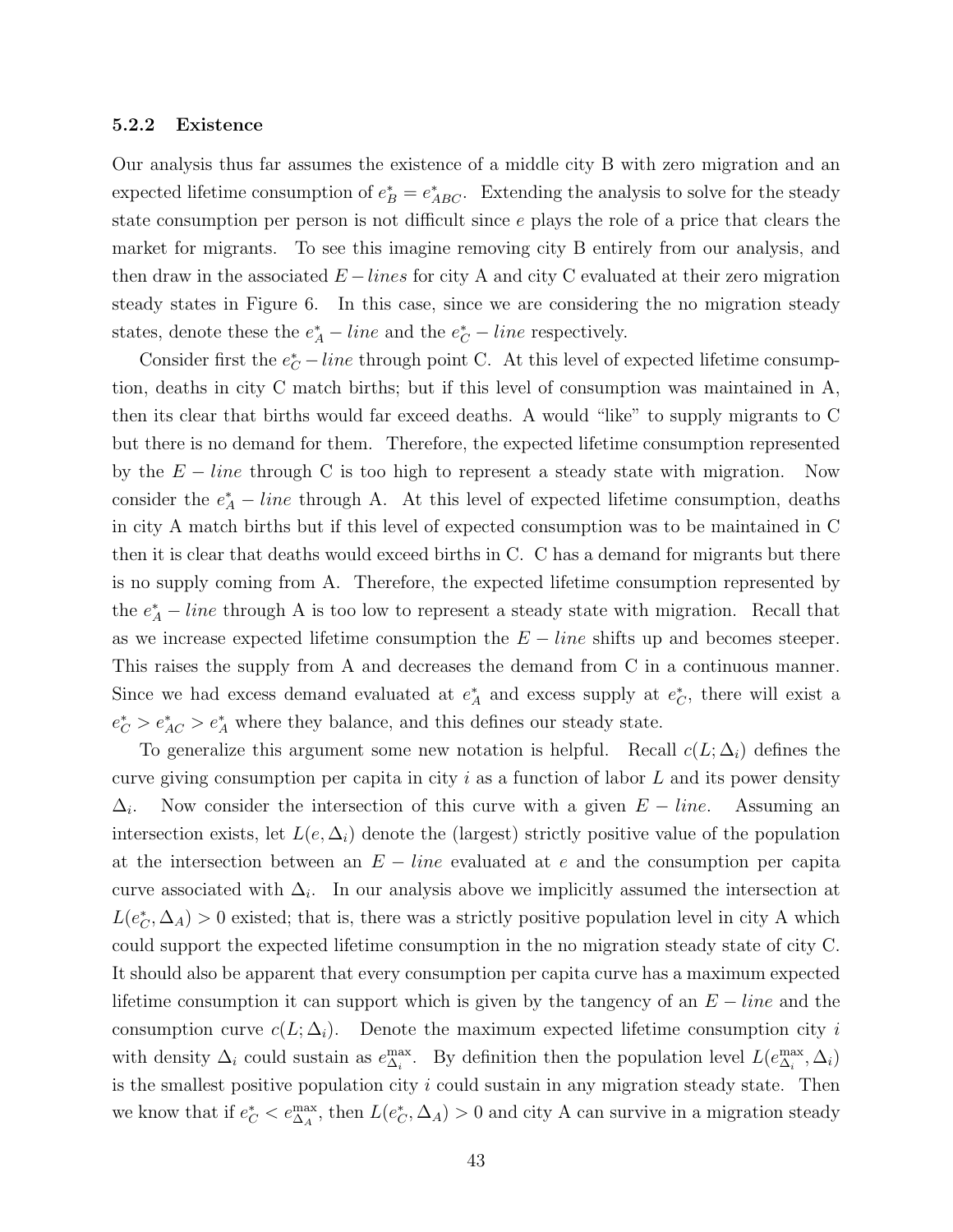state. Finally, we note that  $e_{\Delta_i}^{\text{max}}$  is strictly increasing in  $\Delta_i$ ; and putting this all together we obtain:

Proposition 10 Consider a finite number of Isolated States with surrounding resources having power density  $\Delta_i$  with the labels  $i = 1, 2,...N$  chosen so that power density is strictly increasing with N. Then if  $e_N^* < e_{\Delta_1}^{\max}$  a steady state with active migration across all cities exists.

Proof: see Appendix.

#### 5.2.3 City Death

The construction above rules out the possibility of any city being destroyed by migration. It suggests however how such a result can occur. Consider a three city case using the notation and assumptions from the previous proposition. Suppose a migration steady state occurs because  $e_3^* < e_{\Delta_1}^{\max}$ . Since we know that expected lifetime consumption is strictly rising in a city's power density we can increase the power density of city 3 enough to violate this condition. After we do so, it is now possible for the steady state with city 1 to disappear. This will necessarily be true when we find  $e_{23}^* > e_{\Delta_1}^{\max}$ ; that is, when a migration steady state between city 2 and city 3 produces a steady state expected lifetime consumption greater than the maximum supportable in city 1. When this occurs, city 1 can not compete and it loses its population.

In a world with many cities and varying availability of energy resources, there will always exist a middle consumption city like our previous construction of B. All regions with power densities below this level will export people; while all those above it will import people. Of course there is no need for the number of cities that receive or send people to match, in fact one great city could receive almost all of the population while cities in every other region send people to it. With this in mind, we now turn to our empirical examination of England in the middle ages.

## 6 A Population History of England

The population history of England from 1000 AD to 1800 AD has been studied by legions of academics with demographers, historians and economists producing literally hundreds of contributions dissecting and debating this period at great length.<sup>24</sup> Our goal here is not to

<sup>&</sup>lt;sup>24</sup>Several excellent book length treatments by Sir Tony Wrigley present a fascinating picture of English demography and economics over this time period. Especially relevant are Wrigley (2010) that focusses on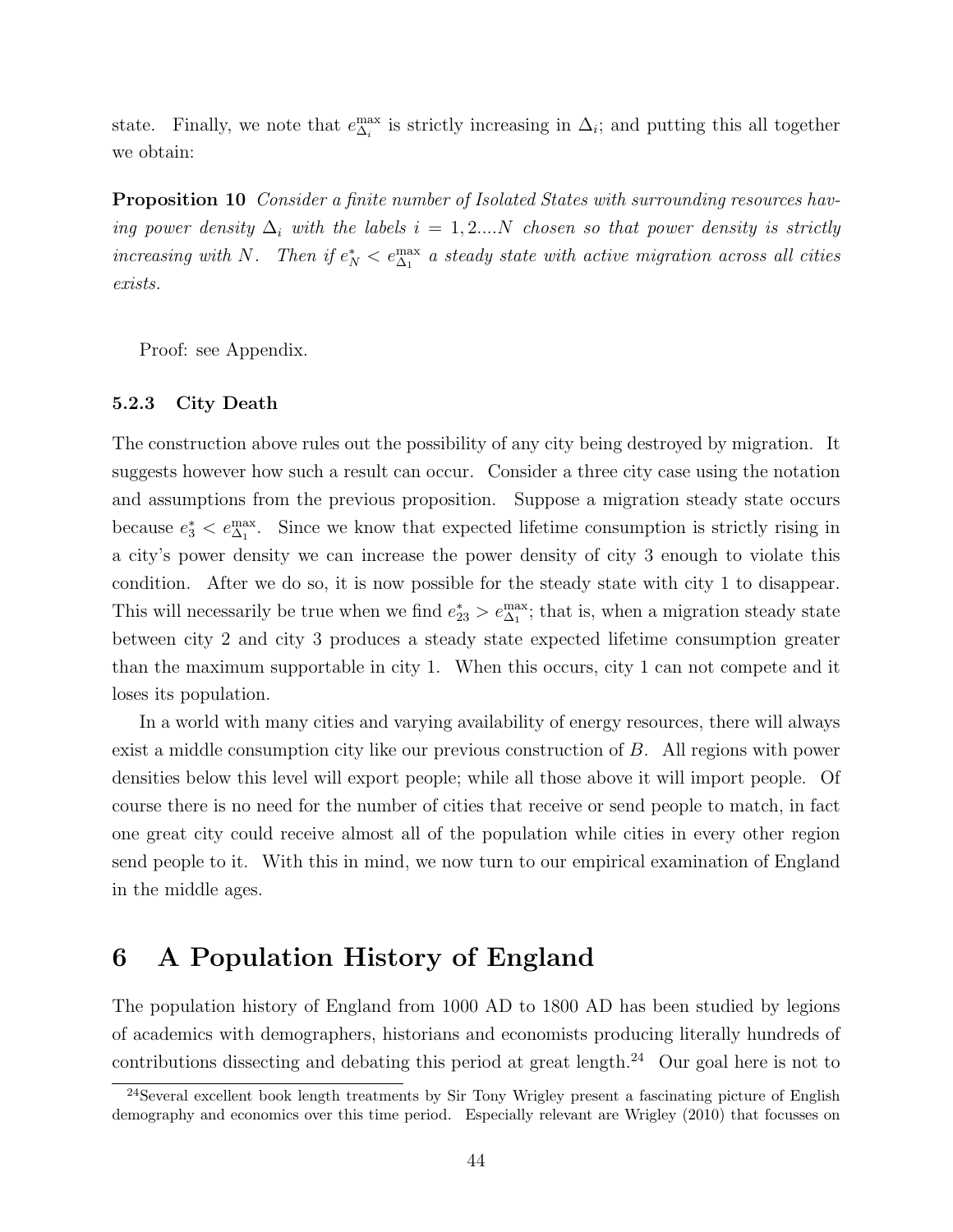dispute their findings but present for discussion a view of this history through the lens of our theory. To do so we need to be specific about how we relate data to our theory; and specific about what our theory says about the data.

## 6.1 Data

We have collected data from several different sources to present a largely descriptive account of the population history of this period. Population data is available from recent estimates by Broadberry et al. (2011) for all 39 ancient English counties for five time periods: 1086, 1290, 1377, 1600 and 1800. We employ this data plus measures of county areas to generate a series for population density across counties and time.

### 6.2 Units, Resources and Time periods

To link the theory to data several assumptions need to be made. To start we need to associate a geographic unit with a region where resources are homogenous in terms of their power density. Our data is at the county level and hence, while it is not ideal, we take counties as our unit of analysis. There are 39 ancient counties (which excludes Wales and Northern Ireland) in our data and together they constitute England. By assumption, all locations in a county are surrounded by resources of the same power density, and therefore all agglomerations of economic activity (villages, boroughs or cities) within a county have access to resources with the same power density. However, by virtue of Proposition 7 even locations surrounded by resources of the same power density will differ in terms of the resources they can access. As a result, a city or village that can exploit a low friction alternative such as a river or road can be thought of as one surrounded by more power dense resources. The importance of this result is that it introduces a source of within county heterogeneity so that any one county could support agglomerations of different sizes and there can be within county migration as described previously. Naturally, we expect counties to differ in the power density of resources and this may fuel across county migration as well.

For the most part we assume the availability of resources is fixed over time. For example, the power density of renewable resources is fixed over time since it reflects natural blessings coming from solar insolation, rainfall, and soil conditions together with existing rivers. Improvements in our ability to capture these flows surely occurred as it did in many other facets of economic life over this period. Therefore our working assumption is that the

energy issues; Wrigley (1969) and Wrigley (1978) are also valuable resources. Allen (2009) presents an engaging and rigorous examination of the forces leading to the Industrial Revolution focussing on energy sources, induced innovation and the role of international trade.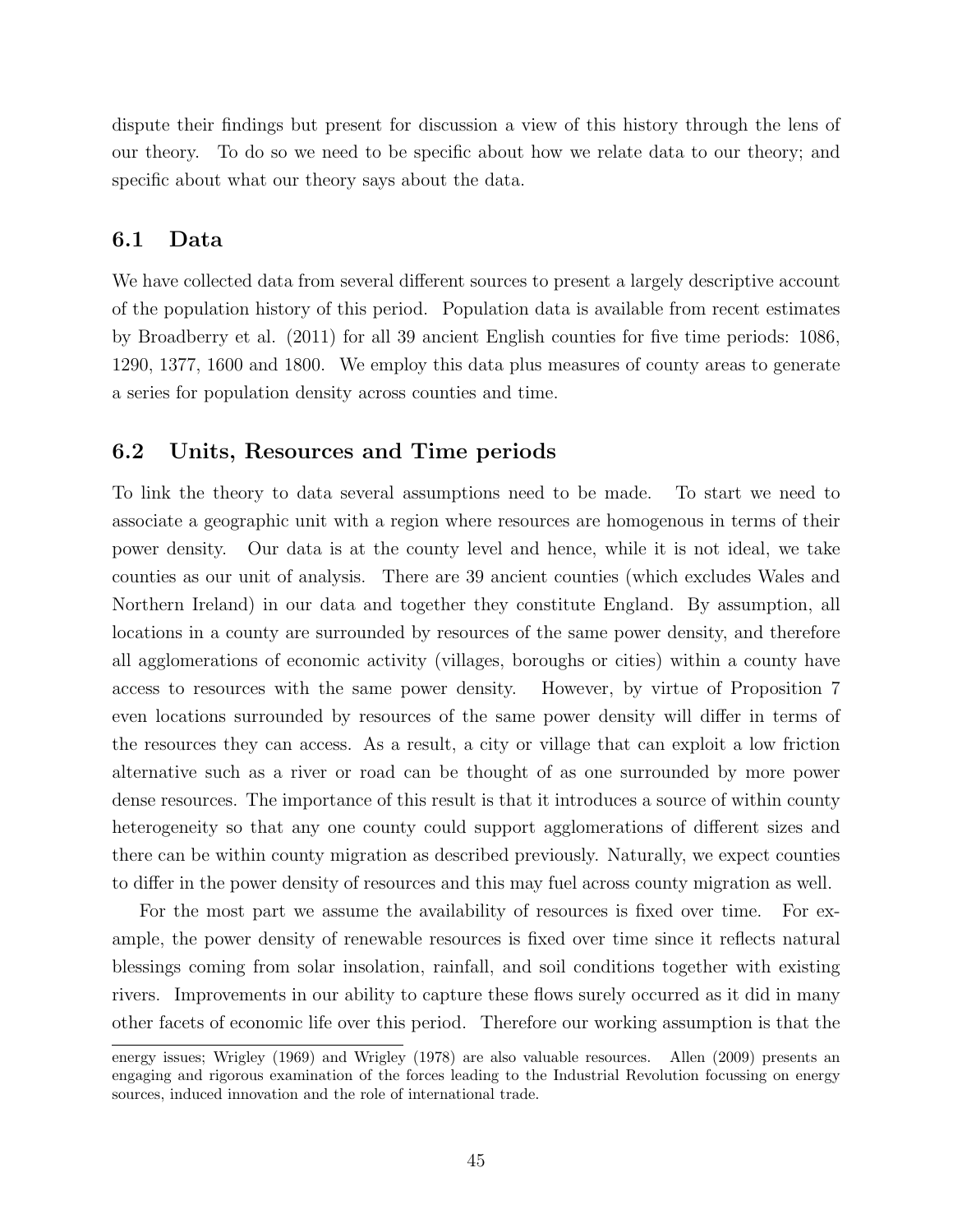distribution of renewable resources is fixed, but we allow their productivity to grow over time at a common economy wide rate. For example, changes in the availability or productivity of crops could have raised power densities; just as a changing climate during the Little Ice Age could have lowered them. We sweep all such changes into a residual called technological progress by implicitly assuming their impact is common across counties. A clearly heroic but necessary assumption.

In similar fashion we treat coal as an energy source whose geographic location is exogenous, but whose exploitation is dependent upon economic conditions determined within the model and exogenous factors such as technological progress outside of the model. For example, we take the existence of coal deposits at Newcastle and the slowly growing penetration of coal in the energy supply as exogenous, but explain the coastal transport of Newcastle coal to London coal within the model. Over most of this period coal was used as a source of domestic and industrial heating. Only late in the period was coal used as a source of power for pumping, stamping, etc. in an expanding list of industries. Given the size of coal reserves in place we treat coal as inexhaustible during this period, and ignore the impact of depletion on costs.<sup>25</sup> There are three key differences between coal and renewables: coal has a much greater power density; coal is a punctiform resource that appears in only select locations; and, finally, an ability to use coal as an energy source changed drastically over the period. Coal was about 10% of England's energy consumption in 1600; 50% in 1700; and 75% in 1800.<sup>26</sup>

## 6.3 A Sketch of 700 Years

The population history over our entire sample period is shown in Panel A of Figure 7 (ignore for the moment panel B). Panel A presents five data points representing population estimates for the years 1086, 1290, 1377, 1600, and 1801. As shown England starts with a 1086 population of approximately 1.7 million and ends with a 1801 population of a little under 9 million; this growth however represents an anything-but-constant annual population growth rate of 0.23 percent per annum. In fact this period is dominated by two cycles of growth and subsequent plateau, although this is not readily apparent from the figure. The earliest period from 1086 to 1290, although affected by the Norman conquest and the resulting political upheavals it created, was a relatively prosperous time for the population. Population growth during the thirteenth century was robust and the population of close to 4.5 million citizens in

<sup>&</sup>lt;sup>25</sup>There is little in our analysis which needs amendment if energy comes from a non-renewable like coal. Depletion raises the marginal cost of obtaining the resources, and this rises over time at a rate related to the size of reserves, their power density, and demand. Given the size of coal reserves, assuming away rising depletion costs seems innocuous. Empirical evidence on this point is provided in Chapter 4 of Allen (2009).

 $^{26}$ See Wrigley (2010, p. 37, Table 2.1).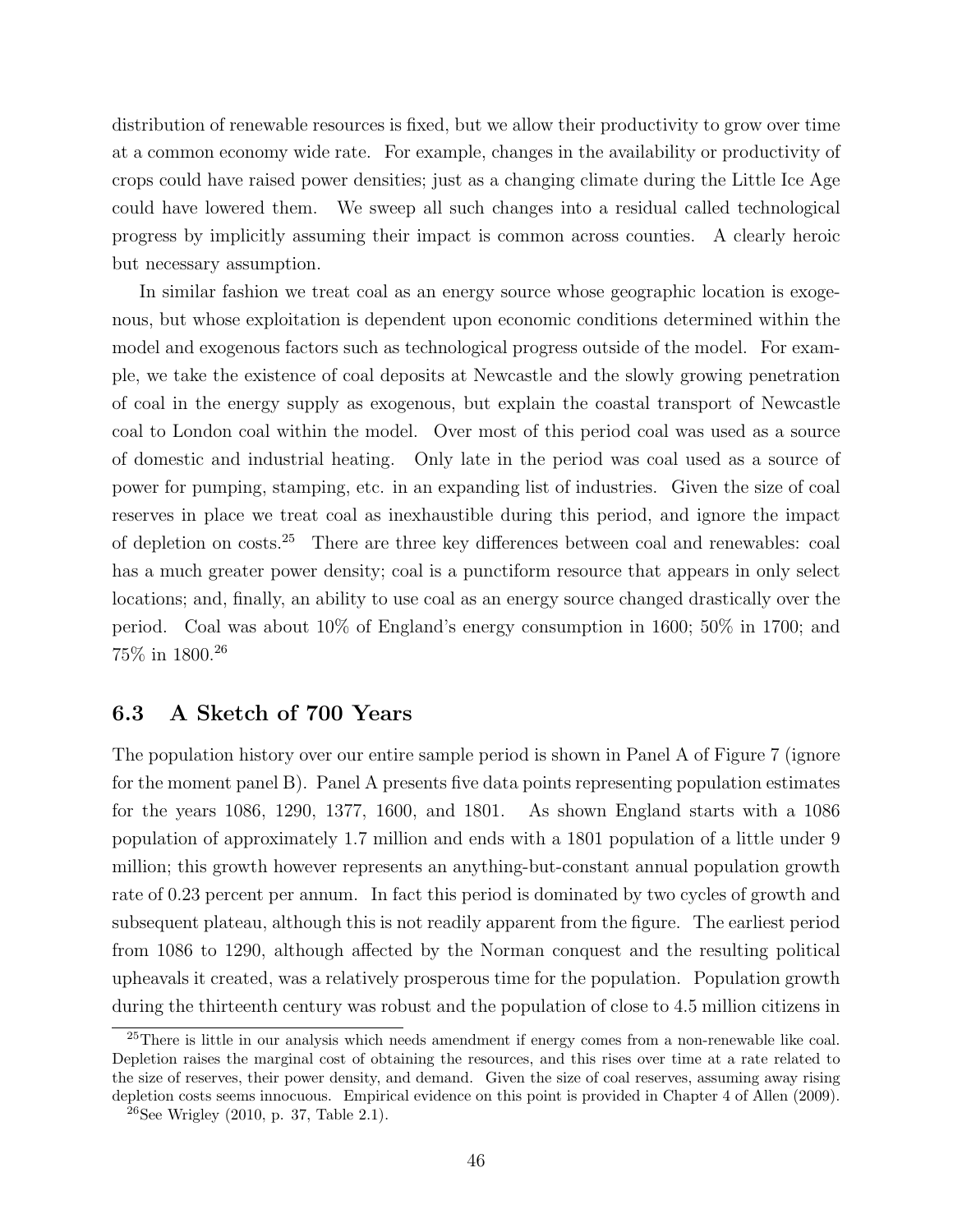

Figure 7: Population History of England: 1086-1801

1290 may have represented the country's peak population given its almost exclusive reliance on low density renewable energy sources at this time. While there are records of coal use and shipping in the 13th century, the amounts involved are relatively small and the uses made of coal limited. For example, there is no mention of coal use in the Domesday book of 1086, although there were small shipments of coal into London during this period. We view the 1086 to 1290 period as one where England's economy was organic, labor mobility was low, and the Malthusian forces we have highlighted determined population growth. The 1290 population figure may have represented something close to a Malthusian steady state for England.

The Black Death struck England in the spring of 1348 and swept across the country with great intensity for the next two years. Although records are far from exact, the population plunged with those infected suffering a 70% mortality rate. Periodic outbreaks occurred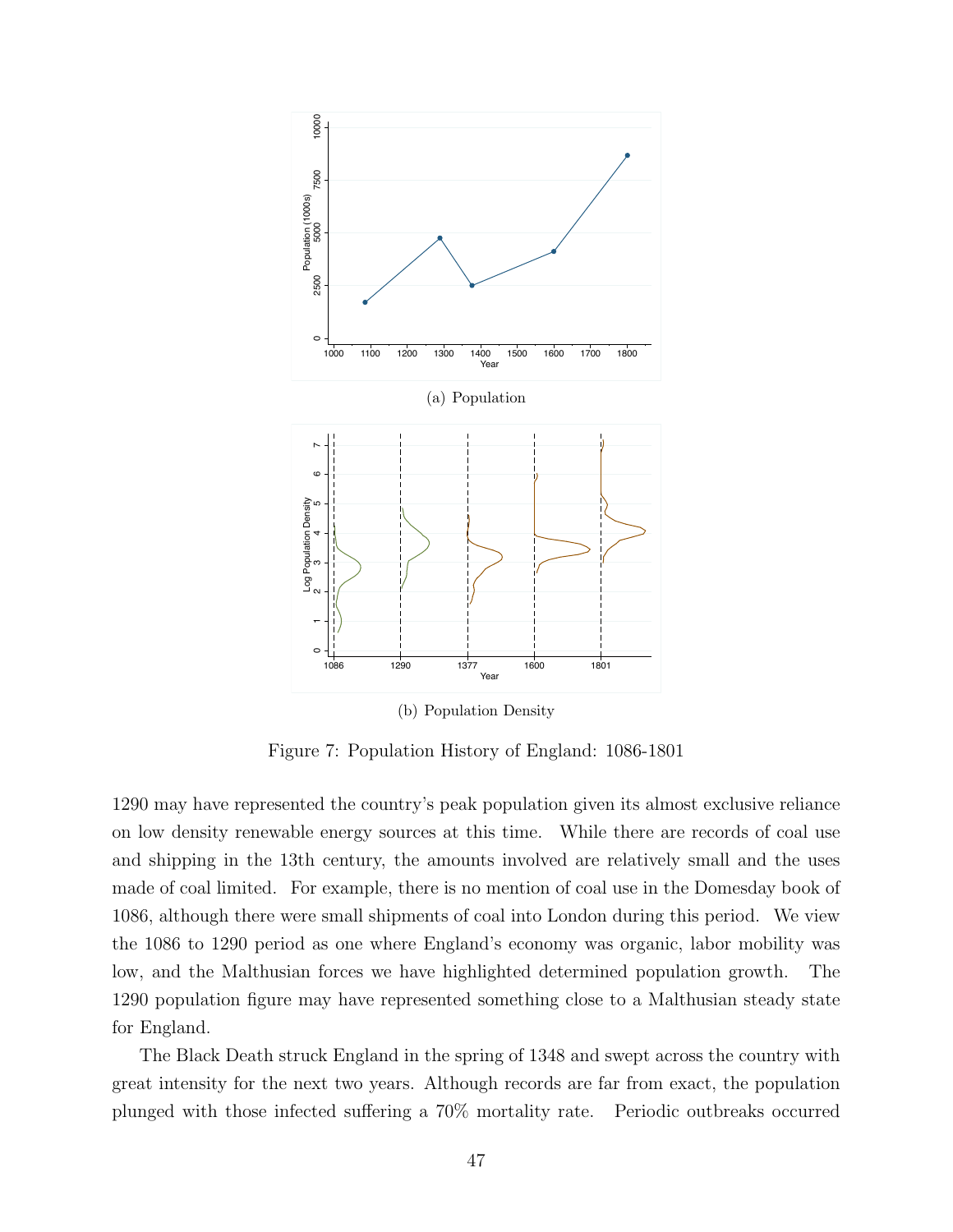during the next several hundred years, but this first outbreak created the greatest and most widespread loss of life. Not surprisingly, estimates for the aggregate population in 1377 are well below the 1290 peak. During the next three centuries the population recovered slowly only surpassing its pre-plague levels by perhaps 1600. Although it is not apparent from Panel A of the figure, the 1600 to 1800 period did not exhibit constant population growth.<sup>27</sup> The period started with a minor resurgence of the plague in 1625 and a major one in 1665; the great fire of London followed in 1666 and the Restoration in 1688. For almost the entire century England is actively at war with either Scotland, France, or Spain. These and other yet-to-be understood forces produced relatively slow population growth until the  $1730s^{28}$  Thereafter population growth rose sharply. Most importantly, this period witnessed the spectacular growth of London. London rose from perhaps 350,000 in 1650 to become Europe's largest city by 1700 with over half a million inhabitants.

By the end of our sample period in 1801, England was a key colonial player, the world's leading power, a prolific trading nation, the world's largest coal producer, and home to Europe's largest most cosmopolitan city of almost one million people - London.<sup>29</sup> Coal use rose significantly over this early modern period starting with the introduction of a significant coal trade to London in the fourteenth century. At this time, most use was for domestic heating although coal also found uses in a range of industries from lime and salt production to smelting. As new mines opened in western England, Scotland, and Wales, the economic incentives for adopting coal use grew and technical barriers were overcome in a whole host of industries where coal replaced charcoal or wood. During this period coal moved from being exclusively a source of domestic and industrial heat to a provider of mechanical power via the Newcomen and Watt steam engines.

## 6.4 History through the Lens of Theory

Our theory makes several predictions linking the distribution of population over space to the distribution of energy resources. To make any headway at all in mapping one to the other, much simplification is required. For example, we make no attempt to discuss our model's predictions out of steady state; we assume exogenous (and unmodelled) technological progress drives long run economy wide changes in population levels; and we ignore completely the important role international trade may have played in these events. In doing so we hope to limit the discussion to elements which are novel to our theory, as there are already well

<sup>&</sup>lt;sup>27</sup>See for example the discussion in Wrigley (1969) Chapter 3 and especially Figure 3.3.

<sup>&</sup>lt;sup>28</sup>For example Wrigley (1969, p.96) reports London deaths in in 1603, 1625 and 1665 of 43,000, 63,000 and 97,000 respectively. In plague years one sixth to one quarter of a city's population may die.

<sup>&</sup>lt;sup>29</sup>See Table 3.2 p. 61 Wrigley (2010) for estimates of London's population from 1520-1800.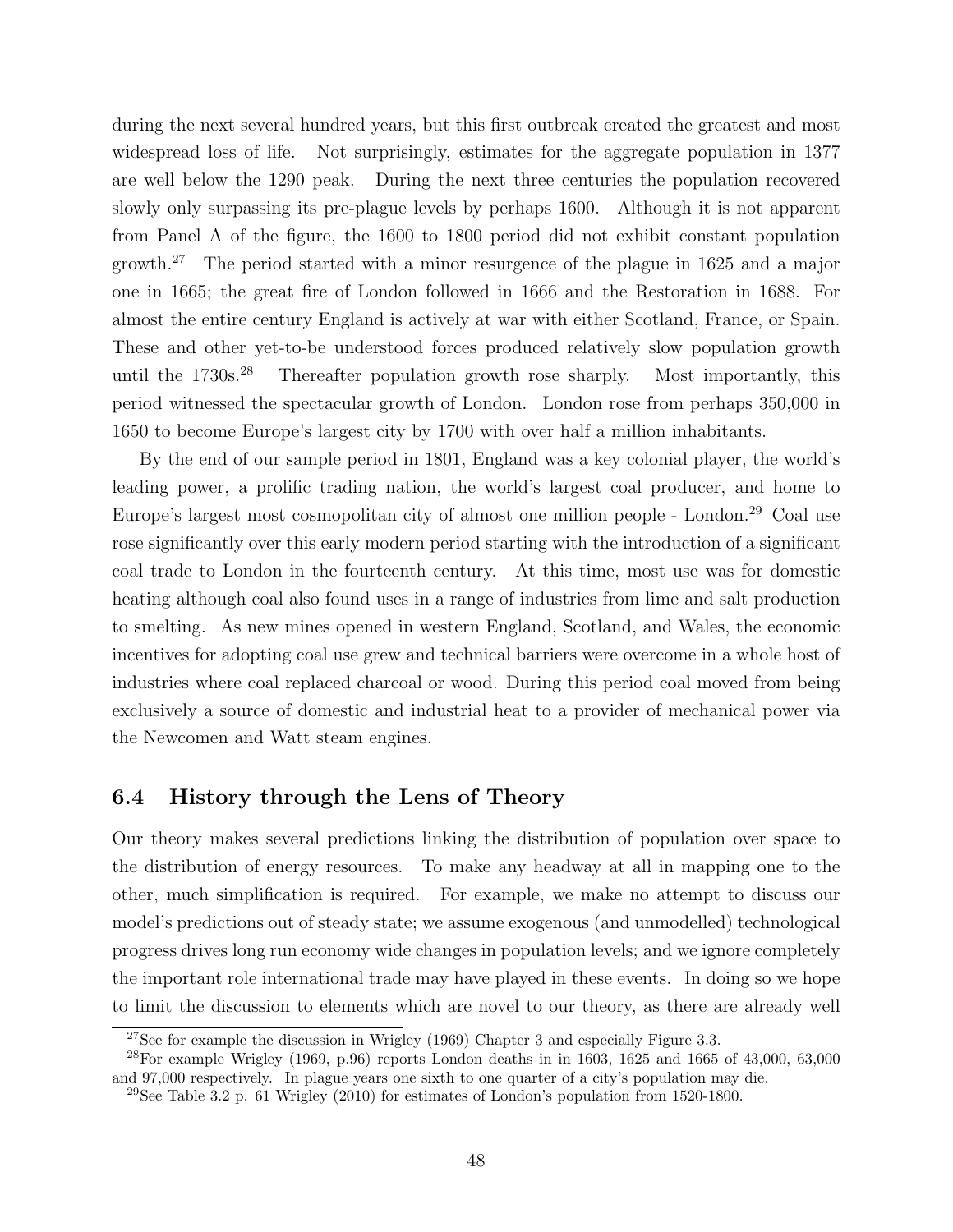known and excellent book length treatments highlighting important features of this period.

Without doing too much violence to the historical record we divide the 700 years from 1100 to 1800 into two periods reflecting the drastic changes moving England from an organic economy in 1086 to what Wrigley would call a mineral based economy by the early 1800s. We refer to the first period as the Organic Economy period, since during this time period the vast majority of energy used by households and industry was provided by renewable sources. It starts with the Norman conquest in 1066 and ends with the onset of the Black Death in the mid-14th century. The second period starts after the Black Death and runs until the first official census in 1801. The Black Death provides a useful starting point for the second period as it wipes the slate clean by lowering population levels.

We refer to this second period as the Early Modern Era since it precedes the most tumultuous and rapid changes of the Industrial revolution that transformed England into a true mineral based economy post 1800. We chose to stop our examination in 1801 since our primary focus has been on the organic economy. The nineteenth century saw revolutionary changes in energy use created by steam engines, railroads, electricity etc. and any examination of this period would require a wholesale investigation of the Industrial Revolution which is well beyond the scope of this paper. The Early Modern Era offers us something more manageable: an economy in transition from almost complete reliance on renewables at its beginning to one with significant dependence on coal at its end.

#### 6.4.1 The Organic Economy Period

To start our discussion we consider the second panel of Figure 7. The figure plots kernel density estimates of the population densities in the 39 English counties across our five snapshot years. We present these figures in logarithms given the two orders of magnitude difference across counties in their population densities. We smooth the raw data using a kernel density estimator. Turning the figure 90<sup>°</sup> shows a series of density functions stacked over time; keeping it vertical shows us how these densities are related over time.

Consider first just the initial years 1086 and 1290 which represent the organic economy period. Our interpretation of this data is straightforward. With little migration across countries and diffuse natural blessings across England, the geographic distribution of the population should likewise be diffuse. The population level and its geographic distribution in 1086 however reflected the impact of the Norman conquest, and the losses of life and dislocation that occurred when William the Conqueror put down a series of revolts in northern England. This is apparent in the lower tail of the 1086 population distribution. Several northern counties were laid to waste and hence the geographic distribution of population across counties in 1086 represents a disturbed initial condition for a system moving towards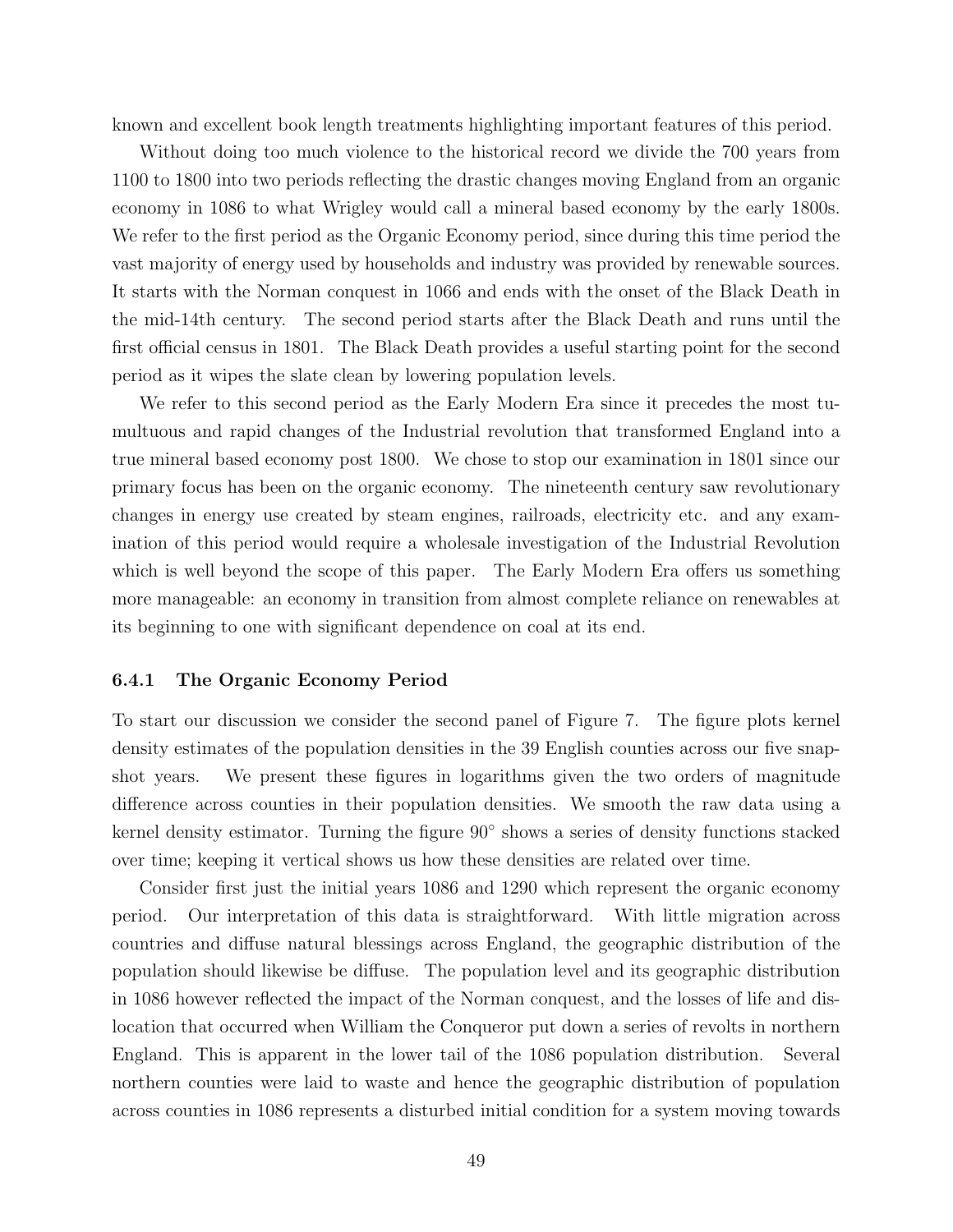what we have assumed to be a Malthusian steady state in 1290. We identify this steady state with the no-migration outcome of our model where a given geographic distribution of power densities across England together with slow technological progress determine populations.

Outliers on the lower end of the 1086 distribution are exactly those of the counties William harried in the tumultuous period where Norman control over the North of England was in jeopardy. These counties are (in order of least dense to most) Cumberland, Westmoreland, Lancashire, Northumberland, Durham, Yorkshire and Cheshire. These counties recovered quickly and a simple plot of subsequent population growth rates on levels in 1086 is shown in Panel A of Figure 8. The figure provides at least suggestive evidence that these lagging counties were in fact catching up from this initial destruction during the next two hundred years. Since the unit of analysis here is a county and counties can differ quite substantially in the power density of available resources, the lack of a tight fit in this convergence style regression is to be expected. With little migration, each county should be approaching its own steady state conditional on the power density of neighboring resources and we have not conditioned on the determinants of power density in each locale.

One other feature of Figure 7 is that the overall distribution of population densities shifts upwards during the 1086 to 1290 period. We think this overall change in population reflects the workings of slow but steady technological progress relaxing the bonds of an organic economy. Evidence for this interpretation is shown in panel B of Figure 8 below where we compare the population distributions in 1086 and 1290 after recentering all observations by subtracting their period specific means. Once we correct for mean differences in population density across periods, the two distributions are quite similar (at least visually). The major difference is again the counties wasted by William's northern campaign. We can buttress this visual inspection with a Kolomogorov-Smirnov test. This test will however reject the null that the 1086 and 1290 (recentered) distributions are in fact identical, unless we exclude at least one wasted county. If for example, we exclude the two most Northerly counties bordering Scotland - Northumberland and Cumberland - we cannot reject the null hypothesis that the (recentered) distributions of population across the remaining counties is the same in both 1086 and 1290 at the 10% level of significance. With this smaller set of 37 counties, we do however reject at even the 1% level the hypothesis that the 1086 distribution and either the 1600 or 1801 distributions are the same.

There is as well a strong correlation across these periods on a county by county basis. For example, the correlation between population densities across counties (in levels or logs) across the two years is above .7 and the Spearman's rank coefficient is always above .65. These last two results suggest a rather strong permanence in the population distribution over this time period.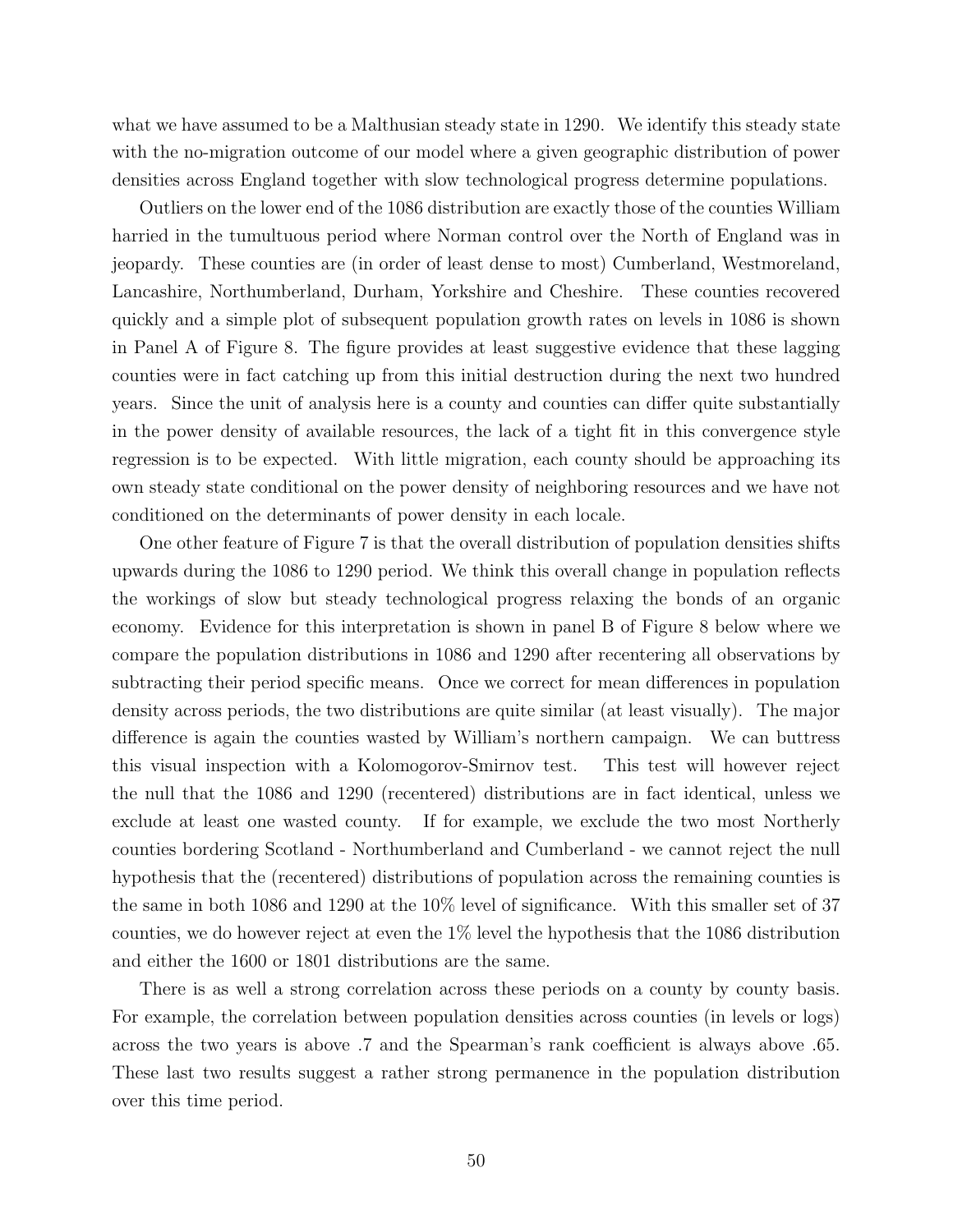

(a) Population Density and Population Density Growth



(b) Population Density

Figure 8: Population History of England: 1086-1801

Overall we take these results as evidence in favor of our theory's view of the period. The organic period featured a nation recovering after the conquest with wasted counties catching up while others grew slowly towards their limits. There was little change in the geographic distribution of population which is as it should be when migration is limited and key energy resources are constant over time. A further examination of this period could evaluate our theory more closely. We could for example relate the rank order of counties in terms of population density to what our theory sets out as the determinants of power density using data on solar insolation, precipitation, soil conditions and access to rivers and roads. At present we do not have sufficient data for such a test, although it is worth noting that some county specific attributes are obviously known. For example, even in 1086 Middlesex county - which contains London - is the most dense county in England. This is of course long before London became a hub for international trade, a recipient of coal shipments or even the capital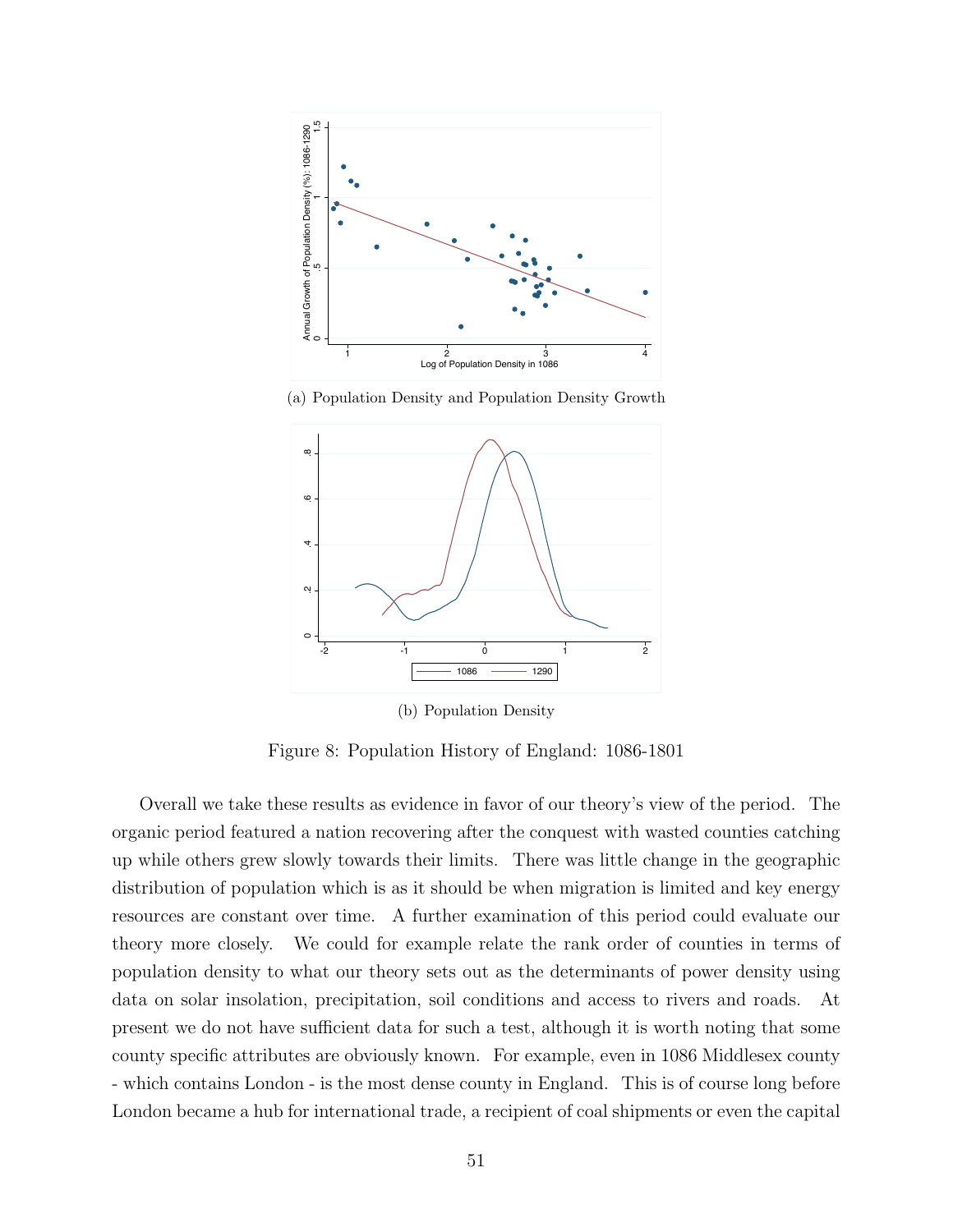of England. At this time, London's location on the Thames (which was cleverly chosen by the Romans) did however give it a far wider exploitation zone than inland cities with similar natural environments. The Thames is a tidal river meaning ships can both enter and leave with the current, while London's location is far enough inland to protect from attack and storms but close enough to benefit from tidal flows and a deep channel. During much, if not all, of this time period London was sourcing wood resources from the Thames valley far up river and coast-wise as well.<sup>30</sup> According to Proposition 7, a low friction alternative such as the Thames magnifies the power density of surrounding resources and should raise the density of population centers as well.<sup>31</sup>

In 1086 Middlesex county is the densest part of England with 54 people per square kilometer, but importantly this is not far in advance of Suffolk at 31 and Norfolk at 28 persons per square kilometer. Whatever advantage the Thames granted to London it was limited in an organic economy setting.

#### 6.4.2 The Early Modern Era

Now consider the next three years in panel B of Figure 7. These years show a quite different pattern emerges as we enter the early modern era. The period starts with a population distribution in 1377 not unlike that of 1290. As we have already shown the plague lowered the national population tremendously, but as the density shows the incidence of death from the plague was not uniform. Not surprisingly death rates were greatest in the most dense counties (with the notable exception of Middlesex) and as a result the upper tail of the distribution for 1377 is somewhat compressed. The next two snap shots for 1600 and 1801 present a radically changing and changed England. By the year 1600 two features stand out. The first is a narrowing of the population distribution across a majority of the counties. The second is the run away growth of Middlesex county. By 1600 Middlesex county had a density almost 9 times greater than its next competitor (Surrey); while the same calculation in 1290 shows the ratio of Middlesex to the next competitor (Suffolk) is less than 2. In 1801, a similar feature appears, but now Middlesex is only 7 times as dense as its closest competitor. Density is however now an astounding 1178 people per square kilometer. In total the distributions shift upwards over time; develop a long right tail; and, have their mass shift left. All three features are readily explained by our theory.

We have already shown migration across cities both within and across counties tends to

<sup>30</sup>See, for example, Figure 1, p. 459 from Galloway et al. (1996). The figure, although for a somewhat later period, shows London's zone extends up the Thames valley past Henley, and includes almost all of Middlesex, and parts of Surrey, Berkshire, Oxfordshire, Buckinghamshire, Essex, Kent, and Hertfordshire.

 $31$ See Hilbert (1977) for a discussion of early London. Since *Londinium* was in fact a Roman invention, it was also the beneficiary of an ancient roman road system.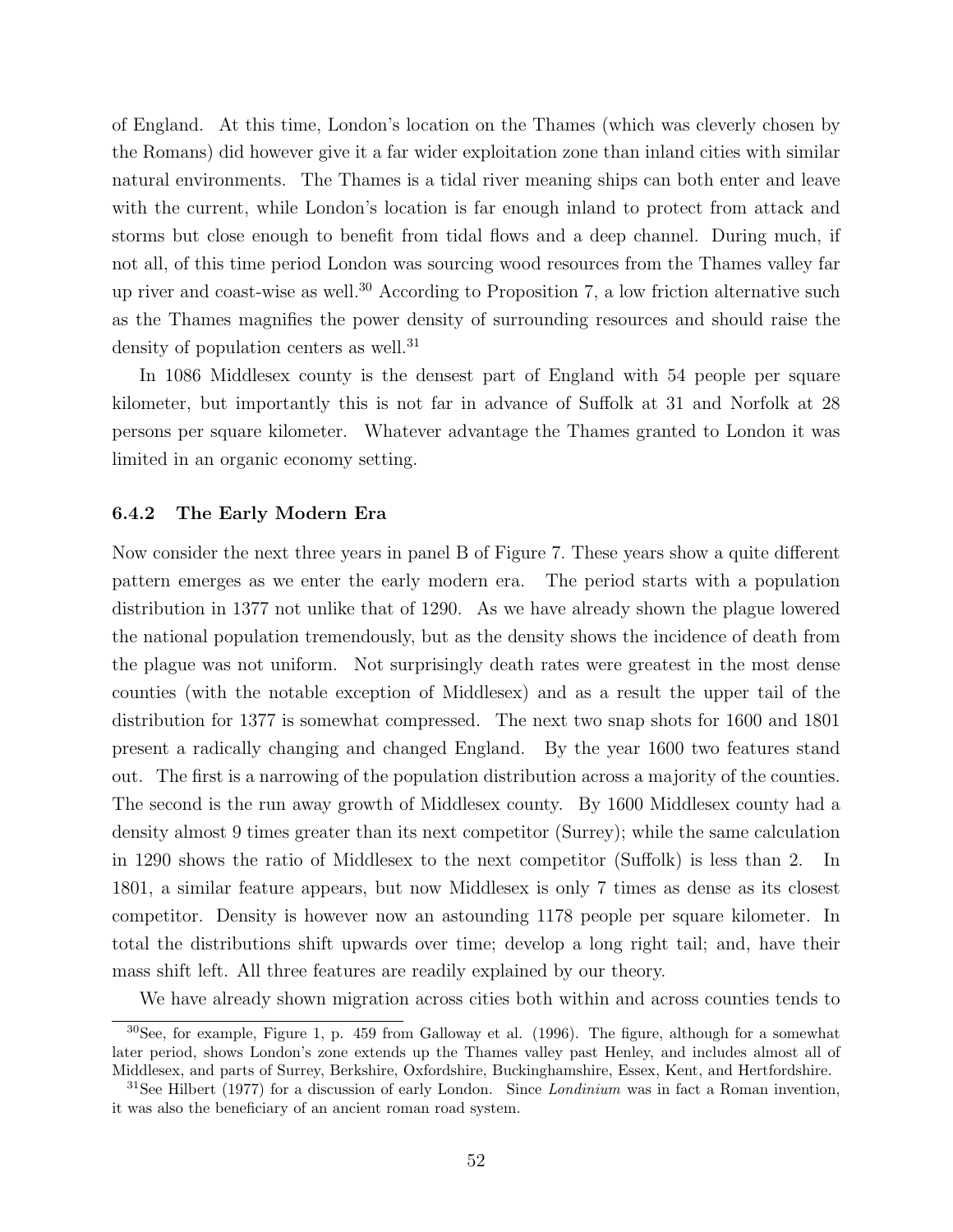make big cities bigger and smaller ones smaller. If one big city in particular had ready access to a new higher density energy source, then consumption per capita would rise in the city, its population density would rise, and migrants would flock to it. The city would grow despite a rise in mortality. The remaining cities would lose population, and some villages or even cities would cease to exist. These impacts tend to tighten the population distribution in the sending counties, while lengthening the far right tail containing the receiving county. These results come about when one city has differential access to a dense power source together with the ability of the population to migrate.

While the Thames is a constant advantage to London and operative during both periods, the impact of the Thames would be much greater in the early modern era. To understand why imagine river and coastal shipping allowed you to deliver a net 100 kg of fuel rather than 50 kg of fuel; with straw or crop residue each kg brings at best 10 MJ; so river access brings you 500 MJ more energy than otherwise. If the fuel source is coal with 40 MJ per kg, then river access brings you 2000 MJ more energy than otherwise. Since low friction alternatives lower the energy cost per kg moved, while dense fuel sources deliver more joules per kg, it is easy to see how the benefit of a river is increasing in the power density of the fuel. If we couple this fact with the increased mobility during this period, our theory predicts just such a run a way pattern as the data depicts.

## 6.5 Some nagging questions

Our discussion has shown how it might be useful to think of our 700 year history in two periods distinguished by their energy sources. The geographic distribution of the population in the first period was relatively stable; in the second period major changes took place. In both periods one county emerged as an outlier, although the extent to which Middlesex dominated the data changed over time. While these results are consistent with our theory there are alternative explanations, some related empirical evidence in favor of our approach, and at least one substantive question that needs an answer.

#### 6.5.1 Supply or Demand Shocks and Reverse Causality

Some combination of technological progress and the rise of London because of international trade could also explain much of the data presented. For example, we have already invoked technological progress to explain rising densities over the entire period although some of these increases may have come from income gains from trade. Since London was a major port, international trade could also be the source of London's growth, and the coal trade along the east coast could be in response to London's growth rather than the cause of it. Allen (2010)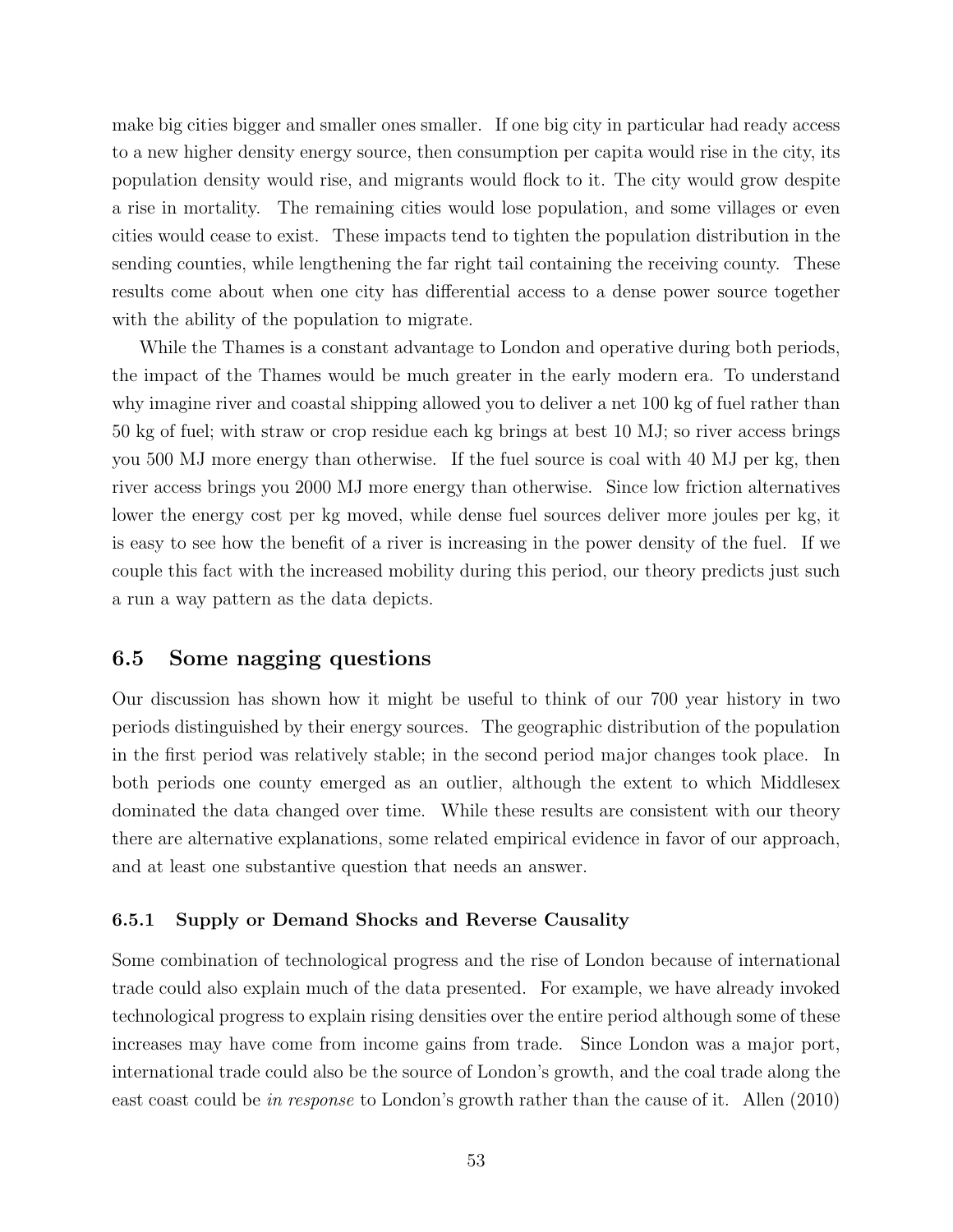for example presents a convincing argument along these lines as part of his discussion of the industrial revolution. At some level the differences between these interpretations is small. Our explanation for the rise of London is primarily a supply side story. Coal deposits within London's exploitation zone led to its growth via migration flows from the rest of England. This growth would as well raise the attraction of London as a destination for imports and an outlet for exports giving rise to greater trade. Allen's interpretation is a demand side story. Rising trade drove London's growth which was facilitated by the proximity of coal and the east coast coal trade. Since London being a port on the Thames is important to both the shift in supply or shift in demand behind these interpretations it will be difficult to disentangle whether demand or supply considerations were key.

To determine whether proximity to dense fuels is sufficient to create a dominant city the size of London is difficult and the relevant data less convincing. To evaluate this possibility we should note that access to the new high density energy source  $-\text{ coal}-\text{affected}$  far more than just London. In many, if not all, counties the population redistributed itself in ways consistent with our theory. To see this we present in Figure 9 a plot showing the rank of counties in terms of population densities in 1290 versus the same ranking in 1800. The ranking is inverse: the least dense county is ranked 1 and the most dense county ranked 38. If the rank order of counties did not change, then the counties most densely populated in 1290 would also be those most densely populated in 1801: all points would lie on a 45 degree line. If there was a strong relationship over time, the data should show a strongly positive relationship. As shown, there is very little - if any - relationship across these periods.

The implication is clear and immediate - the distribution of population densities created by the advent of coal and the beginnings of a mineral based economy in the early modern era had little to do with the densities created by the forces of the organic economy determining outcomes in 1290. A list of major cities and their population circa 1086 or 1290 with a comparison in 1800 will show the same result, as will a comparison of county densities. With the almost singular exception of London, the population redistributed itself over this period from traditional centers of population to new coal rich areas. Centers of population such as Norwich, York and Chester were eclipsed by Birmingham, Manchester, Leeds and Sheffield.<sup>32</sup>

#### 6.5.2 Why isn't Newcastle - London?

If proximity to dense energy resources creates great cities, then why didn't Newcastle grow into London? Or alternatively, why didn't London fade into insignificance given its lack of coal reserves? On the face of it, this appears to be a glaring contradiction in our

 $32$ Chapter 3 of Wrigley (2010) contains a detailed account of these changes.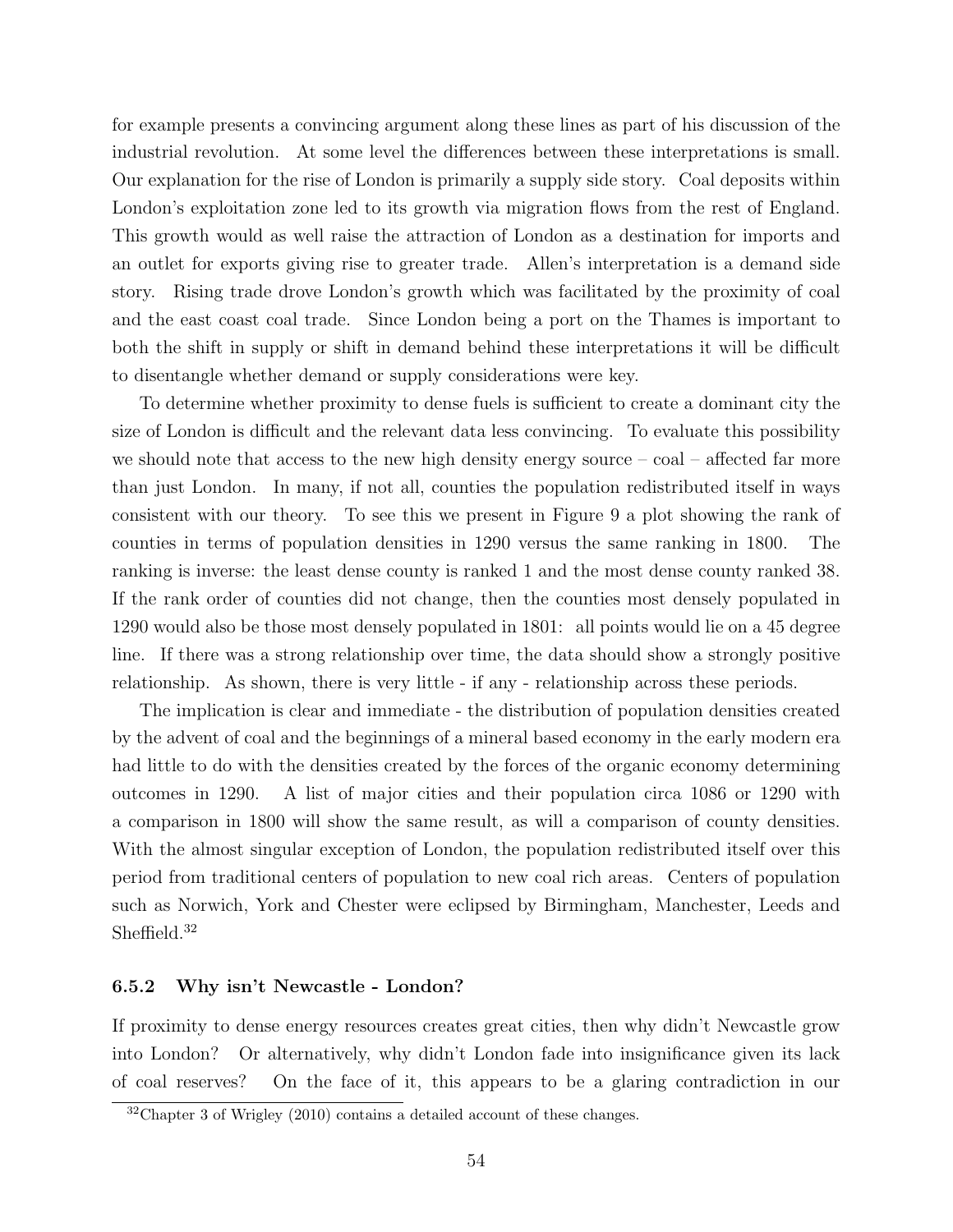

Figure 9: Population Rank: 1290 vs. 1801

analysis. The contradiction is however more apparent than real, and its resolution highlights an important feature of the theory that we have yet to discuss.

Part of the problem is that we think of London as far from the coal reserves of Newcastle. We associate distance on a map with difficulty to transport. In fact, the costs of water transport are only a small fraction of land transport implying that reserves not on major waterways were essentially trapped near their mine mouths. Estimates of overland transport costs of coal not surprisingly vary widely, but all estimates indicate an almost prohibitive cost of overland transport for any lengthy distance. For example, Turnbull (1987, 547) reports the price of coal from the pithead doubles in 10 miles overland or 200 miles via (coastwise) water. Using this metric, London is only the equivalent of 15 miles overland from Newcastle. Massachele (1993, 273) however reports less onerous costs using data on wheat shipments in the 14th century. He finds overland-to-river-to-coastwise transport costs in the ratio of 8:4:1. Using this metric London is less than 40 miles from Newcastle. In either case, transport costs are significant and especially so in relation to the value of the product. This is perhaps why the population centers in the Northwest of England grew so quickly given their proximity to coal fields, but surely Newcastle was still closer to the mines than London and so our original question remains.

The answer to this question relies on a feature of the model we have chosen to ignore in our analysis thus far. Throughout we have assumed that the exploitation zones for distinct agglomerations did not intersect. This allowed us to generalize the analysis of an Isolated State to a many city and many region country transparently. This is also the natural starting assumption since the maximum size of an exploitation zone is given by that in the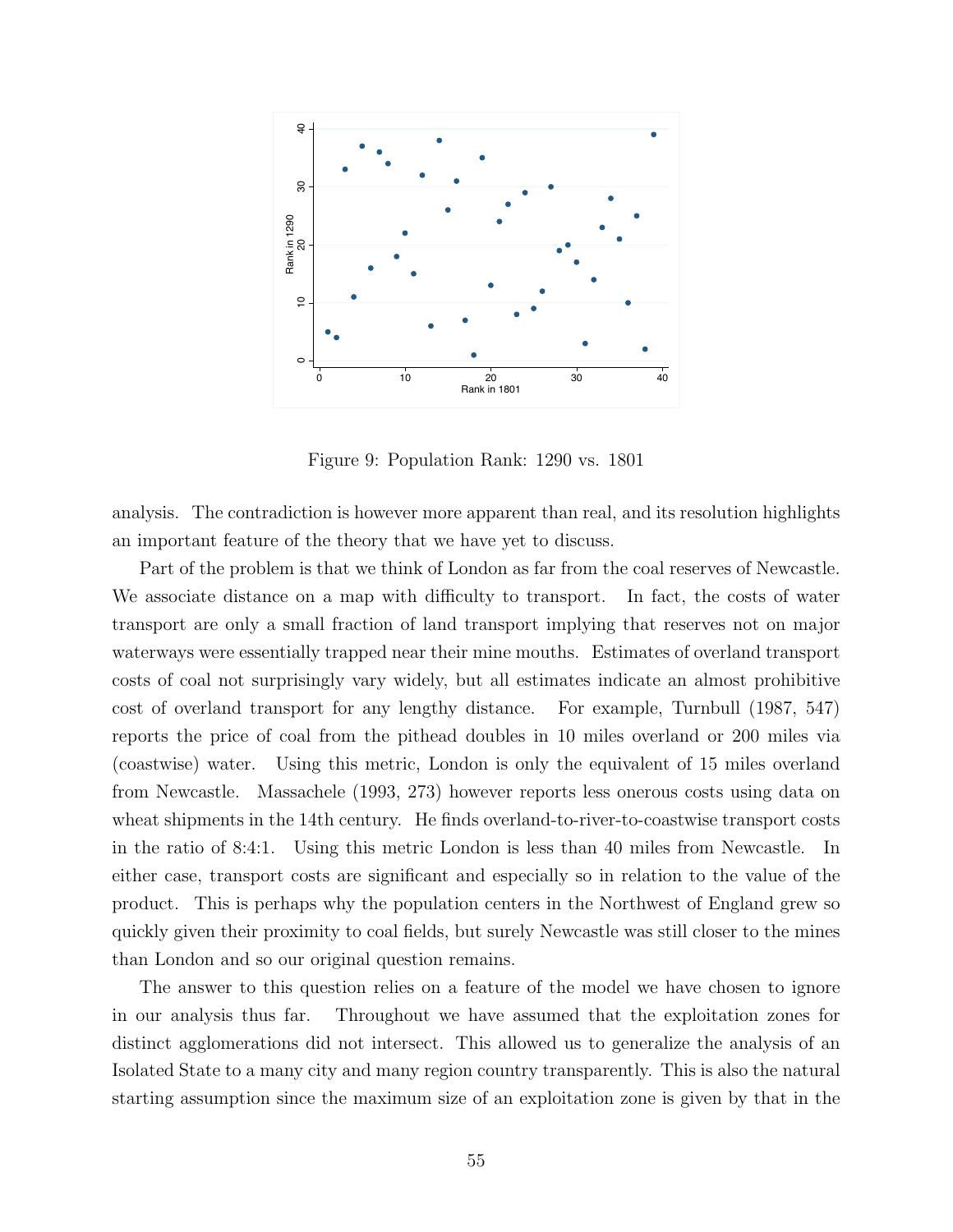Only Energy model (since this occurs when  $s = 1$ ) and we have already shown how this zone is a quadratic in power density. When energy resources have low power density, intersections are not likely; when they are very dense intersections are far more likely.

In the appendix we examine what happens when two cities compete for resources because their exploitation zones intersect. Their intersection defines a contested zone where the transport of resources to either center is profitable, and we assume the division of the region into exclusive zones depends on relative profitability. As we show, the city with a higher relative price for energy as measured by s commands most of the contested zone and will obtain most of the resources. We should also recall that  $s$  is strictly increasing in the population size of the city. Putting this logic together tells us that when a more populous city's exploitation zone intersects with a smaller city's, it will draw most of the contested energy resources to itself. In this case, the model predicts a form of inter-regional trade where resources physically close to one center will be delivered to a larger but more distant center. Since London was already England's largest city before the early modern era by virtue of the density of its surrounding resources and the benefits of the Thames, the initial lead given to it in the organic economy period made it - and not Newcastle - the largest beneficiary of the coal reserves on the Tyne.

This feature of the theory is of course very relevant in explaining why cities and countries today not endowed with oil, coal or natural gas can still thrive and grow. It suggests that sometime in their history their initial natural advantages gave them a size sufficient to become attractive energy markets. And it was their initial success in the world of organic economies that allowed them to source the far denser and far flung energy resources we see in the world today.

#### 6.5.3 Food or Fuel Constraints?

Throughout we have aggregated all energy sources into one in order to highlight the role of power density. In doing so we have ignored the distinction between energy constraints coming from the costly collection of fuel for heating or industrial purposes (timber, straw, dung) and energy constraints coming from the costly collection of fuel for human growth and sustenance (crops, meat, dairy). While all of these fuels are the direct or indirect fruits of solar power, distinguishing between them may be important in some cases. It is unlikely that either the food or fuel constraints always bites first; the tightness of these constraints will likely be place and time specific. Nevertheless, it is important to recognize that our theory is equally applicable to situations where food as fuel constrains city size. A recent and very interesting paper by Nathan Nunn and Nancy Qian presents evidence directly on point.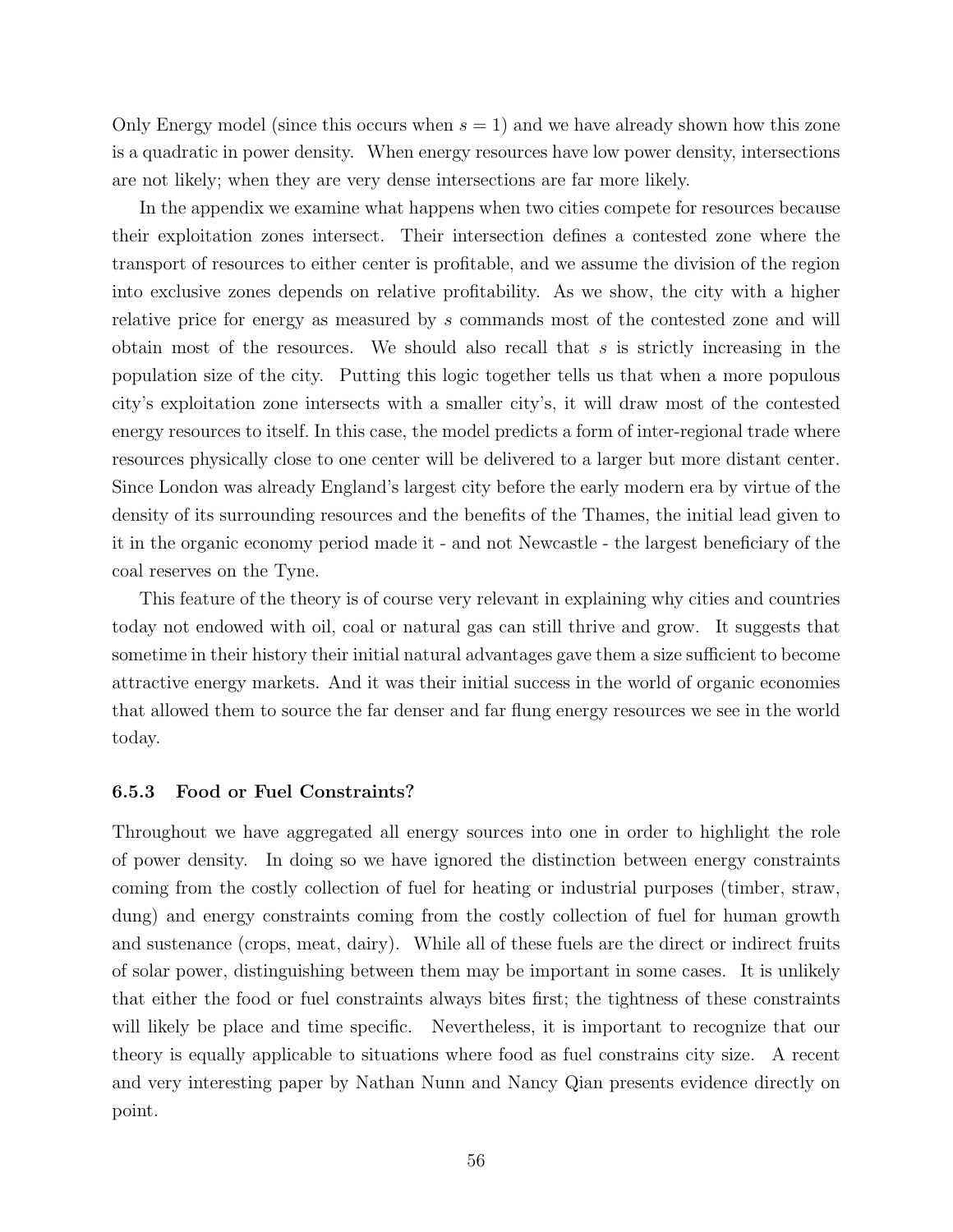| Crops    | Yield per   | Energy Value | Acres to deliver | Energy Content | Power Density |
|----------|-------------|--------------|------------------|----------------|---------------|
|          | acre $(kq)$ | (MJ)         | $42$ $MJ$ day    | (MJ/kg)        | $(W/m^2)$     |
| Wheat    | 650         | 8,900        | $1.7\,$          | 13.69          | .07           |
| Barley   | 820         | 11,400       | 1.4              | 13.90          | $.08\,$       |
| Oats     | 690         | 9,300        | 1.6              | 13.47          | .07           |
| Potatoes | 10,900      | 31,900       | 0.5              | 2.92           | .24           |

Table 1: Crops and Power Density

Nunn and Qian (2011) provide evidence linking the introduction of the potato from the New World to higher population levels and urbanization rates in the Old World. While measures of agricultural productivity may seem far afield from power density, it is important to recognize that any estimate of a crop yield in terms of caloric payback per acre is, in fact, an estimate of power density.<sup>33</sup> For example, Nunn and Qian motivate their work by providing estimates in terms of the number of acres of farmland required to provide 42 megajoules of energy per day for an annual crop cycle of one year (42 megajoules represents a caloric budget of 10,000 calories per day for a family of two adults and three children). Since joules per unit time must be proportional to Watts while acres are obviously a measure of area, the figures from their Table 1 can be manipulated to obtain power densities of various crops.<sup>34</sup>

In Table 1 the first three columns represent figures taken from Nunn and Qian's Table 1; the last two columns follow from simple manipulations of the first three. Energy content, e, is column two divided by one; power density,  $\Delta$ , comes from multiplying column two by 1,000,000 to obtain joules, dividing this number by the number of seconds in a day to obtain Watts, and then dividing by the number of squared meters required to produce this energy flow. The result is a measure of the power density for each crop shown in the last column.

The Table shows two things. First, the power density of potatoes is at least three times greater than the other staples! Second, given the figures in Table 1 it is interesting to speculate why we tend to overlook the lowly potato. As the table shows the power density of the potato doesn't come from its enormous potential energy; in fact, its energy content, measured in Joules/kg or e in our formulation is fully one third of the other staples. Instead

<sup>&</sup>lt;sup>33</sup>Care has to be taken to make sure we are calculating the net yield after accounting for other inputs. A rise in yields due to manuring for example does not reflect an increase in the power density of the crop. In the potato case, cropping requires more labor inputs than for most cereals and we may want to account for these added energy costs to get a net energy yield figure. The table below does not contain this adjustment, but it is simple to make in our framework since it corresponds to an adjustment for net energy supply. See Nunn and Qian (2011) for a discussion of potential adjustments.

<sup>&</sup>lt;sup>34</sup>A megajoule is a 1million joules; an acre is equivalent to 4046 sq. meters; and a day contains 24x60x60 seconds. A Watt is a joule/second. Using these equivalences we can easily calculate the power densities shown in the last column.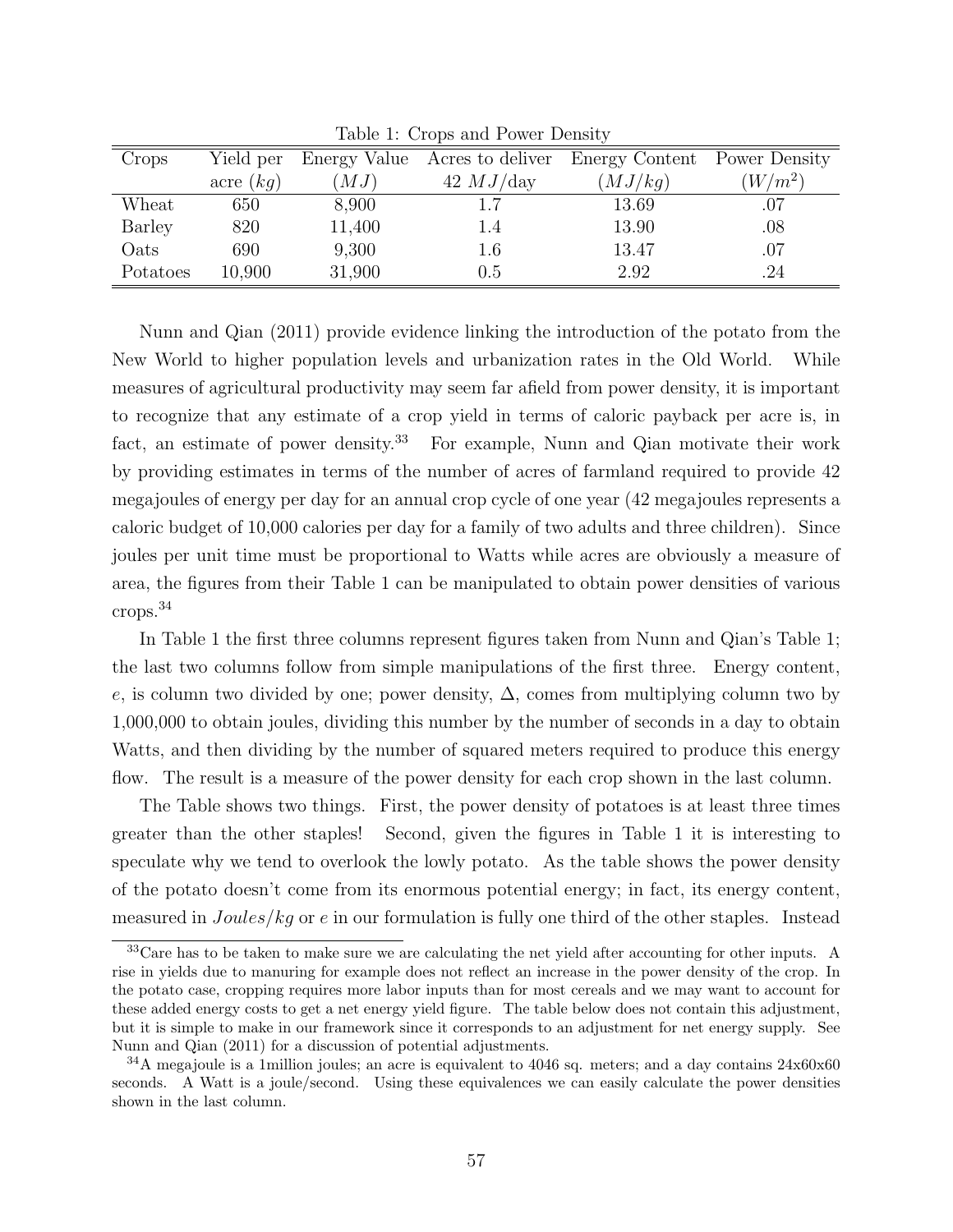it is the ability of potatoes to provide extremely dense resources per unit area, or d in our formulation. This information is given in column one which shows the potato providing thirteen to sixteen as much as other staples. And this calculation brings out an important point: any analysis which focusses on energy content (just one determinant of power density) rather than power density itself, is likely to overlook how important the potato (or any other energy source) can be in economic development.<sup>35</sup>

Nunn and Qian use these estimates of the caloric payback per acre for various crops (wheat, barely, oats and potatoes) to argue that the introduction of the potato could have large effects on incomes, and via this channel populations and urbanization rates post 1700 in the Old World. Their baseline estimates show a very significant role for the potato: a 1% increase the amount of land suitable for potatoes in a country raises the urban share of its population by .36%; and overall, the introduction of the potato is responsible for 26% of the increase in the Old World population from 1700 to 1900. Combining these results with our theory surely goes some way in explaining the findings of Nunn and Qian since higher population levels and greater urbanization all follow directly from access to a higher density energy source.

While these are important results, they have only limited relevance to our specific case. Nunn and Qian find significant impacts on populations starting only in 1750 which is long after we observe large shifts in the population distribution across English counties. Earlier improvements in English agriculture could however play a role in raising densities and urbanization over our period.

# 7 Conclusions

This paper set out a simple general equilibrium model of an organic or green powered economy to understand both the past and potential future role renewable energy may play in an economy. We developed a model where energy sources differed in their power density, where the collection and exploitation of energy was costly, and where improvements in the energy system were complementary to energy exploitation. Within this context we showed how the concept of power density could play a major role in determining the size and density of urban agglomerations. An energy source twice as dense delivers 8 times the energy supply; power density determines the peak level of consumption per capita and its supporting population; roads and rivers effectively magnify the power density of available resources; and power den-

<sup>&</sup>lt;sup>35</sup> Just as ignoring the speed with which a crop grows or the fallow period would likewise be unwise. These two features are captured in the reliance of power density on a crop's rate of growth r, and the intensity of cropping  $\gamma$ .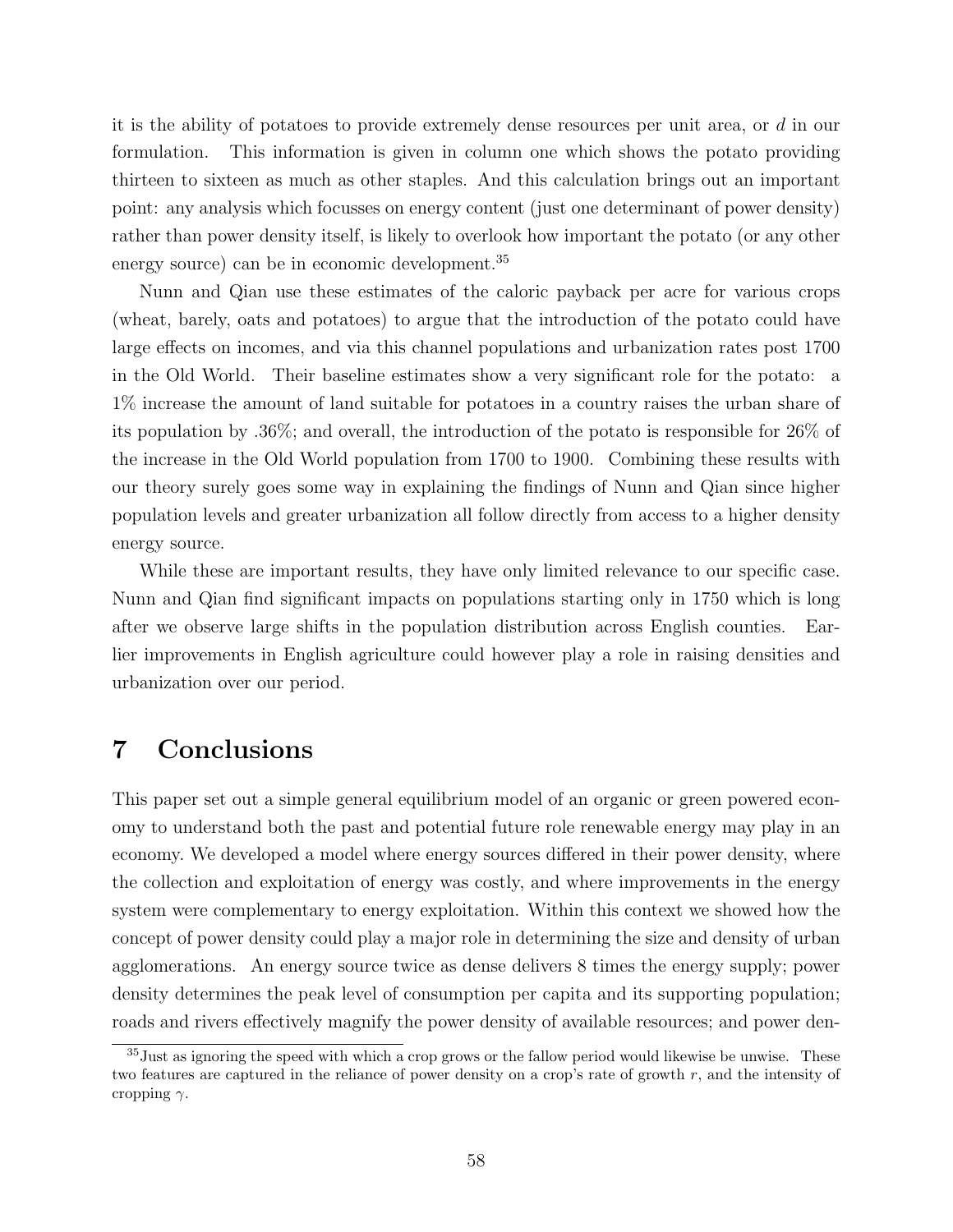sity itself was shown to be the product of three fundamental characteristics of energy sources (renewability, dispersal, and energy content) plus a behavioral component reflecting energy suppliers' impatience.

We showed how the strength of complementarities within the energy system determined whether the model produced outcomes reflecting neoclassical features (the Almost Neoclassical case) or features of strong increasing returns (the Increasing Returns case). Since the Almost Neoclassical case produced familiar results we focussed throughout on the Increasing Returns case. Here we found that increases in market size produced falling energy prices and rising output and consumption per capita, but given the constraints imposed by the energy costs of collection and transport, energy costs eventually rose producing a single peaked profile for both output and consumption per capita, and a single dipped U-shaped profile for both energy and energy service prices. More dense energy sources produce greater peak consumption, support larger populations at these peaks, and present an obvious power density driven incentive for the agglomeration of economic activity. We labelled this tendency for power dense resource environments to create population dense centers of economic activity, the density-creates-density hypothesis.

To investigate this hypothesis we needed a specific mechanism to sort population across competing environments; a period when the energy system was relatively simple; and a place where data on energy sources and agglomerations was available. Our solution was to add a simple Malthusian mechanism to our Energy-Economy model and evaluate its performance by linking the distribution of power densities across geographic space with resulting population densities in English counties from 1086 to 1800. England provides a wealth of detail, large cross county variation in resources, and a well documented shift from a purely organic economy in 1086 to an economy where coal played a large role in 1800.

Our Malthusian model showed how natural environments with sufficient power density produced both small and large cities. Small cities are however fragile and not very productive constructs that either die out or grow to large cities. Large cities are both more permanent and more productive features of the landscape. In environments with low power density, no agglomeration can arise.

When we add migration in search of higher expected lifetime consumption we find migrants flow from low power density locations to high power density locations; migration tends to widen the distribution of city sizes and can produce city death; large cities offer higher per capita consumption but lower life expectancy than small cities; and the introduction of a new dense energy source in one location raises incomes everywhere but redistributes population towards the new dense source. Using these insights we reviewed the population history of English counties from the Norman conquest to the start of the nineteenth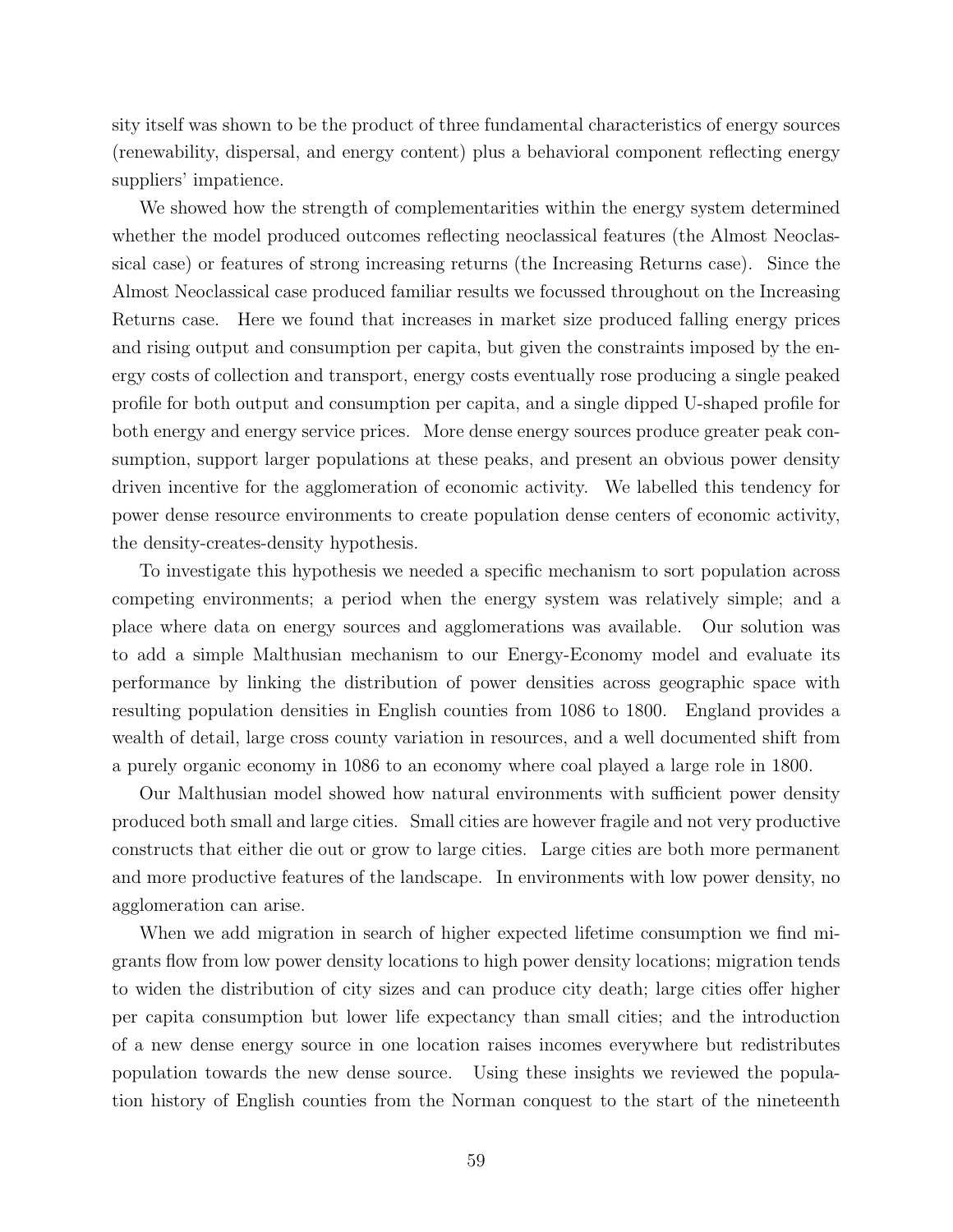century. It is impossible to over estimate the depth and breadth of scholarship dedicated to understanding the population and economic history of this time and place, and our brief sketch of this 700 years of history must surely do great violence to many important facts and features of this period. Our hope is that our analysis throws new light on old questions, and provides provocative new questions to answer. A direct implication of our theory is that the massive redistribution of the English population to the virtually trapped, but power dense, resources in the coal producing regions is perfectly explicable; and that the rise of London to dominance by 1600 was due to its early, easy, and cheap access to the new high density energy source - coal. Whether our theory's implications for migration, productivity, and fertility patterns stand up to closer scrutiny is as yet unknown, but we are hopeful because excellent work establishing a causal link from power densities to population sizes has already be done.<sup>36</sup>

With regard to the future, our look at the past has been illuminating. While our energy system today is extremely complex and features an incredible transport of energy from producers to consumers that suggests locations are irrelevant, it would be unwise to underestimate the forces identified here. The power density and punctiform nature of fossil fuels has created both the ability, and the necessity, for the energy system we see today. Any significant movement back to an organic economy in our future will create new geographic winners and losers, require radical changes in our energy transportation system, and will create strong pressures for the redistribution of economic activity towards those regions with relatively dense, but still green, renewable resources.

<sup>36</sup>See our earlier discussion of Nunn and Qian (2011).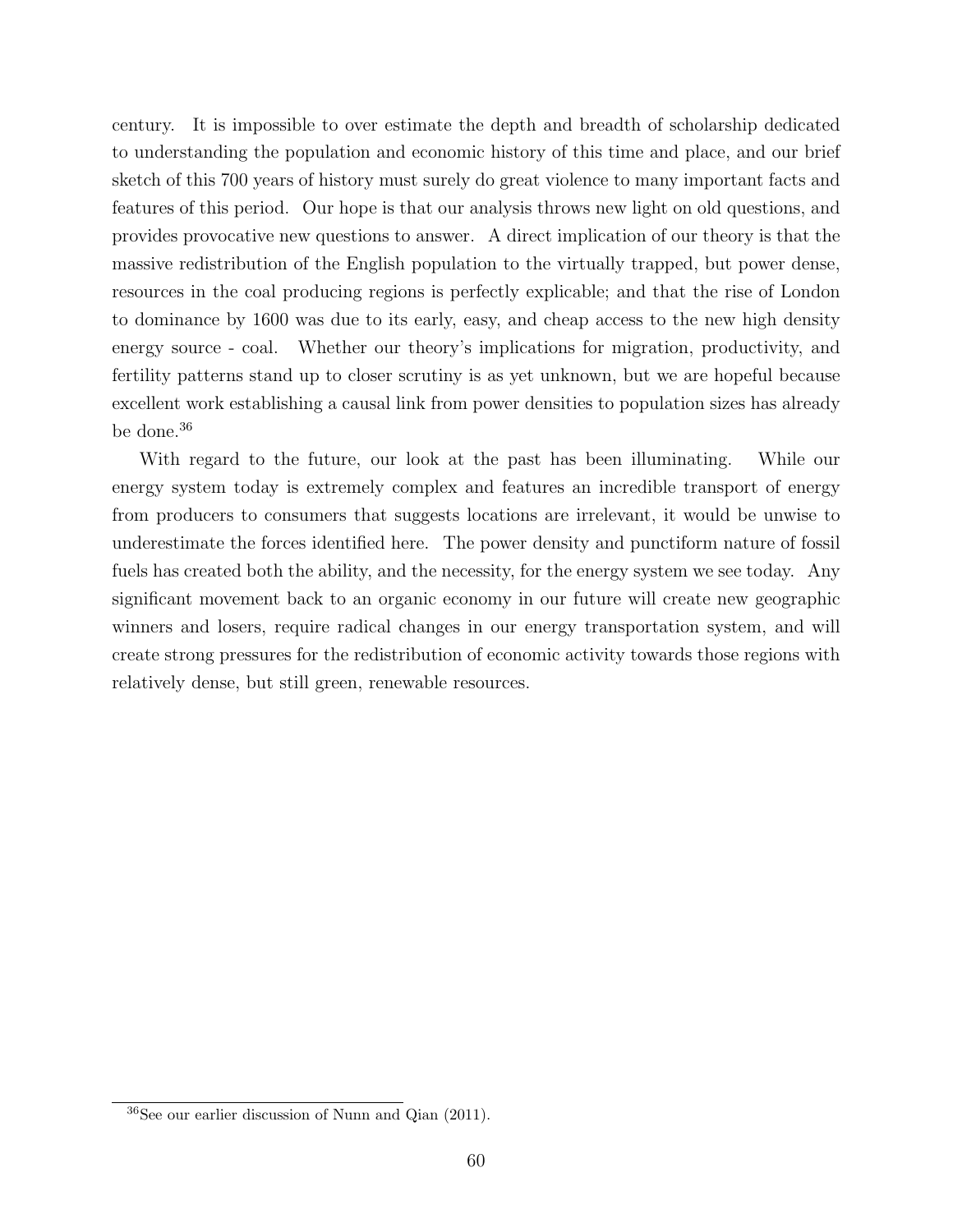# 8 References

Ashraf, Q. and Oded Galor. 2011. "Dynamics and Stagnation in the Mathusian Epoch." American Economic Review, 101(5):1-41

Allen, Robert C. 2001. "The Great Divergence in European Wages and Prices from the Middle Ages to the First World War." Explorations in Economic History, 38: 411-447.

Allen, Robert C. 2008. "A Review of Gregory Clark's A Farewell to Alms: A Brief Economic History of the World." Journal of Economic Literature, 46(4): 946–73.

Allen, Robert C. 2009. "The British Industrial Revolution in Global Perspective." UK: Cambridge University Press.

Allen, Robert C. 2011. Global Economic History: A Very Short Introduction. Oxford: Oxford University Press.

Bairoch, P. 1988. Cities and Economic Development: From the Dawn of History to the Present. Translated by Christopher Braider. Chicago: The University of Chicago Press.

Broadberry, S., B. Campbell, and B. van Leeuwen. 2011. English Medieval Population: Reconciling Time Series and Cross Sectional Evidence. LSE: Discussion paper.

Bryce, R. 2010. Power Hungry: The Myth of "Green" Energy and the Real Fuels of the Future. New York: Public Affairs.

Clark, G. 2005. "The Condition of the Working Class in England, 1209-2004." Journal of Political Economy, 113(6): 1307-1340

Clark, G., and D. Jacks. 2007. "Coal and the Industrial Revolution, 1700-1869." European Review of Economic History, 11(1), 39-72.

Clark, G. 2007. A Farewell to Alms: A brief Economic History of the World. Princeton, N.J.: Princeton University Press.

Davis, D. R. and Weinstein, D. (2002). "Bones, Bombs, and Break Points: The Geography of Economic Activity." American Economic Review, 92(5):12691289.

Deane, P. and W. A. Cole. 1967. British Economic Growth, 1688-1959: Trends and Structure. 2nd ed. Cambridge: Cambridge University Press.

Droege, P., ed. 2009. 100% Renewable: Energy Autonomy in Action. London: Earthscan. Dyer, Alan. 1995. *Decline and Growth in English towns (1400-1640)*. UK: Cambridge University Press.

Fouquet, R. 2008. Heat Power and Light. Edward Elgar

Fujita, M., P. Krugman, and A. J. Venables. 2000. The Spatial Economy: Cities, Regions, and International Trade. Cambridge: The MIT Press.

Galloway, J.A., D. Keene, and M. Murphy. 1996. "Fuelling the City: Production and distribution of firewood and fuel in London's Region, 1290-1400." The Economic History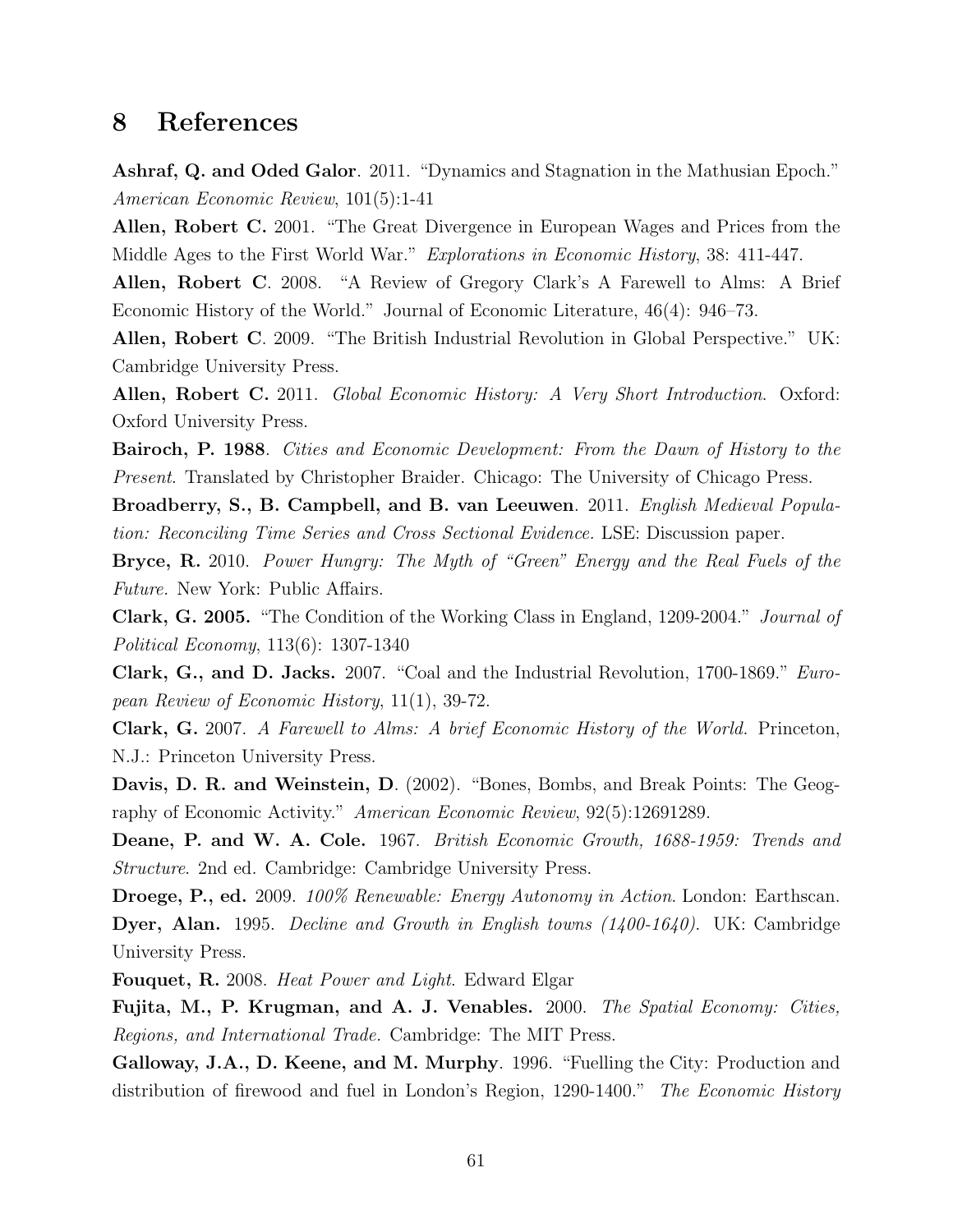Review 49 (3), 447-472.

Galor, O. and O. Moav. 2002. "Natural Selection and the Origin of Economic Growth." The Quarterly Journal of Economics, CXVII (4), 1133-1191.

Hatcher, J. 1994. "England in the Aftermath of the Black Death." The Past and Present Society. 144:3-35.

Henderson, V. 1974. "The Sizes and Types of Cities." American Economic Revie, 64: 540-656.

Henderson, V. 1980. "Community Development: The Effects of Growth and Uncertainty" American Economic Review. 70: 894-910.

Hilbert, C. 1977. London: The Biography of a City. revised edition, London: Penguin Books London.

Markusen, J. 1990. "Micro-foundations of external economies." *Canadian Journal of Eco*nomics, 23(3): 495-508.

Massachele, J. 1993. "Transport Costs in Medieval England." The Economic History Review, Vol. 46, No. 2, 266-279.

Mitchell, B. R. and P. Deane. 1962. Abstract of British Historical Statistics. Cambridge: Cambridge University Press.

Morillo, S. 1996. The Battle of Hastings: Sources and Interpretations. UK: The Boydell Press.

Nef, J.U. 1966. The Rise of the British Coal Industry. Volumes One & Two. London: Frank Cass & Co. Ltd.

Neher, P.A. 1990, Natural resource economics: conservation and exploitation. Cambridge University Press.

Nunn, N. and N. Qian. 2011. "The Potato's contribution to population and urbanization: evidence from a historical experiment." Quarterly Journal of Economics, 126, 593-650.

Rauch, J.E. 1993. "Does history matter only when it matters little? The case of cityindustry location." Quarterly Journal of Economics, 108:843-867.

Samuelson, P.A. 1983. "Thunen at Two Hundred." Journal of Economic Literature, 21(4): 1468-1488.

Schofield, J. 1984. The Building of London: From the Conquest to the Great Fire. London: British Museum Publication Ltd.

Smil, V. 2006. Energy: A Beginner's Guide. Oxford, UK: Oneworld Publications.

Smil, V. 2008. Energy in Nature and Society: General Energetics of Complex Systems. MIT Press.

Smil, V. 2010. Energy Myths and Realities: Bringing Science to the Energy Policy Debate. Washington, D.C.: The AEI Press.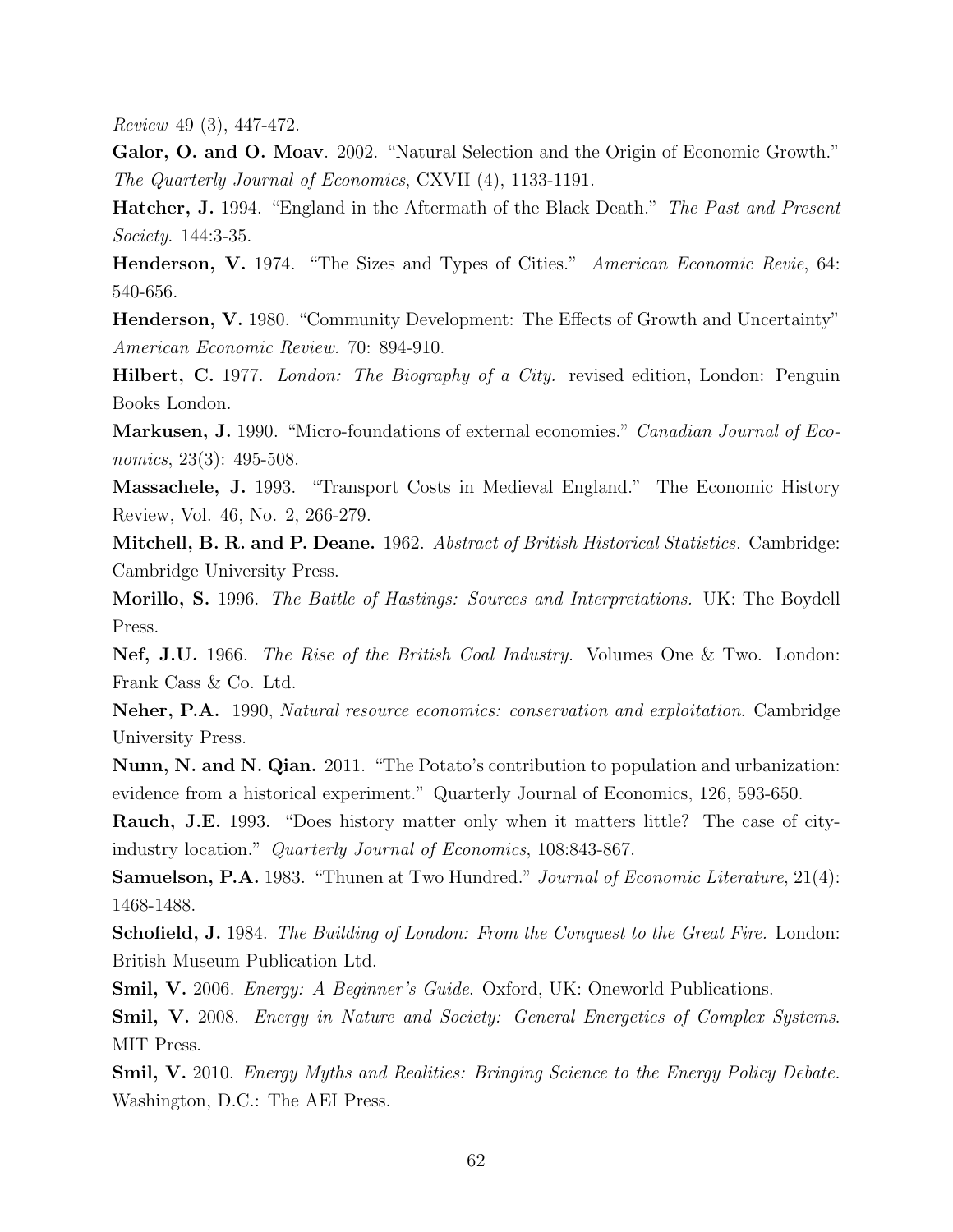Turnbull, G. 1987. "Canals, Coal and Regional Growth during the Industrial Revolution", The Economic History Review, 40(4): 537-560.

Von Thunen, J.H. 1826. "Der Isolierte Staat." In Beziehung auf landwrirtschaft und Nationalekonomie. Hamburg.

Walker, D. 1995. *The Normans in Britain*. Historical Association Studies, Oxford: Basil Blackwell.

World Energy Council. 2010. Survey of Energy Resources.

Wrigley, E.A. Industrial Growth and Population Change: A Regional Study of the Coalfiled Areas of North-west Europe in the Later Nineteenth Century. Cambridge: Cambridge University Press.

Wrigley, E.A. 1962. "The Supply of Raw Materials in the Industrial Revolution." The Economic History Review, 15: 1-16.

Wrigley, E.A. 1969. Population and History. New York: McGraw-Hill (World University Library).

Wrigley, E.A. and R. S. Schofield. 1981. The Population History of England, 1541-1871: A reconstruction. London: Edward Arnold.

Wrigley, E.A. 1987. People, Cities and Wealth: The Transformation of Traditional Society. Oxford: Basil Blackwell.

Wrigley, E.A., R. S. Davies, J. E. Oeppen, and R. S. Schofield. 1997. English population history from family reconstitution 1580-1837. Cambridge: Cambridge University Press.

Wrigley, E.A. 2003. "Energy Constraints and Pre-industrial Economics." In *Economia e* energia secc. XIII-XVIII S. Cavaciocchi (ed), 156-172. Florence, Le Monnier.

Wrigley, E.A. 2009. "Rickman revisited: the population growth rates of English counties in the early modern period." The Economic History Review. 62(3): 711-735

Wrigley, E.A. 2010. *Energy and the English Industrial Revolution*. Cambridge University Press. Cambridge, UK.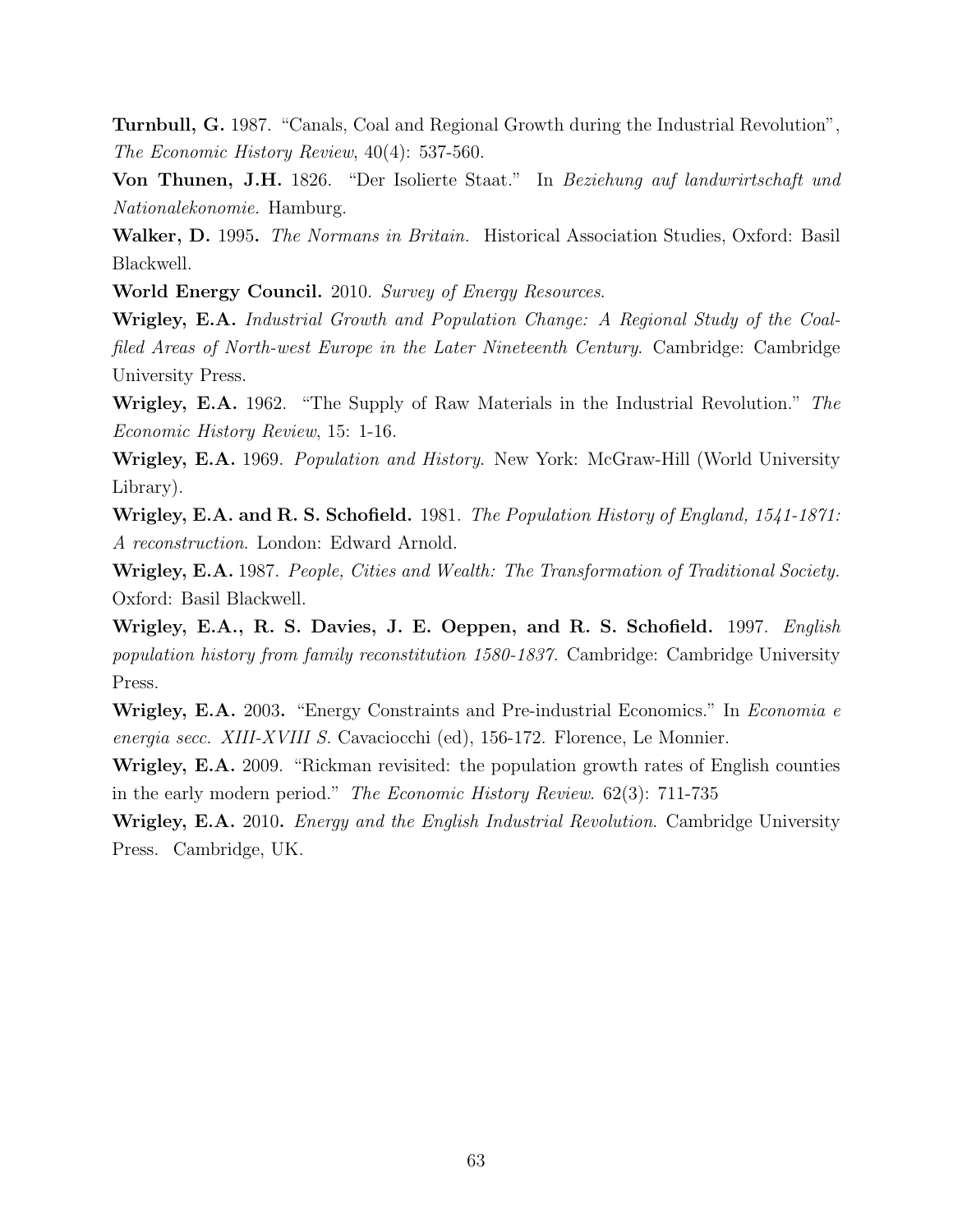# A Appendix: Proofs

## Proposition 1

From equation (20) we know the demand for energy is decreasing in  $p^W/w$ , it approaches infinity when  $p^W/w$  approaches zero and it approaches zero when  $p^W/w$  approaches infinity. From equations (25) and (29) we know energy supply is increasing in  $p^W/w$  as long as  $\sigma > 1/z$ . Thus, to prove existence it is enough to show the supply function is zero when  $p^W/w$  is zero. From inspection of (28) we know that  $p^W/p^C$  is zero when  $p^W/w$  is zero, which implies  $s = 0$ . From (24) this implies  $TC'(W)$  is zero which by equation (5) implies energy supply is also zero.

## Proposition 2

We first show that an increase in market size raises the relative price of power to the wage, that is  $d(p^W/w)/dL > 0$ . Total differentiating the demand and supply equations and rearranging we find

$$
\widehat{W}_S = \frac{6(1-s)}{3-2s}\widehat{s} + 3\widehat{\Delta}
$$
\n(A.1)

$$
\widehat{W}_D = \widehat{L} - \widehat{\left(\frac{p^W}{w}\right)}\tag{A.2}
$$

where a variable with a hat on top means  $\hat{X} = dX/X$ . By the definition of s and equation (28) we find

$$
\widehat{s} = (1 - s) \widehat{\left(\frac{p^W}{p^C}\right)} \tag{A.3}
$$

and

$$
\widehat{\frac{p^W}{p^C}} = \left(\frac{z\sigma - 1}{\sigma - 1}\right)\widehat{\left(\frac{p^W}{w}\right)} + \left(\frac{1}{\sigma - 1}\right)\widehat{L}
$$
\n(A.4)

Equating (A.1) and (A.2), setting  $\hat{\Delta} = 0$  and rearranging terms we find

$$
\frac{\widehat{\binom{p^W}{w}}}{\widehat{L}} = \frac{1 - \frac{6(1-s)^2}{3-2s} \frac{1}{\sigma - 1}}{\frac{6(1-s)^2}{3-2s} \frac{z\sigma - 1}{\sigma - 1} + 1} \tag{A.5}
$$

Therefore, the relative price of power to the wage raises with market size if

$$
\sigma - 1 > \frac{6(1 - s)^2}{3 - 2s} \tag{A.6}
$$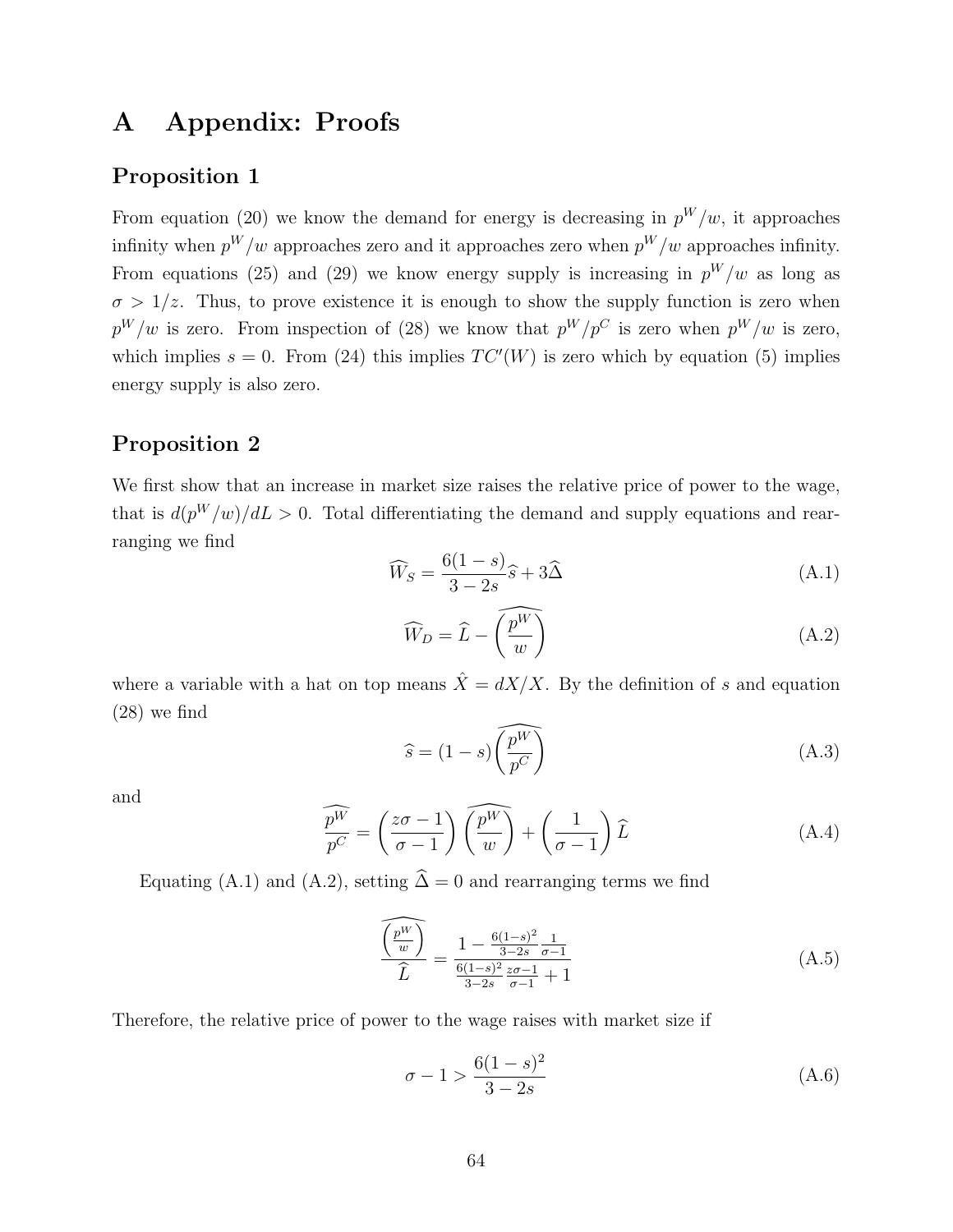The righthand side of the inequality is bound between 0 and 2 (because s can only take values between 0 and 1). When  $\sigma \geq 3/[1-z]$  the lefthand side of the inequality is larger than 3 so that the inequality always holds.

Next, we show that an increase in market size raises the relative price of energy services to the wage. To do so, first take equation (28) and multiply both sides by  $w/p^W$  and find:

$$
\widehat{\frac{p^C}{w}} = \frac{\sigma(1-z)}{\sigma-1} \widehat{\left(\frac{p^W}{w}\right)} - \left(\frac{1}{\sigma-1}\right) \widehat{L}
$$
\n(A.7)

Replacing (A.5) in (A.7) we find

$$
\frac{\widehat{\binom{p}{w}}}{\widehat{L}} = \frac{\frac{\sigma(1-z)-1}{\sigma-1} - \frac{6(1-s)^2}{3-2s} \frac{1}{\sigma-1}}{\frac{6(1-s)^2}{3-2s} \frac{z\sigma-1}{\sigma-1} + 1}
$$
\n(A.8)

Therefore, the relative price of manufactured goods increases with the size of the economy if and only if

$$
\sigma(1-z) - 1 > \frac{6(1-s)^2}{3-2s} \tag{A.9}
$$

As before, the righthand side in the inequality (A.9) is bounded between 0 and 2. When  $\sigma > 3/(1-z)$  we can see the lefthand side is always greater than 2 which ensures  $p^{C}/w$ increases monotonically with the size of the economy.

## Proposition 3

The result follows directly from the proof of proposition 2. When  $\sigma < 3/(1-z)$  the lefthand side of  $(A.9)$  is less than 2. Thus, for s close to zero the condition is violated and an increase in market size lowers the relative price of energy services to the wage. However, as the size of the market increases, s also increases. To see this replace equations  $(A.4)$  and  $(A.5)$  back in equation (A.3) to show:

$$
\frac{\hat{s}}{\hat{L}} = \frac{\frac{z\sigma}{\sigma - 1}}{\frac{6(1-s)^2}{3-2s}\frac{z\sigma - 1}{\sigma - 1} + 1} > 0
$$
\n(A.10)

Hence, as the size of the market increases, s approaches 1 and the condition in  $(A.9)$  eventually holds.

## Proposition 4

Because energy services are used in transportation, consumption is defined as the residual of output that remains after transporting the energy to the city:  $C = Y(L, W^S) - TC(W^*, \Delta)$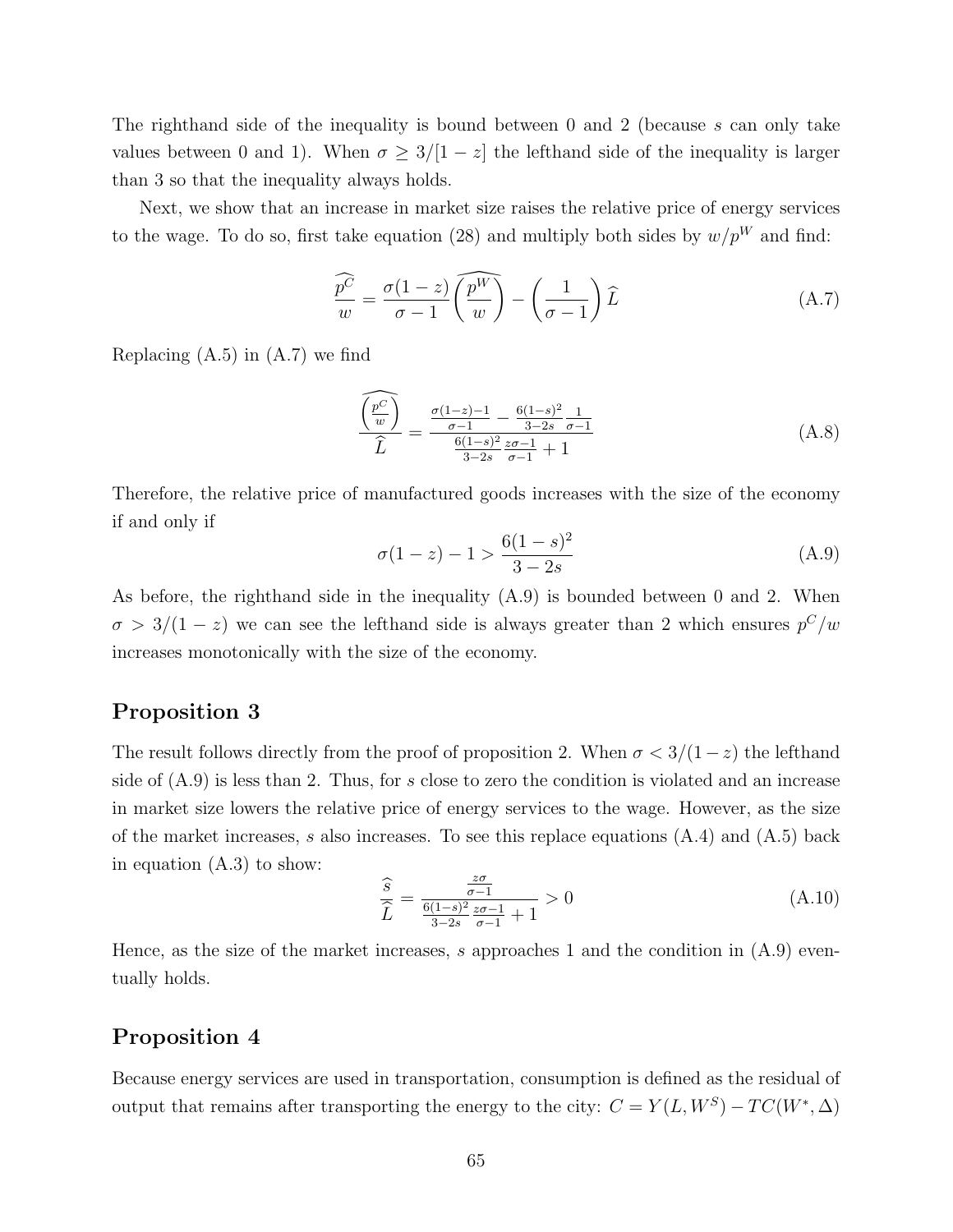where  $Y(L, W^S)$  is given in (21),  $TC(W, \Delta)$  in given in (5) and  $W^S = W^* - TC(W^*)$ . We are interested in characterizing consumption per capita  $(C/L)$  as a function of L and  $\Delta$ . Total differentiation of consumption per-capita  $C/L$  yields:

$$
\frac{d(C/L)}{dL} = \frac{dC}{dL}\frac{1}{L} - \frac{C}{L^2}
$$
\n(A.11)

To be able to sign the derivative we need to characterize each element in individually.

To begin we need to find  $\frac{dC}{dL}$ . Totally differentiating consumption and making use of the relation between energy supplied, energy extracts and energy used in transportation we find

$$
dC = Y_L dL + \left(Y_{W^S} - \frac{TC_{W^*}}{1 - TC_{W^*}}\right) dW^S - \frac{TC_{\Delta}}{1 - TC_{W^*}} d\Delta \tag{A.12}
$$

where from (24) we have  $TC_{W^*} = \frac{p^W}{p^C + p^W} > 0$  and from equation (5) we have  $TC_{\Delta} < 0$ .

Next, we want to find relations that allow us to simplify equation (A.12) into something more manageable. First, we can solve for  $p^W/w$  using equation (20) and replace the result in (28) to find the ratio of prices

$$
\frac{p^W}{p^C} = \frac{\sigma - 1}{\sigma \beta} (1 - z) \left(\frac{1}{\alpha \sigma}\right)^{\frac{1}{\sigma - 1}} \frac{\left(L^z (W^S)^{1-z}\right)^{\frac{\sigma}{\sigma - 1}}}{W^S}
$$
(A.13)

Comparing this equation with (21) allows us to write  $\frac{p^W}{p^C} = (1-z)\frac{Y}{W^S} = TC_{W^*}/(1-TC_{W^*})$ where the last inequality follows from  $(24)$ . We also find the marginal productivity of energy in final output is  $Y_{W^S} = \frac{\sigma(1-z)}{\sigma-1}$ σ−1  $\frac{Y}{W^S}$ . Replacing these results in (A.12) we find

$$
dC = Y_L dL + \left(\frac{1-z}{\sigma - 1} \frac{Y}{W^S}\right) dW^S - \frac{TC_\Delta}{1 - TC_{W^*}} d\Delta \tag{A.14}
$$

Now that we have simplified equation (A.12) we can set  $d\Delta = 0$  in (A.14) to find

$$
\frac{dC}{dL} = \frac{1-z}{\sigma - 1} \frac{Y}{W^S} \frac{dW^S}{dL} + Y_L
$$
\n(A.15)

Replacing (A.15) and noticing from (21) that  $Y_L = \frac{z\sigma}{\sigma}$ σ−1  $\frac{Y}{L}$  we can rewrite equation (A) as:

$$
\frac{d(C/L)}{dL} = \left(\frac{1-z}{\sigma-1}\frac{\hat{W}^S}{\hat{L}} + \frac{z\sigma}{\sigma-1}\right)\frac{Y}{L^2} - \frac{C}{L^2}
$$
(A.16)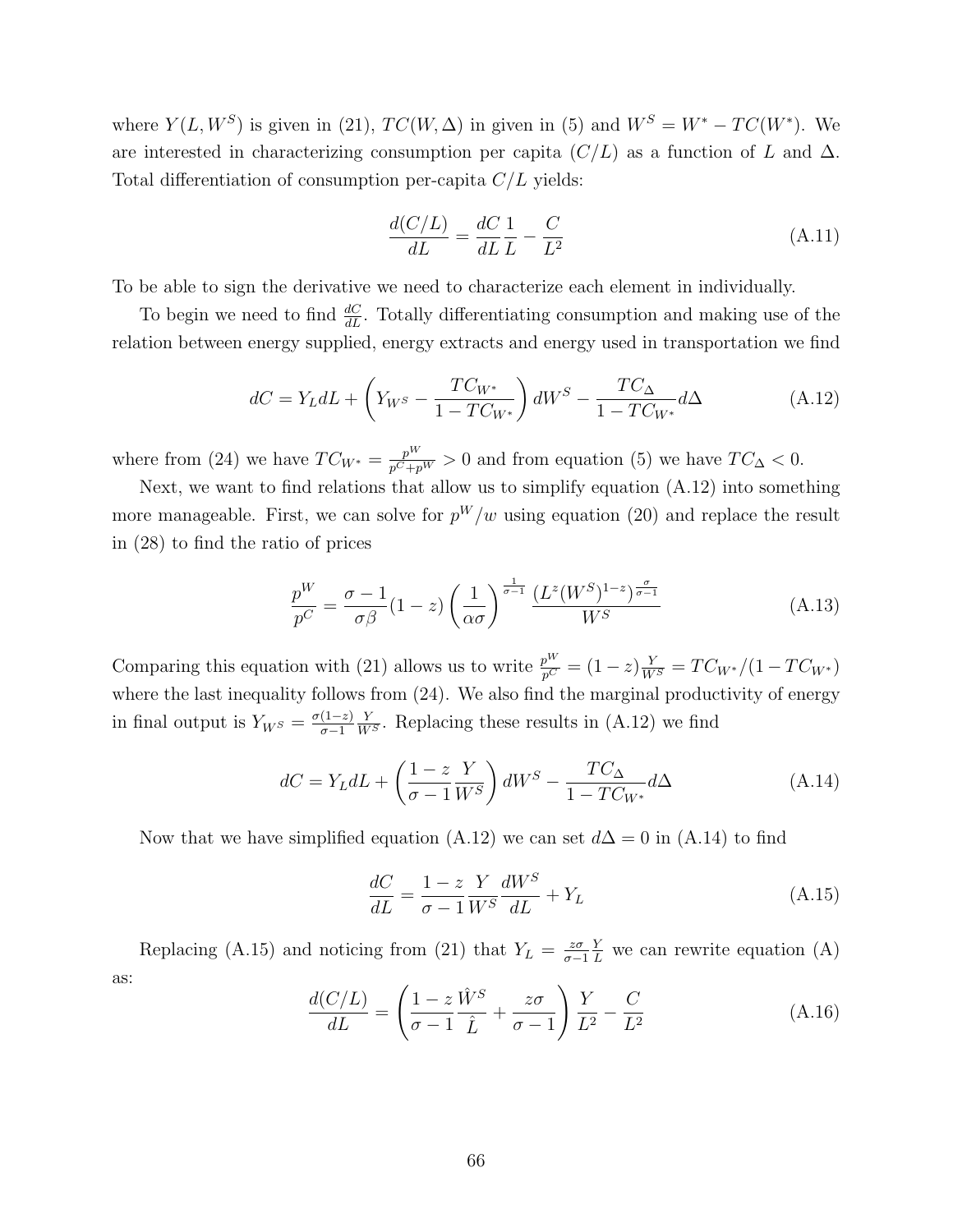Replacing equation  $(A.10)$  in equation  $(A.1)$  we find

$$
\frac{\hat{W}^S}{\hat{L}} = \frac{6(1-s)^2 z \sigma}{6(1-s)^2 (z\sigma - 1) + (3-2s)(\sigma - 1)} > 0
$$
\n(A.17)

so that

$$
\frac{d(C/L)}{dL} = \left(\frac{1-z}{\sigma-1} \frac{6(1-s)^2 z \sigma}{6(1-s)^2 (z\sigma-1) + (3-2s)(\sigma-1)} + \frac{z\sigma}{\sigma-1}\right) \frac{Y}{L^2} - \frac{C}{L^2}
$$
(A.18)

Now we are ready to show that consumption per capita peaks when  $\sigma < 3/(1-z)$ . To show that consumption per capita is single peaked,  $\frac{d(C/L)}{dL}$  must be positive for small values of L, negative for large values of L and the sign of  $\frac{d(C/L)}{dL}$  can change only once. First we find the critical value of L where the slope is zero by setting  $(A.18)$  equal to zero:

$$
\underbrace{\left(\frac{1-z}{\sigma-1}\frac{6(1-s)^2z\sigma}{6(1-s)^2(z\sigma-1)+(3-2s)(\sigma-1)}+\frac{z\sigma}{\sigma-1}\right)}_{LHS}=\underbrace{\frac{C}{Y}}_{RHS}
$$
(A.19)

Taking the derivative with respect to L and replacing equation (A.10) we can show that  $dLHS/dL < 0$ . From the definition of s we know that as the size of the market increases, the price of energy services to the wage also increase and s approaches 1. This implies that the LHS approaches  $\frac{z\sigma}{\sigma-1}$  < 1 where the last inequality follows from the assumption of decreasing returns to labor. We have characterized now the LHS as monotonically decreasing in L and approaching  $\frac{z\sigma}{\sigma-1} < 1$  for large L.

Next, we show that the  $RHS$  is monotonically increasing in  $L$ . To see this we can express  $C/Y = 1 - TC(W^*, \Delta)/Y$ . From equations (A.15) and (A.17) we know  $dC/dL > 0$ , so it must be true that Y increases faster than  $TC$  when the size of the marker increases. This implies that when L increases,  $TC/Y$  decreases eventually reaching 0 when L approaches infinity. This implies that the  $RHS$  increases as a function of  $L$  and reaches 1 for very large L.

Given that LHS is monotonically decreasing in  $L$  and RHS is monotonically increasing with L, then LHS and RHS intersect if and only if  $LHS|_{L=0} > RHS|_{L=0}$ . To calculate  $LHS|_{L=0}$  simply set  $s=0$  to find  $LHS|_{L=0} = \frac{1-z}{\sigma-1}$ σ−1  $\frac{6z\sigma}{6(z\sigma-1)+3(\sigma-1)}+\frac{z\sigma}{\sigma-1}$  $\frac{z\sigma}{\sigma-1}$ . To calculate  $RHS|_{L=0}$ we first need to recall that  $TC(W^*, \Delta) = \frac{2}{3}$  $\pi\Delta^3$  $\frac{\pi \Delta^3}{(\mu gd)^2} s^3$  which from (30) is equal to  $TC(W^*, \Delta) =$ 2 3  $sW^S$  $\frac{sW^S}{1-2s/3}$ . Now, using  $p^W/p^C = (1-z)Y/W^S$  and from the definition  $p^W/p^C = s/1-s$  we find  $C/Y = 1 - \frac{2}{3}$ 3  $(1-s)(1-z)$  $\frac{-s(1-z)}{1-2/3s}$ . Hence when L approaches zero,  $RHS|_{L=0} = \frac{1+2z}{3} < 1$ . Putting these two result together, there will be an intersection, and this intersection will be unique when  $\sigma < 3/(1-z)$ . This is the Increasing Returns Case. If  $\sigma > 3/(1-z)$  there is no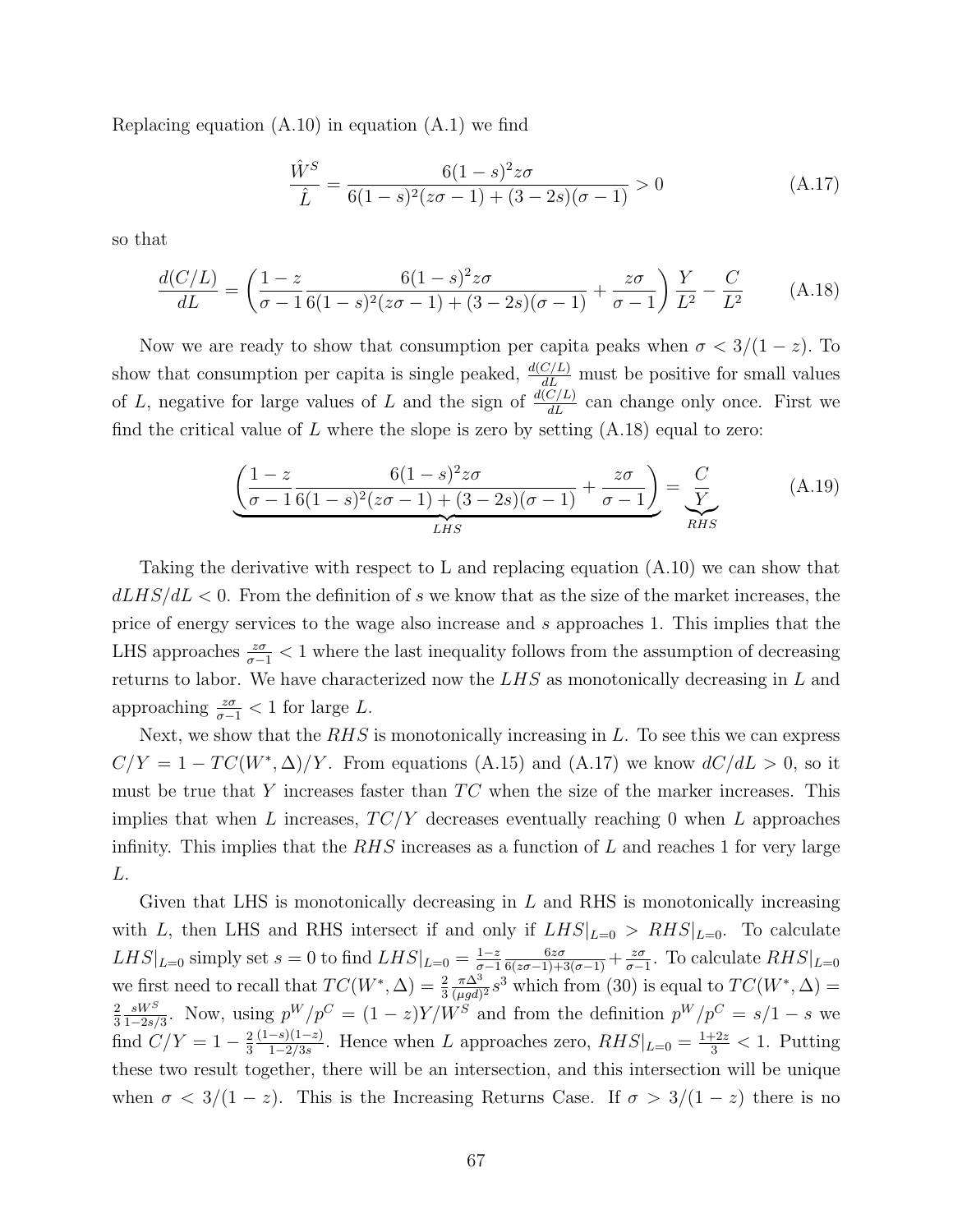intersection and  $C/L$  is monotonically decreasing with the size of the market. This is the Almost Neoclassical case.

The proof for production per capita is similar. Production is equal to  $Y = \frac{\alpha}{\beta}$  $\frac{\alpha}{\beta}(\sigma$   $-$ 1)  $\left(\frac{1}{\alpha}\right)$  $\frac{1}{\alpha \sigma} L^z (W^S)^{1-z}$   $\int^{\sigma/(\sigma-1)}$ . The rate of change of production per capita can be written as  $\frac{\dot{Y}}{L} = \frac{1-(1-z)\sigma}{\sigma-1}$  $\frac{(1-z)\sigma}{\sigma-1}\widehat{L} + \frac{(1-z)\sigma}{\sigma-1}\widehat{W^*}$ . Replacing equation (A.17) we find that

$$
\frac{\frac{\widehat{Y}}{L}}{\widehat{L}} = \frac{1 - (1 - z)\sigma}{\sigma - 1} + \frac{(1 - z)\sigma}{\sigma - 1} \frac{6(1 - s)^2 z\sigma}{6(1 - s)^2 (z\sigma - 1) + (3 - 2s)(\sigma - 1)}
$$
(A.20)

We know  $s$  approaches zero as  $L$  approaches zero, so production per capita first raises with the size of the market when the previous equation is positive, that is when  $\sigma < 3/(1-z)$ . For large L production per capita always falls because as s approaches 1, the expression  $\frac{Y}{L}/\hat{L}$ approaches  $\frac{1-(1-z)\sigma}{\sigma-1}$  which is negative, assuming decreasing returns to labor in equilibrium. If  $\sigma > 3/(1-z)$ , then production per capita falls monotonically with the size of the market.

## Proposition 5

Equating (A.1) and (A.2), setting  $\hat{L} = 0$  and rearranging terms we find

$$
\frac{\widehat{\binom{p^W}{w}}}{\widehat{\Delta}} = -\frac{3}{\frac{6(1-s)^2}{3-2s} \frac{z\sigma - 1}{\sigma - 1} + 1} < 0 \tag{A.21}
$$

Replacing (A.21) in (A.2) we find  $dW^D/d\Delta > 0$ . Rearranging the expression in (A.14) and, given  $W^S = W^D$  in equilibrium, we find  $dC/d\Delta > 0$ .

### Proposition 6

The key result to prove here is that the peak of consumption per capita increases with  $\Delta$ . That is, both the  $C/L$  and L are larger at the peak when  $\Delta$  increases. The proof follows from equations  $(A.18)$  and  $(A.19)$ . Given the characteristics of LHS and RHS in equation (A.19), if LHS increases with  $\Delta$  and RHS decreases with  $\Delta$  for all L, then it is necessarily true that L increases with  $\Delta$  (See Figure 10).

We start calculating the result of the *LHS*:

$$
\frac{dLHS}{d\Delta} = -\frac{12z\sigma(1-z)(2-s)(1-s)}{(3(\sigma+2z\sigma-3)+2(7-\sigma-6z\sigma)s+6(z\sigma-1)s^2)^2}\frac{ds}{d\Delta} > 0
$$
 (A.22)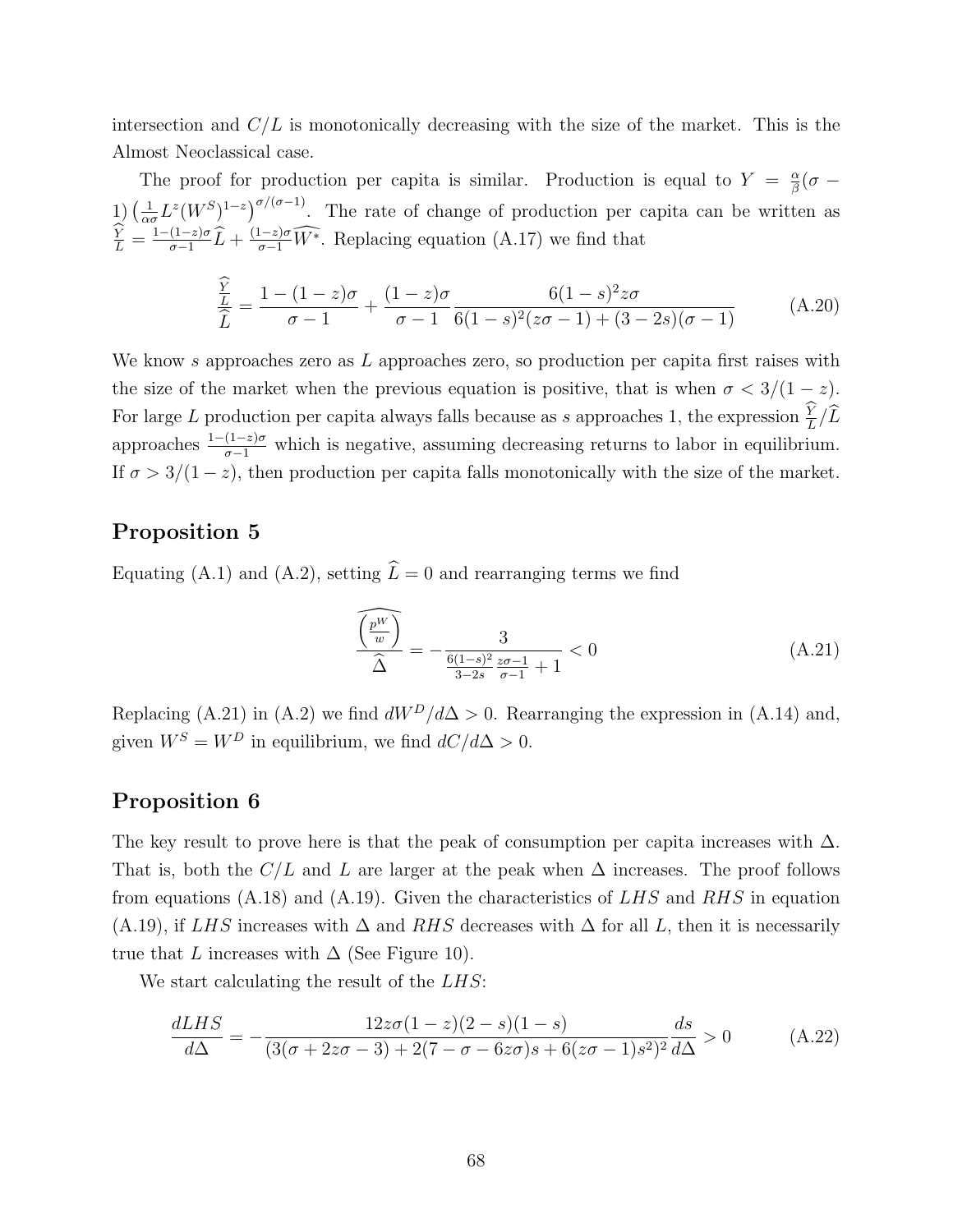

Figure 10: Consumption per-capita

where  $ds/d\Delta < 0$  directly from equations (A.1)-(A.5). Similarly, for the RHS we have

$$
\frac{dRHS}{d\Delta} = \frac{2(1-z)}{(3-2s)^2} \frac{ds}{d\Delta} < 0 \tag{A.23}
$$

Then peak value of L increases with  $\Delta$ .

To show that the peak of consumption per capita increases with  $\Delta$  we simply need to show that  $C/L$  is an increasing function of  $\Delta$  for all L.

$$
\frac{d(C/L)}{d\Delta} = \frac{dC}{d\Delta} \frac{1}{L} - \frac{C}{L^2} \frac{dL}{d\Delta} \tag{A.24}
$$

were the second term is equal to zero, so that  $\frac{d(C/L)}{d\Delta} = \frac{dC}{d\Delta}$ d∆  $\frac{1}{L} > 0$  directly from Proposition 5.

## Proposition 7, 8 and 9

In the text.

## Proposition 10

The slope of the E-Line is positive which implies its point of tangency with the  $c(e_{\Delta_i}^{max}; L_i)$ will occur to the left to the maximum for  $c(e; L_i)$ . So it follows from Proposition 6 that  $\frac{\partial c(e; L_i)}{\partial L}$ increases with  $\Delta$ . Hence a higher  $\Delta_i$  requires the corresponding E-line that is tangent to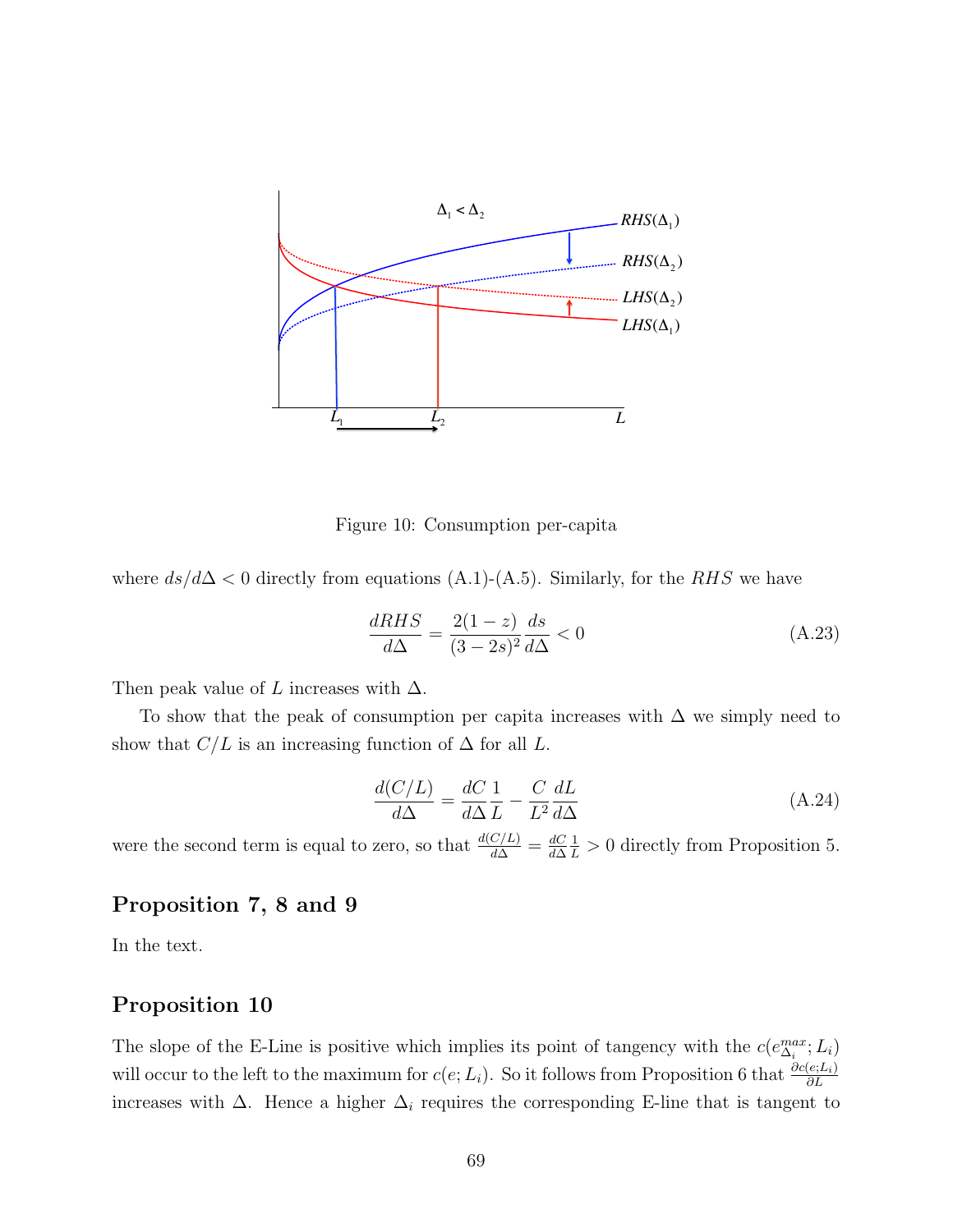$c(e; L_i)$  to be higher. As e increases, so it does  $\frac{\partial E - line}{\partial L}$ . This implies an increase in  $\frac{\partial c(e_{\Delta_i}^{max}; L_i)}{\partial L}$ ∂L at the new point of tangency which defines an increasing function  $e_{\Delta_i}^{max}(\Delta_i)$ . That is, the point of tangency for any city will be higher the higher is its power density. Thus, if the migration equilibrium expected lifetime consumption is such that  $e_N^* < e_{\Delta_1}^{max}$  and by definition  $e_N^* \leq e_{\Delta_N}^{max}$  then there will be an intersection between the  $e^*$  – Line and all the  $c(e; L_i)$  curves, for any  $e_{\Delta_1}^{max} \leq e^* \leq e_{\Delta_N}^{max}$ 

# B Why Newcastle didn't become London

Cities within regions are proximate and may compete for energy resources which would in turn affect their exploitation zones, energy supply, etc. To examine how this interaction may play out we consider the case of only two cities that are close enough to have their exploitation zones overlap in an area we call the contested zone. Label these two cities A and B, with exploitation zones of radii  $R_A$  and  $R_B$  respectively. We assume the distance between the two cities is small enough to create a contested zone  $(R_{AB} < R_A + R_B)$  but large enough to exclude the city cores from this zone  $(R_{AB} > R_A$  and  $R_{AB} > R_B)$ .<sup>37</sup> Energy producers on the zero rent margin for city A will necessarily find it more profitable to go to city B; and likewise producers on the zero rent margin for city B will find it more profitable to go to city A. In between these clear cut cases there will exist a set of energy producers that are indifferent between bringing their energy to city  $A$  or city  $B$ . Consider energy producer I that holds  $\Delta$  units of power and is located inside the intersection of the two exploitation zones. The distance from energy producer  $I$  to city core  $A$  is  $R_{AI}$  and the distance from energy producer I to city core B is  $R_{BI}$ .

Profits for energy producer I are given by

$$
\Pi_{AI} = p_A^W \Delta - (p_A^W + p_A^C)(\mu gd) R_{AI}
$$
\n(B.1)

$$
\Pi_{BI} = p_B^W \Delta - (p_B^W + p_B^C)(\mu gd)R_{BI}
$$
\n(B.2)

The producer has  $\Delta$  watts of power to sell, but pays costs proportional to the energy cost of delivering them to either core. The energy costs of transport are simply  $(\mu gd/\Delta)$  for each watt of power moved one meter. Therefore energy costs to core A are  $(\mu gd/\Delta)\Delta R_{AI} =$  $(\mu gd)R_{AI}$  and similarly for city B.

The energy producer will be indifferent between the two cities if the amount of con-

<sup>37</sup>Other cases are clearly possible to investigate but harder to deal with analytically. For example, if the city cores are very close together the indifference curve takes on a different shape, but our simulation shows the results we focus on below are very similar.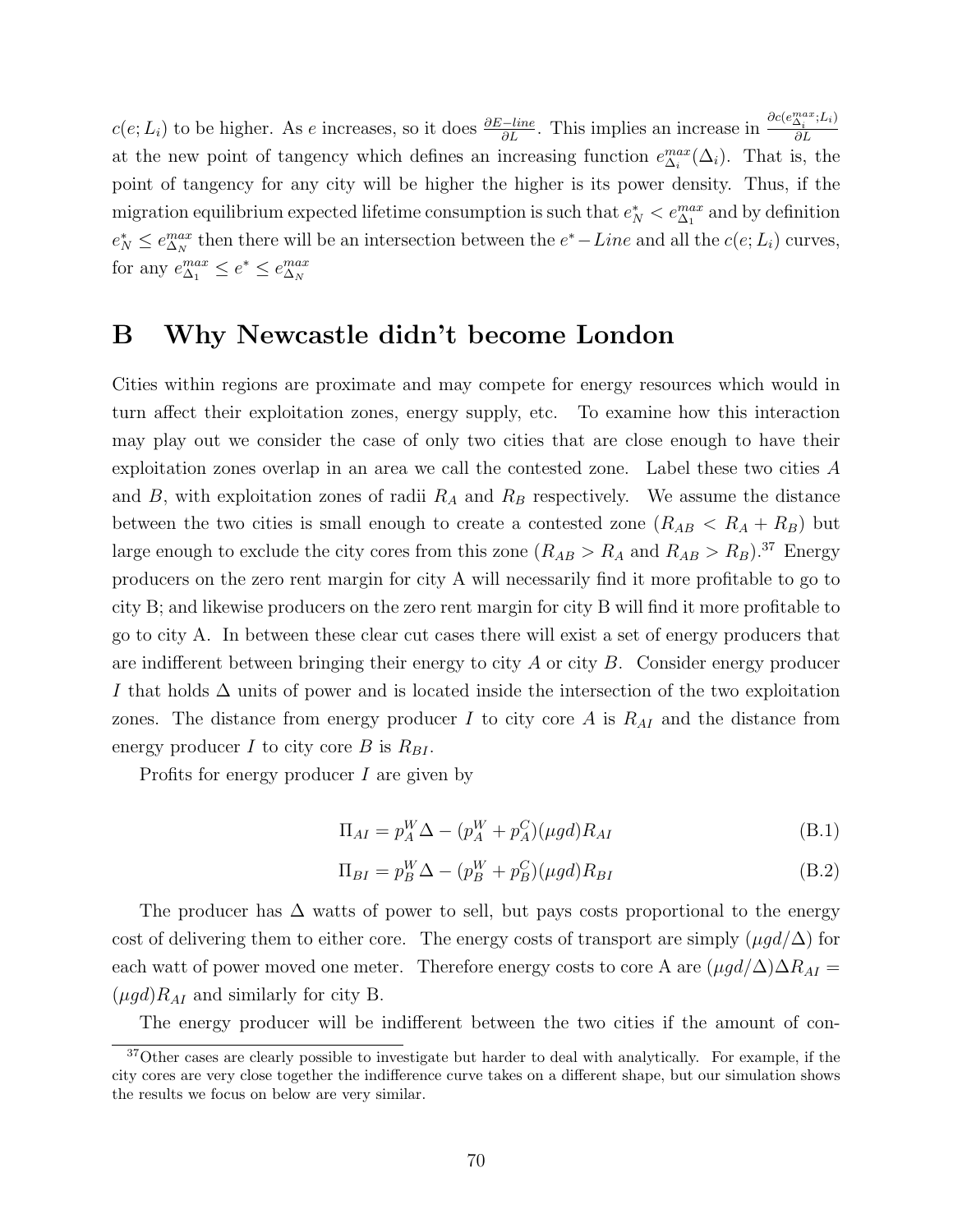sumption goods obtained from each city are equalized. That is, profits measured in terms of consumption goods must be equal for the indifferent energy supplier. That is, the indifferent supplier must be found where:

$$
\frac{\Pi_{AI}}{p_A^C} = \frac{\Pi_{BI}}{p_B^C}
$$
\n(B.3)

In addition, we also know that energy suppliers on the margins of each city's exploitation zone earn zero profits at current prices. Therefore the zero rent producers must satisfy:

$$
\Pi_A = p_A^W \Delta - (p_A^W + p_A^C)(\mu gd)R_A = 0
$$
\n(B.4)

$$
\Pi_B = p_B^W \Delta - (p_B^W + p_B^C)(\mu gd)R_B = 0
$$
\n(B.5)

By using  $(B.1)$ ,  $(B.2)$ ,  $(B.4)$ , and  $(B.5)$  the indifference condition  $(B.3)$  can be written as

$$
(R_A - R_{AI}) = \frac{(1 - s_A)}{(1 - s_B)} (R_B - R_{BI})
$$
\n(B.6)

This condition defines a curve dividing the contested zone according to whether  $s_A > s_B$ . Note if  $s_A > s_B$  then  $R_A - R_{AI} < R_B - R_{BI}$  and city A gets the biggest share of the contested zone. Not surprisingly, the city with the highest relative price for energy gets the lion's share of the contested zone.

To fully characterize this curve we need to understand how the position of the indifferent energy producer changes inside the contested zone. We have assumed thus far that our indifferent producer is on the straight line joining the two city centers, but this is just one point. To solve for the entire line consider the angle formed between the line segment AB and the line segment AI. Call this angle  $\phi$  and use the law of triangles to find the following condition:

$$
R_{BI}^2 = R_{AI}^2 + R_{AB}^2 - 2R_{AI}R_{AB}\cos(\phi)
$$
 (B.7)

Using equations (B.6) and (B.7) we can now find an expression for  $R_{AI}^*(\phi)$  that determines the position of the indifferent energy producer for any given  $\phi$ .

Figure 11 shows how this curve is determined by the relative size of the exploitation zones. In each figure the curve splitting the contested zone is marked by a red dotted line. The area to the left of this curve belongs to city A, while city B takes the remainder. In Figure 13(a) the two regions are identical, hence the two cities split the contested zone equally. In Figure 13(b) Region A is larger than Region B and captures most of the contested zone. Holding  $s_B$  constant, as  $s_A$  approaches 1 all of the contested area belongs to city A and as  $s_A$  approaches zero, all of the contested area belongs to city B.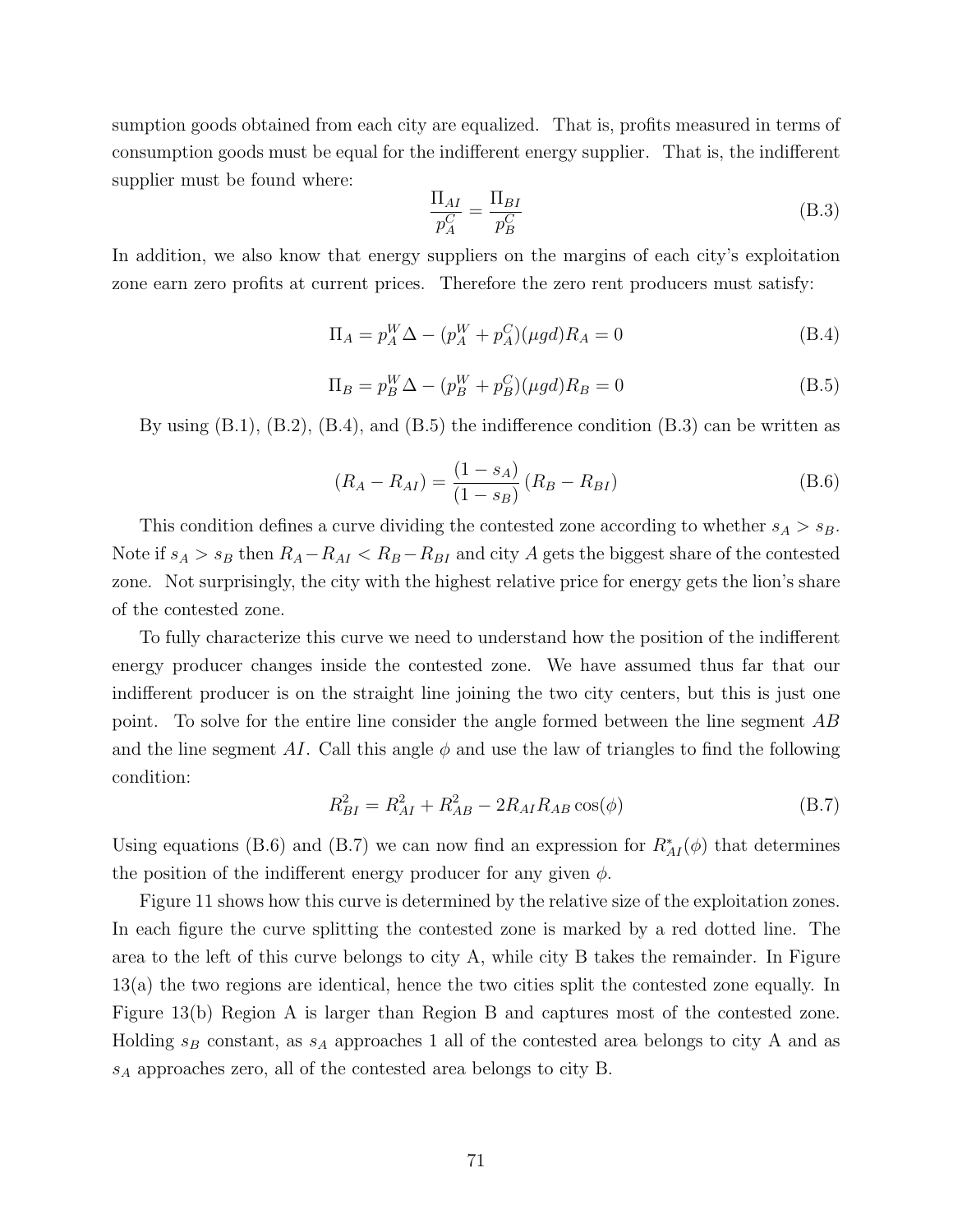

(a) Two regions are equal



(b) Region A is larger than Region B Figure 11: Regions of Exploitation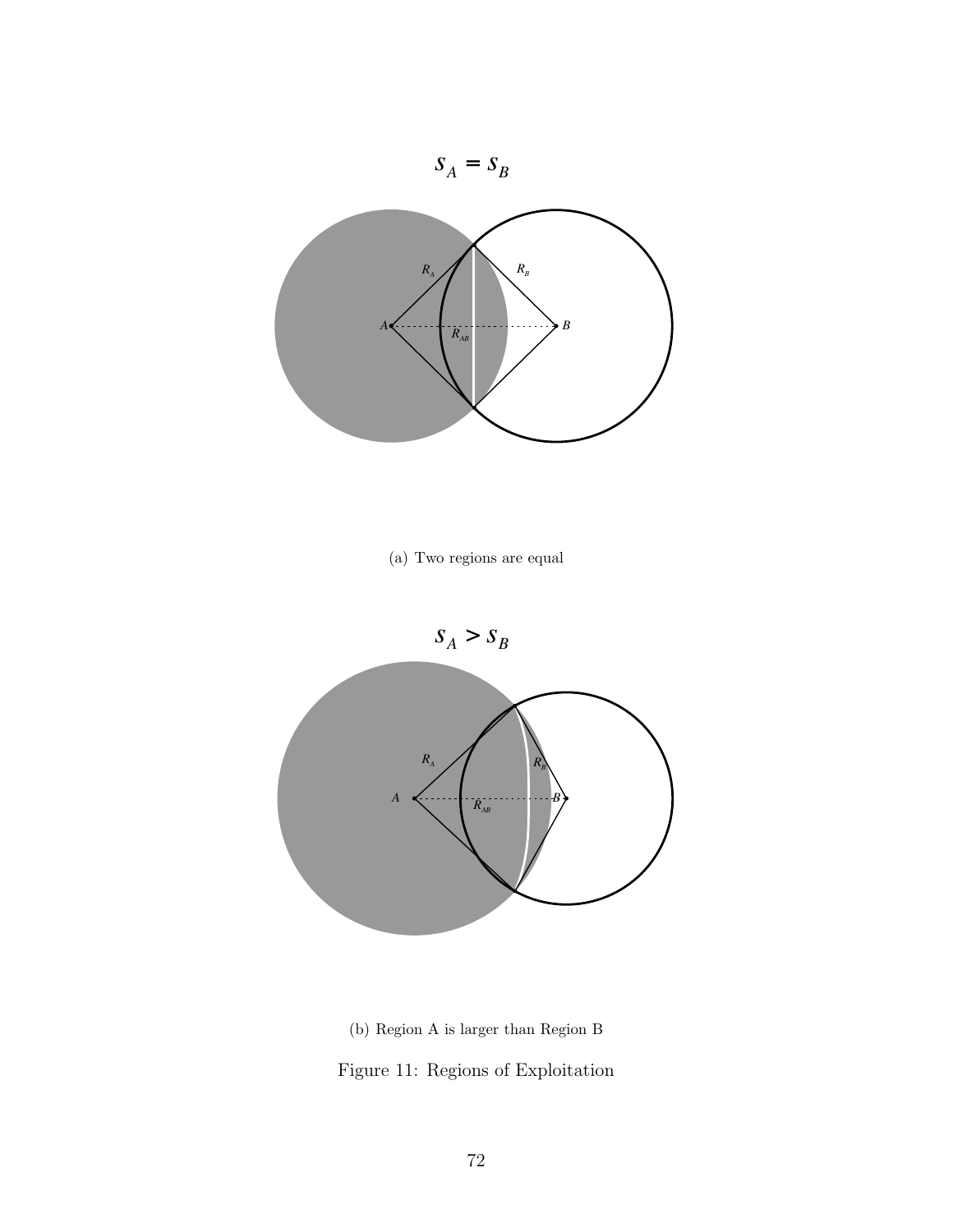In the case of symmetric regions shown by the first figure the solution to the curve is somewhat simpler. When regions are symmetric  $R_{AI} = R_{BI}$  and the indifferent energy producer is situated a distance  $R_{AI}^*$  away from the city A forming an angle  $\phi$  with the segment AB:

$$
R_{AI}^{*} = \frac{R_{AB}}{2\cos(\phi)}
$$
 (B.8)

which is what one would expect given that the set that describes this "indifference curve" is a straight line that divides the contested area in two.

With this characterization in hand we can solve for the energy supplied to each city which is given by the following integral:

$$
W^{S} = 2 \times \left[ \int_{0}^{\phi_{cr}} \int_{0}^{R_{AI}^{*}} v(\Delta - \mu g d \cdot v) dv d\varphi + \int_{\phi_{cr}}^{\pi} \int_{0}^{R_{A}} v(\Delta - \mu g d \cdot v) dv d\varphi \right]
$$
(B.9)

where  $\phi_{cr}$  is the angle that determines the intersection between the two areas of exploitation and it is the solution to

$$
R_B^2 = R_A^2 + R_{AB}^2 - 2R_A R_{AB} \cos(\phi_{cr})
$$
 (B.10)

which is given by:

$$
\phi_{cr} = \arccos\left(\frac{R_A^2 - R_B^2 + R_{AB}^2}{2R_A R_{AB}}\right) = \arccos\left(\frac{R_{AB}}{2R_A}\right) \tag{B.11}
$$

where the second inequality follows from the assumption of symmetry.

The solution to this integral gives a supply curve again quite similar to our earlier results. Specifically:

$$
W^{S} = (\pi - \phi_{cr}) \frac{\Delta^3}{(\mu g d)^2} s_A^2 \left( 1 - \frac{2}{3} s_A \right) + \Psi
$$
\n(B.12)

$$
\Psi = \frac{R_{AB}^2 \Delta}{4} \left( \tan(\phi_{cr}) - \frac{1}{3} \mu g dR_{AB} (\text{arctanh}(\tan(\phi_{cr})) + \frac{1}{2} \sec(\phi_{cr}) \tan(\phi_{cr})) \right) > 0 \quad (B.13)
$$

Several results follow from these calculations. First, any contested zone lowers energy supply from what it would have been in its absence. The explicit formulation given above takes out a pie slice from the exploitation zone with radial circumference of  $\phi_{cr}$ , and then adds back in the net energy delivered from the triangle of the exploitation zone (within this pie slice) that the city actually gets to keep  $\Psi > 0$ . Second, energy supply is smaller the closer are the cities together and of course larger the more dense is the energy source to